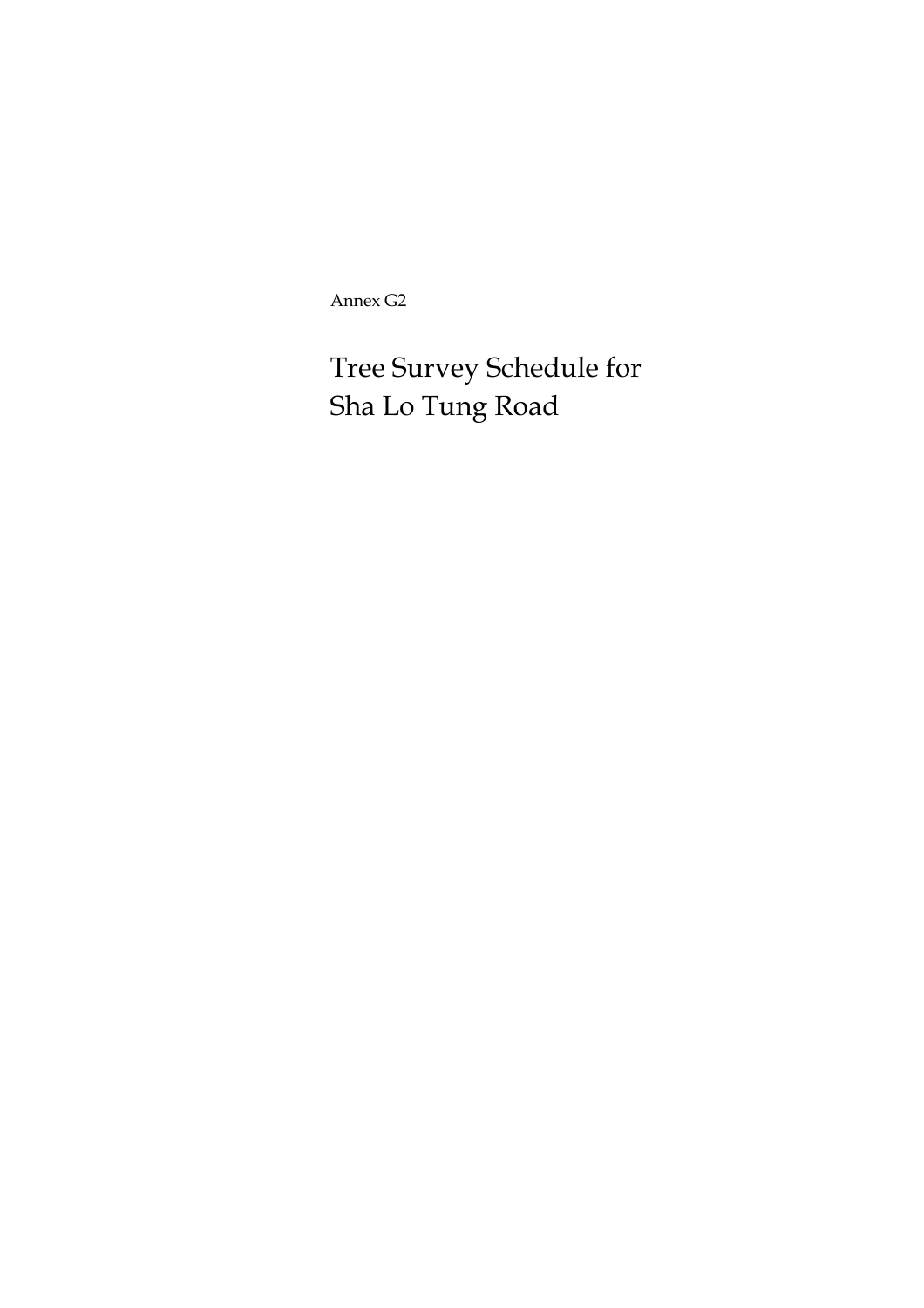|                | в                                |                                | C                | D                | E.                                      |               | G               | н                   | J.               |                                | J                            | к                    |                |    | L.                         |                |                   | М                               |              |                      | N                         |            | 0                                                                                                        |
|----------------|----------------------------------|--------------------------------|------------------|------------------|-----------------------------------------|---------------|-----------------|---------------------|------------------|--------------------------------|------------------------------|----------------------|----------------|----|----------------------------|----------------|-------------------|---------------------------------|--------------|----------------------|---------------------------|------------|----------------------------------------------------------------------------------------------------------|
|                | Tree No. Species Name            | <b>Common Name</b>             |                  |                  | Northing (m) Easting (m) Trunk Diameter | Trunk         | Height          | Crown               | <b>Tree Form</b> |                                | Health                       | <b>Amenity Value</b> |                |    | <b>Survival Rate after</b> |                |                   | <b>Conflict with</b>            |              |                      | <b>Proposed Treatment</b> |            | Brief comments and description                                                                           |
|                |                                  |                                |                  |                  | (m)                                     | Circumference | (m)             | Spread              |                  |                                | Condition                    |                      |                |    | Transplantation            |                |                   | Development                     |              |                      |                           |            |                                                                                                          |
|                |                                  |                                |                  |                  |                                         | (m)           |                 | (m)                 |                  |                                |                              |                      |                |    |                            |                |                   |                                 |              |                      |                           |            |                                                                                                          |
|                |                                  |                                |                  |                  |                                         |               |                 |                     |                  |                                |                              |                      |                |    |                            |                |                   |                                 |              |                      |                           |            |                                                                                                          |
|                |                                  |                                |                  |                  |                                         |               |                 |                     |                  |                                |                              |                      |                |    |                            |                |                   |                                 |              |                      |                           |            |                                                                                                          |
|                |                                  |                                |                  |                  |                                         |               |                 |                     | G                |                                | F   P   G   F   P   H        |                      | M L I          | Н. | M                          | L.             | Paritally<br>Soil | Yes - New Road<br>Alignment/ Cu | No           | Fell                 | Retain                    | Transplant |                                                                                                          |
|                |                                  |                                |                  |                  |                                         |               |                 |                     |                  |                                |                              |                      |                |    |                            |                | Nailing           | Slope                           |              |                      |                           |            |                                                                                                          |
|                |                                  |                                |                  |                  |                                         |               |                 |                     |                  |                                |                              |                      |                |    |                            |                |                   |                                 |              |                      |                           |            |                                                                                                          |
|                |                                  |                                |                  |                  |                                         |               |                 |                     |                  |                                |                              |                      |                |    |                            |                |                   |                                 |              |                      |                           |            |                                                                                                          |
| A0106<br>A0448 | Acacia confusa                   | Taiwan Acacia                  | 835600           | 836778           | 0.3                                     | 0.94          | 15              | $\overline{5}$<br>7 |                  | $\overline{1}$                 |                              |                      | $\overline{1}$ |    |                            | $\mathbf{1}$   |                   | $\overline{1}$                  |              | $\overline{1}$       |                           |            | Tree has grown on slope. Multiple elongated trunks recorded.                                             |
| A0452          | Acacia confusa<br>Acacia confusa | Taiwan Acacia<br>Taiwan Acacia | 835695<br>835696 | 836838<br>836841 | 0.2<br>0.4                              | 0.63<br>1.26  | 14<br>15        | 8                   |                  | $\mathbf{1}$<br>$\overline{1}$ | $\mathbf{1}$<br>$\mathbf{1}$ |                      |                |    |                            | $\overline{1}$ |                   | $\overline{1}$                  |              | $\overline{1}$<br>-1 |                           |            | Elongated trunk recorded.<br>Broken branches recorded                                                    |
| A0455          | Acacia confusa                   | Taiwan Acacia                  | 835699           | 836845           | 0.3                                     | 0.94          | 14              | 5                   |                  | $\mathbf{1}$                   | $\mathbf{1}$                 |                      |                |    |                            | $\mathbf{1}$   |                   | $\overline{1}$                  |              | $\mathbf{1}$         |                           |            | Tree has grown on slope. Elongated trunk recorded.                                                       |
| A0478          | Acacia confusa                   | Taiwan Acacia                  | 835703           | 836847           | 0.3                                     | 0.94          | 12              | 8                   |                  | $\overline{1}$                 | 1                            |                      |                |    |                            | $\mathbf{1}$   |                   | $\mathbf{1}$                    |              | $\mathbf{1}$         |                           |            | Free has grown on slope. Elongated trunk recorded.                                                       |
| A0506          | Acacia confusa                   | Taiwan Acacia                  | 835720           | 836853           | 0.2                                     | 0.63          | 11              | 3                   |                  | $\mathbf{1}$                   | -1                           |                      |                |    |                            | $\mathbf{1}$   |                   | $\mathbf{1}$                    |              | -1                   |                           |            | Tree has grown on slope. Elongated trunk recorded.                                                       |
|                |                                  |                                |                  |                  |                                         |               |                 |                     |                  |                                |                              |                      |                |    |                            |                |                   |                                 |              |                      |                           |            | Free has grown on slope. Tree growth has bee obstructed by other plants.                                 |
| A0790          | Acacia confusa                   | Taiwan Acacia                  | 835863           | 836911           | 0.3                                     | 0.94          | 10              | <b>R</b>            |                  |                                |                              |                      |                |    |                            |                |                   | $\mathbf{1}$                    |              |                      |                           |            | Leaning trunk recorded.                                                                                  |
| A0792          | Acacia confusa                   | Taiwan Acacia                  | 835865           | 836912           | 0.17                                    | 0.53          | 8               | $\overline{4}$      |                  | $\blacksquare$                 |                              |                      |                |    |                            | $\overline{1}$ |                   | $\mathbf{1}$                    |              | $\overline{1}$       |                           |            | Tree has grown on slope. Multiple broken trunks recorded.                                                |
| A0797          | Acacia confusa                   | Taiwan Acacia                  | 835870           | 836917           | 0.35                                    | 1.10          | 14              | -9                  |                  | $\mathbf{1}$                   | 1                            |                      |                |    |                            | -1             |                   | $\overline{1}$                  |              | $\mathbf{1}$         |                           |            | Tree has grown on slope. Multiple trunks recorded                                                        |
| A0976          | Acacia confusa                   | Taiwan Acacia                  | 836019           | 836929           | 0.15                                    | 0.47          | -6              | $\overline{4}$      |                  |                                |                              |                      |                |    |                            | $\mathbf{1}$   |                   | -1                              |              | -1                   |                           |            | Tree has grown on slope. Multiple leaning trunks recorded                                                |
| A0977          | Acacia confusa                   | Taiwan Acacia                  | 836025           | 836930           | 0.15                                    | 0.47          | 8               | $\overline{4}$      |                  | $\mathbf{1}$                   |                              |                      |                |    |                            |                |                   | $\mathbf{1}$                    |              | $\overline{1}$       |                           |            | Tree has grown on slope. Multiple leaning trunks recorded                                                |
| A0984          | Acacia confusa                   | Taiwan Acacia                  | 836047           | 836948           | 0.25                                    | 0.79          | 8               | 5                   |                  | $\overline{1}$                 | $\mathbf{1}$                 |                      | $\overline{1}$ |    |                            | -1             |                   | $\overline{1}$                  |              | -1                   |                           |            | Leaning trunk and broken branches recorded.                                                              |
| A0986          | Acacia confusa                   | Taiwan Acacia                  | 836050           | 836953           | 0.45                                    | 1.41          | 12              | 8                   |                  | $\overline{1}$                 | $\mathbf{1}$                 |                      |                |    |                            | -1             |                   | -1                              |              | -1                   |                           |            | Multiple trunks recorded                                                                                 |
| A0987          | Acacia confusa                   | Taiwan Acacia                  | 836049           | 836956           | 0.22                                    | 0.69          | 11              | $\overline{4}$      |                  | $\mathbf{1}$                   | $\mathbf{1}$                 |                      |                |    |                            | $\mathbf{1}$   |                   | $\overline{1}$                  |              | $\overline{1}$       |                           |            | Tree has grown on slope. Elongated leaning trunk recorded.                                               |
| A1077          | Acacia confusa                   | Taiwan Acacia                  | 836108           | 837038           | 0.25                                    | 0.79          | 12              | 8                   |                  | $\mathbf{1}$                   | $\mathbf{1}$                 |                      |                |    |                            | $\mathbf{1}$   |                   | $\overline{1}$                  |              | $\mathbf{1}$         |                           |            | Free has grown on concrete slope. Multiple trunks recorded.                                              |
| A1084          | Acacia confusa                   | Taiwan Acacia                  | 836099           | 837036           | 0.35                                    | 1.10          | 16              | 11                  |                  | $\overline{1}$                 | 1                            |                      |                |    |                            | $\overline{1}$ |                   | $\overline{1}$                  |              | -1                   |                           |            | Tree has been twisted by climbers. Multiple trunks recorded.                                             |
| A1085          | Acacia confusa                   | Taiwan Acacia                  | 836098           | 837037           | 0.35                                    | 1.10          | 13              | $\mathbf{q}$        |                  | $\mathbf{1}$                   |                              |                      |                |    |                            |                |                   | $\overline{1}$                  |              | $\overline{1}$       |                           |            | Multiple trunks recorded                                                                                 |
| A1087          | Acacia confusa                   | Taiwan Acacia                  | 836095           | 837034           | 0.4                                     | 1.26          | 13              | 9                   |                  | $\mathbf{1}$                   | $\mathbf{1}$                 |                      |                |    |                            | $\mathbf{1}$   |                   |                                 |              | $\overline{1}$       |                           |            | Free has been twisted by climbers. Leaning trunk recorded.                                               |
| A1233          | Acacia confusa                   | Taiwan Acacia                  | 836345           | 837049           | 0.15                                    | 0.47          | $\overline{7}$  | $\overline{4}$      |                  | $\mathbf{1}$                   | $\mathbf{1}$                 |                      |                |    |                            | $\mathbf{1}$   |                   | $\mathbf{1}$                    |              | -1                   |                           |            | Tree growth has been obstructed by other plants in the vicinity.                                         |
| A1234          | Acacia confusa                   | Taiwan Acacia                  | 836345           | 837048           | 0.15                                    | 0.47          | 6               | $\overline{a}$      |                  | $\mathbf{1}$                   | $\mathbf{1}$                 |                      |                |    |                            | $\mathbf{1}$   |                   | $\overline{1}$                  |              | $\mathbf{1}$         |                           |            | Free has grown on slope. Leaning trunk recorded                                                          |
| A1293          | Acacia confusa                   | Taiwan Acacia                  | 836375           | 837060           | 0.25                                    | 0.79          | 12              | $\mathbf{R}$        |                  | $\overline{1}$                 | 1                            |                      |                |    |                            | $\mathbf{1}$   |                   | -1                              |              | $\mathbf{1}$         |                           |            | Multiple trunks and dead branches recorded                                                               |
| A1295          | Acacia confusa                   | Taiwan Acacia                  | 836382           | 837062           | 0.25                                    | 0.79          | 11              | - 6                 |                  |                                | $\mathbf{1}$                 |                      |                |    |                            | -1             |                   | $\mathbf{1}$                    |              | $\mathbf{1}$         |                           |            | Tree has grown on slope. Multiple trunks recorded.                                                       |
| A1361          | Acacia confusa                   | Taiwan Acacia                  | 836409           | 837045           | 0.35                                    | 1.10          | 12              | 10                  |                  | $\mathbf{1}$                   | $\mathbf{1}$                 |                      | $\overline{1}$ |    |                            | $\mathbf{1}$   |                   |                                 |              |                      | -1                        |            | Tree has grown on slope. Leaning trunk recorded                                                          |
| A0505          | Acacia mangium                   | Big-leaved Acacia              | 835717           | 836850           | 0.3                                     | 0.94          | 13              | 6                   |                  | 1.                             |                              |                      |                |    |                            | -1             |                   |                                 |              | -1                   |                           |            | Tree have been found nearly dead. Broken branches recorded.                                              |
|                | Acronychia                       |                                |                  |                  |                                         |               |                 | $\overline{4}$      |                  |                                |                              |                      |                |    |                            |                |                   | $\mathbf{1}$                    |              |                      |                           |            | Two main trunks have been recorded. Tree has been recorded on concrete slope                             |
| A2043          | pedunculata                      | Acronychia                     | 836192           | 837042           | 0.13                                    | 0.41          | 8               |                     |                  |                                |                              |                      |                |    |                            |                |                   |                                 |              |                      |                           |            | and twisted by climbers.<br>Two main trunks have been recorded. Tree has been recorded on concrete slope |
| A2044          | Acronychia<br>pedunculata        | Acronychia                     | 836195           | 837044           | 0.17                                    | 0.53          | 6               | $\overline{5}$      |                  |                                |                              |                      |                |    |                            | $\overline{1}$ |                   | $\mathbf{1}$                    |              | $\overline{1}$       |                           |            | and twisted by climbers.                                                                                 |
|                | Acronychia                       |                                |                  |                  |                                         |               |                 |                     |                  |                                |                              |                      |                |    |                            |                |                   |                                 |              |                      |                           |            | Two main trunks have been recorded. Tree has been recorded on concrete slope                             |
| A2042          | pedunculata                      | Acronychia                     | 836193           | 837040           | 0.14                                    | 0.44          | 9               | 5                   |                  |                                |                              |                      |                |    |                            |                |                   |                                 |              |                      |                           |            | and twisted by climbers.                                                                                 |
| A2046          | nedunculata                      | Acronychia                     | 836198           | 837043           | 0.17                                    | 0.53          | $7^{\circ}$     | 5                   |                  | $\mathbf{1}$                   | $\mathbf{1}$                 |                      |                |    |                            | $\overline{1}$ |                   |                                 | $\mathbf{1}$ |                      | $\mathbf{1}$              |            | Tree has been twisted by climbers. Elongated trunk has been recorded.                                    |
| A2047          | pedunculata                      | Acronychia                     | 836199           | 837043           | 0.13                                    | 0.41          | 8               | 6                   |                  |                                | 1                            |                      |                |    |                            | $\overline{1}$ |                   |                                 | 1            |                      |                           |            | Tree has been twisted by climbers. Elongated trunk has been recorded.                                    |
| A1563          | pedunculata                      | Acronychia                     | 836584           | 837015           | 0.15                                    | 0.47          | 8               | 6                   |                  | $\blacksquare$                 | $\mathbf{1}$                 |                      |                |    |                            | $\overline{1}$ |                   | $\mathbf{1}$                    |              | $\mathbf{1}$         |                           |            | Leaning trunk recorded.                                                                                  |
| A1436          | pedunculata                      | Acronychia                     | 836456           | 837022           | 0.17                                    | 0.53          | 5               | 5                   |                  | $\blacksquare$                 | $\mathbf{1}$                 |                      | $\overline{1}$ |    |                            | $\mathbf{1}$   |                   |                                 |              |                      | $\mathbf{1}$              |            | Tree has multiple leaning trunks and grows on slope.                                                     |
| A0032          | Alangium chinense                | Chinese Alangium               | 835566           | 836739           | 0.25                                    | 0.79          | 8               | $\overline{4}$      |                  | -1                             | 1.                           |                      |                |    |                            | -1.            |                   | -1.                             |              | -1                   |                           |            | Tree has grown on slope and twisted by climbers.                                                         |
| A0060          | Alangium chinense                | Chinese Alangium               | 835591           | 836751           | 0.3                                     | 0.94          | $\overline{7}$  | 6                   |                  | $\overline{1}$                 | $\mathbf{1}$                 |                      |                |    |                            | $\overline{1}$ |                   | $\mathbf{1}$                    |              | $\overline{1}$       |                           |            | Multiple trunks and broken branches recorded.                                                            |
| A0479          | Alangium chinense                | Chinese Alangium               | 835705           | 836849           | 0.13                                    | 0.41          | 5               | $\overline{2}$      |                  | $\mathbf{1}$                   | $\mathbf{1}$                 |                      |                |    |                            | -1             |                   | -1                              |              |                      |                           |            | Free has been twisted by climbers and grown on slope. Elongated trunk recorded.                          |
| A0729          | Alangium chinense                | Chinese Alangium               | 835813           | 836906           | 0.15                                    | 0.47          | 7               | $\overline{2}$      |                  | -1                             | 1                            |                      |                |    |                            | $\mathbf{1}$   |                   | -1                              |              | -1                   |                           |            | Tree has grown on slope. Elongated trunk recorded.                                                       |
| A1062A         | Alangium chinense                | Chinese Alangium               | 836084           | 837022           | 0.17                                    | 0.53          | 6               | $\overline{5}$      |                  | $\overline{1}$                 | 1                            |                      |                |    |                            | $\overline{1}$ |                   | $\mathbf{1}$                    |              | $\mathbf{1}$         |                           |            | Tree has grown on slope and twisted by climbers. Multiple trunks recorded.                               |
| A0359          | Alangium chinense                | Chinese Alangium               | 835680           | 836814           | 0.2                                     | 0.63          | 8               | $\overline{4}$      |                  | $\mathbf{1}$                   | $\mathbf{1}$                 |                      |                |    |                            |                |                   |                                 |              |                      |                           |            | Tree has grown on slope. Leaning trunk recorded.                                                         |
| A0672          | Alangium chinense                | Chinese Alangium               | 835806           | 836894           | 0.13                                    | 0.41          | 6               | $\mathbf{1}$        |                  | $\mathbf{1}$                   | 1                            |                      |                |    |                            | $\overline{1}$ |                   |                                 | $\mathbf{1}$ |                      |                           |            | Tree has grown on slope. Leaning trunk and broken branches recorded.                                     |
| A0773          | Alangium chinense                | Chinese Alangium               | 835833           | 836887           | 0.15                                    | 0.47          | 5               | $\overline{2}$      |                  | $\overline{1}$                 | 1                            |                      |                |    |                            |                |                   |                                 |              |                      |                           |            | Free has grown on slope and twisted by climbers. Leaning trunk recorded.                                 |
| A0123          | Aporusa dioica                   | Aporusa                        | 835621           | 836802           | 0.15                                    | 0.47          | $5\overline{5}$ | 3                   |                  | $\mathbf{1}$                   | 1                            |                      |                |    |                            | $\mathbf{1}$   |                   |                                 |              |                      |                           |            | Tree has been twisted by climbers and grown on slope                                                     |
| A0124          | Aporusa dioica                   | Aporusa                        | 835621           | 836801           | 0.15                                    | 0.47          | 6               | 3                   |                  | $\mathbf{1}$                   | $\mathbf{1}$                 |                      | -1             |    |                            | -1             |                   | $\mathbf{1}$                    |              | $\mathbf{1}$         |                           |            | Tree has been twisted by climbers and grown on slope                                                     |
|                |                                  |                                |                  |                  |                                         |               |                 | $\overline{4}$      |                  |                                |                              |                      |                |    |                            |                |                   | $\mathbf{1}$                    |              |                      |                           |            | Free has been recorded on concrete slope. Tree growth has been obstructed by                             |
| A1098<br>A1548 | Aporusa dioica<br>Aporusa dioica | Aporusa                        | 836159<br>836574 | 837038<br>837017 | 0.1<br>0.12                             | 0.31<br>0.38  | 5               | $\overline{2}$      |                  | $\overline{1}$                 | $\mathbf{1}$                 |                      |                |    |                            | $\overline{1}$ |                   | $\mathbf{1}$                    |              | $\overline{1}$       |                           |            | plants in the vicinity. Leaning trunk and imbalanced root recorded.                                      |
| A1683          | Aporusa dioica                   | Aporusa<br>Aporusa             | 836671           | 836953           | 0.1                                     | 0.31          | 5<br>5          | 1.5                 |                  | $\mathbf{1}$                   | $\mathbf{1}$                 |                      | $\overline{1}$ |    |                            |                |                   |                                 |              |                      |                           |            | Tree has been twisted by climbers                                                                        |
| A1761          | Aporusa dioica                   | Aporusa                        | 836736           | 836893           | 0.1                                     | 0.31          | $\overline{4}$  | 1.5                 |                  |                                | 1.                           |                      |                |    |                            | -1             |                   |                                 |              |                      |                           |            | Free has grown on slope.<br>Tree has grown on slope. Broken branches recorded.                           |
| A0727          | Aquilaria sinensis               | <b>Incense Tree</b>            | 835822           | 836902           | 0.15                                    | 0.47          | 8               | -5                  |                  | $\overline{1}$                 | $\mathbf{1}$                 |                      |                |    |                            | $\mathbf{1}$   |                   | $\mathbf{1}$                    |              |                      |                           |            | Tree has grown on slope.                                                                                 |
| A1267          | Aquilaria sinensis               | <b>Incense Tree</b>            | 836331           | 837038           | 0.25                                    | 0.79          | 14              | 8                   |                  | $\overline{1}$                 | $\mathbf{1}$                 |                      | $\overline{1}$ |    |                            | $\mathbf{1}$   |                   |                                 |              |                      | $\mathbf{1}$              |            | Tree has grown on slope and twisted by climbers. Multiple trunks recorded.                               |
| A1313          | Aquilaria sinensis               | Incense Tree                   | 836390           | 837051           | 0.3                                     | 0.94          | 16              | 8                   |                  |                                |                              |                      |                |    |                            |                |                   |                                 |              |                      |                           |            | Tree has grown on slope. Elongated trunk recorded.                                                       |
|                |                                  |                                |                  |                  |                                         |               |                 |                     |                  |                                |                              |                      |                |    |                            |                |                   |                                 |              |                      |                           |            |                                                                                                          |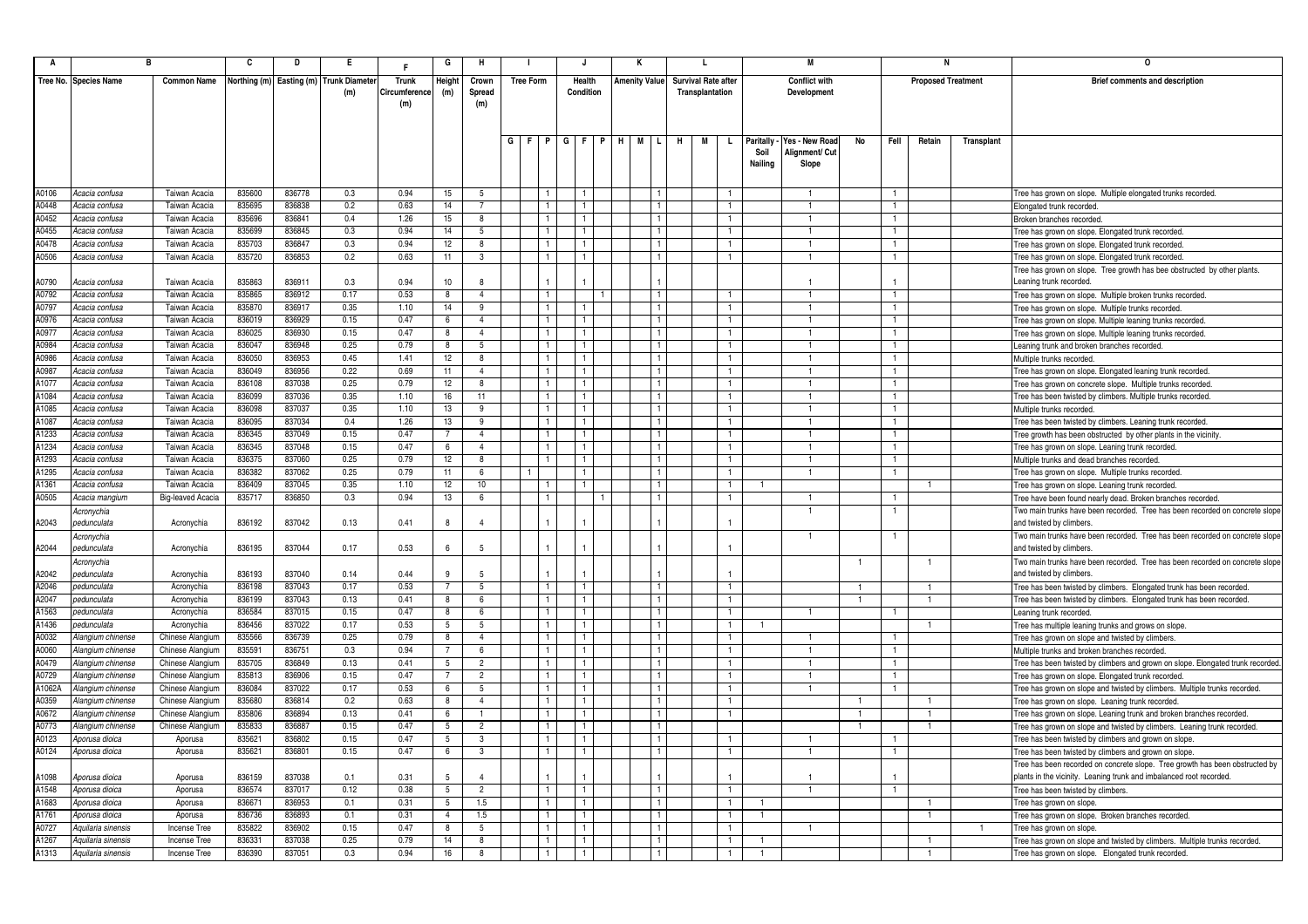|       | в                         |                          | C      | D      | E.                                      |               | G               | н              |                  |                              | J                            | К                    |                |   | L.                         |                                |           | М                    |                |                | -N                        |            | 0                                                                                |
|-------|---------------------------|--------------------------|--------|--------|-----------------------------------------|---------------|-----------------|----------------|------------------|------------------------------|------------------------------|----------------------|----------------|---|----------------------------|--------------------------------|-----------|----------------------|----------------|----------------|---------------------------|------------|----------------------------------------------------------------------------------|
|       | Tree No. Species Name     | <b>Common Name</b>       |        |        | Northing (m) Easting (m) Trunk Diameter | Trunk         | Height          | Crown          | <b>Tree Form</b> |                              | Health                       | <b>Amenity Value</b> |                |   | <b>Survival Rate after</b> |                                |           | <b>Conflict with</b> |                |                | <b>Proposed Treatment</b> |            | Brief comments and description                                                   |
|       |                           |                          |        |        | (m)                                     | Circumference | (m)             | Spread         |                  |                              | Condition                    |                      |                |   | Transplantation            |                                |           | Development          |                |                |                           |            |                                                                                  |
|       |                           |                          |        |        |                                         | (m)           |                 | (m)            |                  |                              |                              |                      |                |   |                            |                                |           |                      |                |                |                           |            |                                                                                  |
|       |                           |                          |        |        |                                         |               |                 |                |                  |                              |                              |                      |                |   |                            |                                |           |                      |                |                |                           |            |                                                                                  |
|       |                           |                          |        |        |                                         |               |                 |                |                  |                              |                              |                      |                |   |                            |                                |           |                      |                |                |                           |            |                                                                                  |
|       |                           |                          |        |        |                                         |               |                 |                | G<br>.F          | PGF                          | P                            | -н                   | MIL.           | H | М                          | L.                             | Paritally | Yes - New Road       | No             | Fell           | Retain                    | Transplant |                                                                                  |
|       |                           |                          |        |        |                                         |               |                 |                |                  |                              |                              |                      |                |   |                            |                                | Soil      | Alignment/ Cu        |                |                |                           |            |                                                                                  |
|       |                           |                          |        |        |                                         |               |                 |                |                  |                              |                              |                      |                |   |                            |                                | Nailing   | Slope                |                |                |                           |            |                                                                                  |
|       |                           |                          |        |        |                                         |               |                 |                |                  |                              |                              |                      |                |   |                            |                                |           |                      |                |                |                           |            |                                                                                  |
|       |                           |                          |        |        |                                         |               |                 |                |                  |                              |                              |                      |                |   |                            |                                |           |                      |                |                |                           |            | Tree has grown on slope. Tree growth has been obstructed by other plants in the  |
| A1471 | Aquilaria sinensis        | Incense Tree             | 836480 | 837004 | 0.13                                    | 0.41          | 6               | 3              |                  |                              |                              |                      |                |   |                            | 1                              |           |                      |                |                | $\mathbf{1}$              |            | vicinity.                                                                        |
| A1494 | Aquilaria sinensis        | <b>Incense Tree</b>      | 836548 | 837007 | 0.17                                    | 0.53          | $\overline{7}$  | $\mathcal{R}$  |                  |                              | 1.                           |                      |                |   |                            | -1                             |           |                      |                |                |                           |            | Broken branches recorded.                                                        |
| A1562 | Aquilaria sinensis        | Incense Tree             | 836578 | 837016 | 0.2                                     | 0.63          | 10              | 6              |                  | $\mathbf{1}$                 | $\mathbf{1}$                 |                      |                |   |                            |                                |           | $\mathbf{1}$         |                |                |                           |            | Multiple elongated trunk recorded.                                               |
| A1583 | Aquilaria sinensis        | Incense Tree             | 836601 | 837009 | 0.3                                     | 0.94          | 13              | 6              |                  | $\mathbf{1}$                 |                              |                      |                |   |                            |                                |           |                      |                |                |                           |            | Tree has been twisted by climbers and found nearly dead.                         |
| A1606 | Aquilaria sinensis        | Incense Tree             | 836628 | 836996 | 0.15                                    | 0.47          | $5\overline{5}$ | 3              |                  |                              |                              |                      |                |   |                            | -1                             |           | -1                   |                |                |                           | -1.        | Tree has grown on slope.                                                         |
| A1620 | Aquilaria sinensis        | Incense Tree             | 836645 | 836969 | 0.15                                    | 0.47          | 6               | $\overline{2}$ |                  | $\mathbf{1}$                 |                              |                      |                |   |                            |                                |           |                      |                |                |                           |            | Tree has grown on slope. Elongated trunk recorded.                               |
| A1643 | Aquilaria sinensis        | Incense Tree             | 836626 | 836985 | 0.22                                    | 0.69          |                 | 3              |                  | $\mathbf{1}$                 | $\overline{1}$               |                      | $\overline{1}$ |   |                            | $\mathbf{1}$                   |           |                      |                |                |                           |            | Free has been twisted by climbers and found nearly dead.                         |
|       |                           |                          |        |        |                                         |               |                 |                |                  |                              |                              |                      |                |   |                            |                                |           |                      |                |                |                           |            | Tree has grown on slope. Tree growth has been obstructed by other plants in the  |
| A1665 | Aquilaria sinensis        | Incense Tree             | 836658 | 836963 | 0.1                                     | 0.31          | 6               | 1.5            |                  |                              |                              |                      |                |   |                            |                                |           |                      | $\mathbf{1}$   |                |                           |            | vicinity. Leaning trunk recorded.                                                |
| A1675 | Aquilaria sinensis        | Incense Tree             | 836671 | 836951 | 0.1                                     | 0.31          | 6               | $\mathbf{3}$   |                  | $\mathbf{1}$                 | 1                            |                      |                |   |                            | $\overline{1}$                 |           |                      |                |                |                           |            | Tree has grown on slope. Elongated trunk recorded.                               |
|       |                           |                          |        |        |                                         |               |                 |                |                  |                              |                              |                      |                |   |                            |                                |           |                      |                |                |                           |            | Tree has grown on slope. Tree growth has been obstructed by other plants in the  |
| A1677 | Aquilaria sinensis        | Incense Tree             | 836674 | 836952 | 0.1                                     | 0.31          | 6               | $\mathcal{P}$  |                  |                              |                              |                      |                |   |                            |                                |           |                      |                |                |                           |            | vicinity. Leaning trunk recorded.                                                |
| A1680 | Aquilaria sinensis        | Incense Tree             | 836673 | 836952 | 0.13                                    | 0.41          | 6               | 3              |                  |                              | $\mathbf{1}$                 |                      |                |   |                            | $\mathbf{1}$                   |           |                      |                |                |                           |            | Tree has grown on slope. Multiple elongated trunks recorded.                     |
| A1684 | Aquilaria sinensis        | Incense Tree             | 836670 | 836952 | 0.1                                     | 0.31          | $5\overline{5}$ | 1.5            |                  | $\overline{1}$               | $\mathbf{1}$                 |                      |                |   |                            | $\overline{1}$                 |           |                      |                |                | $\overline{1}$            |            | Tree has grown on slope.                                                         |
| A1706 | Aquilaria sinensis        | Incense Tree             | 836710 | 836955 | 0.17                                    | 0.53          | 6               | $\overline{2}$ |                  | $\blacksquare$               | $\mathbf{1}$                 |                      |                |   |                            | -1                             |           |                      | -1             |                | -1                        |            | Tree has grown on slope. Deformed trunk recorded.                                |
|       |                           |                          |        |        |                                         |               |                 |                |                  |                              |                              |                      |                |   |                            |                                |           |                      |                |                |                           |            | Tree has grown on slope. Tree growth has been obstructed by other plants in the  |
| A1720 | Aquilaria sinensis        | Incense Tree             | 836714 | 836913 | 0.2                                     | 0.63          | 6               |                |                  |                              |                              |                      |                |   |                            |                                |           |                      |                |                |                           |            | vicinity.                                                                        |
| A1722 | Aquilaria sinensis        | <b>Incense Tree</b>      | 836722 | 836911 | 0.2                                     | 0.63          | 5               | 3              |                  | $\mathbf{1}$                 | $\mathbf{1}$                 |                      | -1.            |   | -1                         |                                |           |                      |                |                |                           |            | Free has grown on slope and twisted by climbers. Deformed trunk recorded.        |
| A1723 | Aquilaria sinensis        | <b>Incense Tree</b>      | 836719 | 836910 | 0.2                                     | 0.63          | 7               | $\overline{a}$ |                  | 1.                           |                              |                      |                |   |                            | -1                             |           |                      |                |                |                           |            | Tree has grown on slope and twisted by climbers. Broken trunk recorded.          |
|       |                           |                          |        |        |                                         |               |                 |                |                  |                              |                              |                      |                |   |                            |                                |           |                      |                |                |                           |            | Tree has grown on slope. Tree growth has been obstructed by other plants in the  |
| A1730 | Aquilaria sinensis        | Incense Tree             | 836724 | 836906 | 0.1                                     | 0.31          | 5               | $\overline{2}$ |                  |                              |                              |                      |                |   |                            |                                |           |                      |                |                |                           |            | vicinity.                                                                        |
|       |                           |                          |        |        |                                         |               |                 |                |                  |                              |                              |                      |                |   |                            |                                |           |                      |                |                |                           |            | Tree has grown on slope. Tree growth has been obstructed by other plants in the  |
| A1689 | Archidendron clypearia    | Monkey-pod               | 836671 | 836955 | 0.15                                    | 0.47          | 5               | $\Delta$       |                  |                              |                              |                      |                |   |                            | $\mathbf{1}$                   |           |                      |                |                |                           |            | vicinity.                                                                        |
|       |                           | Two-coloured             |        |        |                                         |               |                 |                |                  |                              |                              |                      |                |   |                            |                                |           |                      |                |                |                           |            | Tree has grown on slope.                                                         |
|       |                           | Artocarpus , Bicolo      |        |        |                                         |               |                 |                |                  |                              |                              |                      |                |   |                            |                                |           |                      |                |                |                           |            |                                                                                  |
| A1491 | Artocarpus styracifolius  | Artocarpus               | 836545 | 837004 | 0.22                                    | 0.69          | 13              | 6              |                  |                              |                              |                      |                |   |                            | $\mathbf{1}$                   |           |                      |                |                |                           |            |                                                                                  |
|       |                           | Two-colored              |        |        |                                         |               |                 |                |                  |                              |                              |                      |                |   |                            |                                |           |                      | $\overline{1}$ |                | $\overline{1}$            |            | Two main trunks have been recorded. Tree has been recorded on concrete           |
| A2021 | Artocarpus styracifolius  | Artocarpus               | 836159 | 837031 | 0.15                                    | 0.47          | 10              | $\overline{5}$ |                  |                              |                              |                      |                |   |                            |                                |           |                      |                |                |                           |            | slone.                                                                           |
|       |                           |                          |        |        |                                         |               |                 |                |                  |                              |                              |                      |                |   |                            |                                |           |                      |                |                |                           |            | Free growth has been obstructed by other plants in the vicinity. Damaged leaning |
| A0018 | <b>Bridelia</b> tomentosa | Pop Gun Seed             | 835560 | 836664 | 0.3                                     | 0.94          | $\overline{7}$  | $\overline{4}$ |                  |                              |                              |                      |                |   |                            |                                |           | -1                   |                |                |                           |            | trunk recorded                                                                   |
| A0021 | Bridelia tomentosa        | Pop Gun Seed             | 835557 | 836674 | 0.2                                     | 0.63          | 1.5             | 0.4            |                  | $\overline{1}$               |                              |                      |                |   |                            | ℸ                              |           | Ŧ                    |                | $\overline{1}$ |                           |            | Tree has been deheaded.                                                          |
| A0853 | Bridelia tomentosa        | Pop Gun Seed             | 835883 | 836926 | 0.21                                    | 0.66          |                 | -5             |                  | $\mathbf{1}$                 | 1                            |                      |                |   |                            | $\mathbf{1}$                   |           | $\mathbf{1}$         |                |                |                           |            | Elongated trunk and broken branches recorded.                                    |
| A0782 | Canthium dicoccum         | <b>Butulang Canthium</b> | 835854 | 836907 | 0.25                                    | 0.79          | 10              | 3              |                  | $\mathbf{1}$                 | 1                            |                      |                |   |                            |                                |           | $\mathbf{1}$         |                | -1             |                           |            | Tree has grown on slope and twisted by climbers. Elongated trunk recorded.       |
| A0828 | Canthium dicoccum         | <b>Butulang Canthium</b> | 835906 | 836929 | 0.17                                    | 0.53          | $\overline{7}$  | $\overline{2}$ |                  | $\mathbf{1}$                 | $\mathbf{1}$                 |                      |                |   |                            |                                |           | $\mathbf{1}$         |                | $\mathbf{1}$   |                           |            | Free has grown on slope. Elongated trunk recorded.                               |
| A0926 | Canthium dicoccum         | <b>Butulang Canthium</b> | 836007 | 836923 | 0.25                                    | 0.79          | 5               | -3             |                  |                              | 1                            |                      |                |   |                            |                                |           |                      |                |                |                           |            | Tree has grown on slope. Elongated leaning trunk recorded.                       |
| A1242 | Canthium dicoccum         | <b>Butulang Canthium</b> | 836318 | 837046 | 0.17                                    | 0.53          | 7               | $\overline{4}$ |                  |                              | 1.                           |                      |                |   |                            | $\overline{1}$                 |           |                      |                |                |                           |            | Tree has grows on slope                                                          |
| A1431 | Canthium dicoccum         | <b>Butulang Canthium</b> | 836449 | 837031 | 0.3                                     | 0.94          | 11              | $\kappa$       |                  |                              | $\mathbf{1}$                 |                      |                |   |                            | $\mathbf{1}$                   |           |                      |                |                |                           |            | Tree has grown on slope. Dead branches recorded                                  |
| A0037 | Cassia fistula            | Golden-shower            | 835580 | 836749 | 0.15                                    | 0.47          | 6               | 3              |                  |                              | 1                            |                      |                |   |                            | -1                             |           | 1.                   |                | -1             |                           |            | Tree has grown on slope and twisted by climbers. Leaning trunk recorded.         |
|       |                           |                          |        |        |                                         |               |                 |                |                  |                              |                              |                      |                |   |                            |                                |           |                      |                |                |                           |            | Tree has grown on slope. Tree growth has been obstructed by other plants in the  |
| A1382 | Cassia fistula            | Golden-shower            | 836439 | 837040 | 0.22                                    | 0.69          | 10              | -6             |                  |                              |                              |                      |                |   |                            |                                |           |                      |                |                |                           |            | vicinity                                                                         |
| A1079 | Casuarina equisetifolia   | <b>Horsetail Tree</b>    | 836108 | 837040 | 0.4                                     | 1.26          | 15              | 7              |                  | 1.                           | -1                           |                      |                |   |                            | $\mathbf{1}$                   |           | -1.                  |                | -1             |                           |            | Tree has grown on concrete slope. Broken branches recorded.                      |
|       |                           |                          |        |        |                                         |               |                 |                |                  |                              |                              |                      |                |   |                            |                                |           |                      |                |                |                           |            | Tree growth has been obstructed by other plants in the vicinity. Damaged trunk   |
| A0017 | Celtis sinensis           | Chinese Hackberry        | 835560 | 836661 | 0.1                                     | 0.31          | $\overline{4}$  | $\overline{2}$ |                  |                              |                              |                      |                |   |                            | $\overline{1}$                 |           | $\mathbf{1}$         |                |                |                           |            | recorded.                                                                        |
|       |                           |                          |        |        |                                         |               |                 |                |                  |                              |                              |                      |                |   |                            |                                |           |                      |                |                |                           |            | Tree growth has been obstructed by other plants in the vicinity. Broken branches |
| A0019 | Celtis sinensis           | Chinese Hackberry        | 835559 | 836666 | 0.3                                     | 0.94          | 8               |                |                  |                              |                              |                      |                |   |                            |                                |           | $\mathbf{1}$         |                |                |                           |            | recorded.                                                                        |
| A0029 | Celtis sinensis           | Chinese Hackbern         | 835553 | 836726 | 0.5                                     | 1.57          | 13              | 12             |                  | $\mathbf{1}$                 | $\mathbf{1}$                 |                      |                |   |                            | $\overline{1}$                 |           |                      |                | $\overline{1}$ |                           |            | Tree has been mature in size and grown on slope. Leaning trunk recorded.         |
| A0034 | Celtis sinensis           | Chinese Hackberry        | 835570 | 836741 | 0.4                                     | 1.26          | $\overline{7}$  | $\overline{4}$ |                  | $\mathbf{1}$                 | $\mathbf{1}$                 |                      |                |   |                            | $\overline{1}$                 |           | -1                   |                | -1             |                           |            | Tree has grown on slope and twisted by climbers. Leaning trunk recorded.         |
| A0860 | Celtis sinensis           | Chinese Hackberry        | 835960 | 836921 | 0.4                                     | 1.26          | 10              | 5              |                  | $\mathbf{1}$                 | $\mathbf{1}$                 |                      |                |   |                            | $\overline{1}$                 |           |                      | $\overline{1}$ |                |                           |            | Tree has grown on slope. Broken branches recorded.                               |
| A0001 | Cerbera manghas           | Cerbera                  | 835532 | 836587 | 0.2                                     | 0.63          |                 | $\overline{4}$ |                  |                              | 1                            |                      |                |   |                            | $\mathbf{1}$                   |           |                      |                |                |                           |            | Broken branches recorded.                                                        |
| A0002 | Cerbera manghas           | Cerbera                  | 835533 | 836588 | 0.35                                    | 1.10<br>0.79  | 9               | $\overline{7}$ |                  | $\mathbf{1}$<br>$\mathbf{1}$ | $\mathbf{1}$<br>$\mathbf{1}$ |                      |                |   |                            | $\overline{1}$<br>$\mathbf{1}$ |           |                      | $\overline{1}$ |                | $\overline{1}$            |            | Tree has been deheaded.                                                          |
| A0157 | camphora                  | Camphora Tree            | 835655 | 836811 | 0.25                                    |               | 8               | 6              |                  |                              |                              |                      |                |   |                            |                                |           | $\mathbf{1}$         |                | $\mathbf{1}$   |                           |            | Tree has grown on slope. Leaning trunk and broken branches recorded.             |
| A0806 | camphora                  | Camphora Tree            | 835910 | 836923 | 0.3                                     | 0.94          | 12              | 8              |                  |                              |                              |                      |                |   |                            |                                |           |                      |                |                |                           |            | Tree has grown on slope. Multiple trunk and broken branches recorded.            |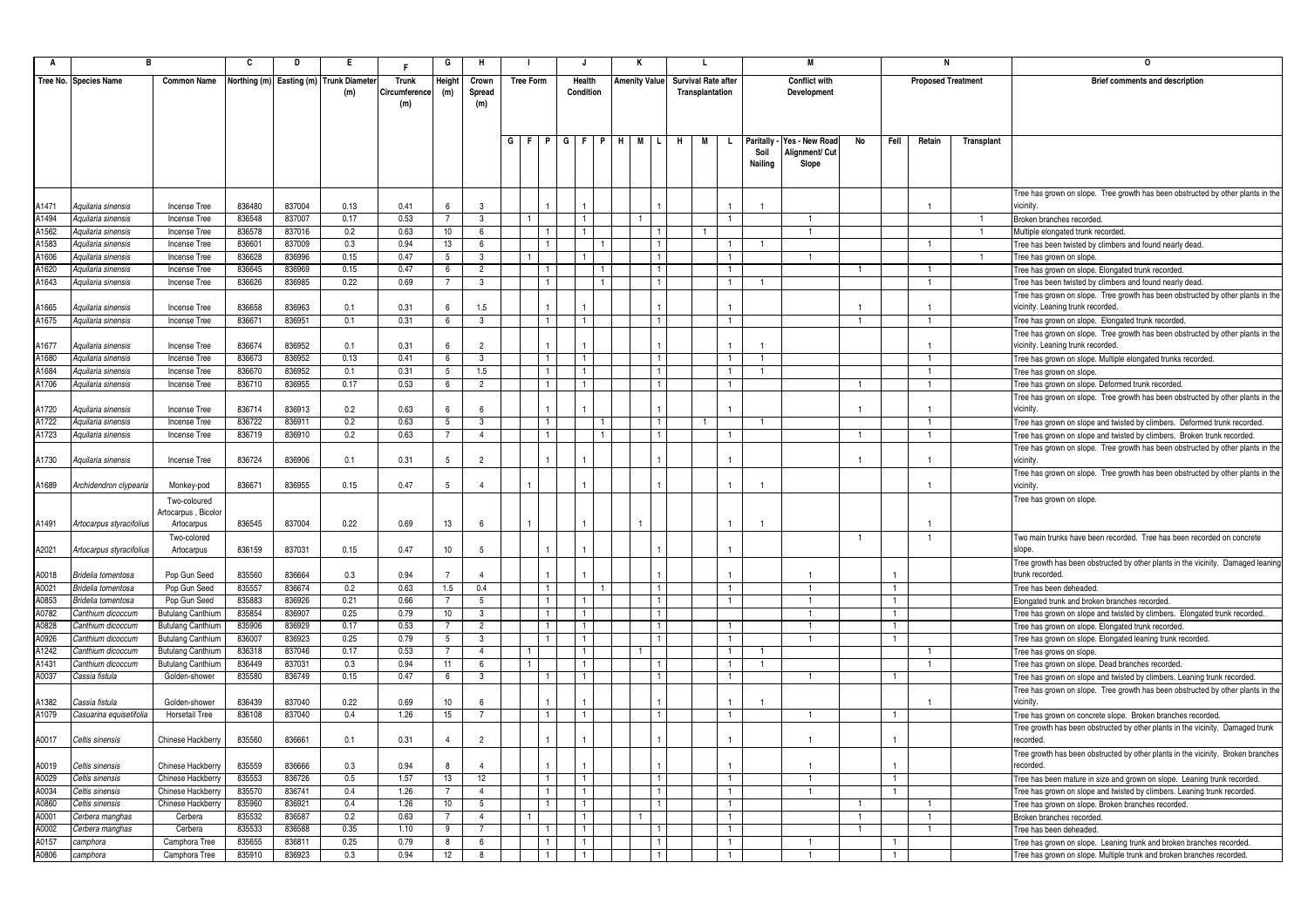|                | в                             |                        | C                | D                | E.                                      | Е             | G                    | н                    | J.                               | J                     |                    | К                    |                              |    | L                          |    |                   | М                                |                |      | N                         |            | 0                                                                                                                                                    |
|----------------|-------------------------------|------------------------|------------------|------------------|-----------------------------------------|---------------|----------------------|----------------------|----------------------------------|-----------------------|--------------------|----------------------|------------------------------|----|----------------------------|----|-------------------|----------------------------------|----------------|------|---------------------------|------------|------------------------------------------------------------------------------------------------------------------------------------------------------|
|                | Tree No. Species Name         | <b>Common Name</b>     |                  |                  | Northing (m) Easting (m) Trunk Diameter | <b>Trunk</b>  | Height               | Crown                | <b>Tree Form</b>                 | Health                |                    | <b>Amenity Value</b> |                              |    | <b>Survival Rate after</b> |    |                   | <b>Conflict with</b>             |                |      | <b>Proposed Treatment</b> |            | <b>Brief comments and description</b>                                                                                                                |
|                |                               |                        |                  |                  | (m)                                     | Circumference | (m)                  | Spread               |                                  | Condition             |                    |                      |                              |    | Transplantation            |    |                   | Development                      |                |      |                           |            |                                                                                                                                                      |
|                |                               |                        |                  |                  |                                         | (m)           |                      | (m)                  |                                  |                       |                    |                      |                              |    |                            |    |                   |                                  |                |      |                           |            |                                                                                                                                                      |
|                |                               |                        |                  |                  |                                         |               |                      |                      |                                  |                       |                    |                      |                              |    |                            |    |                   |                                  |                |      |                           |            |                                                                                                                                                      |
|                |                               |                        |                  |                  |                                         |               |                      |                      |                                  |                       |                    |                      |                              |    |                            |    |                   |                                  |                |      |                           |            |                                                                                                                                                      |
|                |                               |                        |                  |                  |                                         |               |                      |                      |                                  | G   F   P   G   F   P |                    | HIM                  | IL.                          | H. | M                          | L. | Paritally<br>Soil | Yes - New Road<br>Alignment/ Cut | No             | Fell | Retain                    | Transplant |                                                                                                                                                      |
|                |                               |                        |                  |                  |                                         |               |                      |                      |                                  |                       |                    |                      |                              |    |                            |    | Nailing           | Slope                            |                |      |                           |            |                                                                                                                                                      |
|                |                               |                        |                  |                  |                                         |               |                      |                      |                                  |                       |                    |                      |                              |    |                            |    |                   |                                  |                |      |                           |            |                                                                                                                                                      |
|                | Cinnamomum                    |                        |                  |                  |                                         |               |                      |                      |                                  |                       |                    |                      |                              |    |                            |    |                   |                                  |                |      |                           |            | Tree has been recorded on concrete slope and has been attacked by termites.                                                                          |
| A1097          | camphora                      | Camphora Tree          | 836159           | 837038           | 0.35                                    | 1.10          | 15                   | 10                   |                                  |                       |                    |                      |                              |    |                            |    |                   | $\overline{1}$                   |                |      |                           |            | Tree growth has been obstructed by plants in the vicinity.                                                                                           |
| A1416          | camphora                      | Camphora Tree          | 836428           | 837051           | 0.2                                     | 0.63          | 7                    | $\overline{a}$       |                                  | 1.                    |                    |                      | -1                           |    |                            |    |                   | -1                               |                |      |                           |            | Tree has grown on concrete slope. Multiple trunks recorded                                                                                           |
| A1418          | camphora                      | Camphora Tree          | 836430           | 837053           | 0.2                                     | 0.63          | 6                    | $\overline{a}$       |                                  | $\mathbf{1}$          |                    |                      |                              |    |                            |    |                   | $\overline{1}$                   |                |      |                           |            | Tree has grown on concrete slope and twisted by climbers.                                                                                            |
| A1478          | camphora                      | Camphora Tree          | 836519           | 837010           | 0.2                                     | 0.63          | 5                    | -3                   |                                  | $\mathbf{1}$          |                    |                      |                              |    |                            |    |                   |                                  |                |      |                           |            | Free has grown on slope. Broken and dead branches recorded.                                                                                          |
| A1480          | camphora                      | Camphora Tree          | 836526           | 837012           | 0.32                                    | 1.00          | 11                   | -3                   |                                  | 1.                    |                    |                      |                              |    |                            |    |                   |                                  |                |      |                           |            | Tree has grown on slope. Leaning trunk recorded                                                                                                      |
| A1766          | camphora                      | Camphora Tree          | 836771           | 836856           | 0.2                                     | 0.63          | -8                   | $\mathbf{4}$         |                                  | $\mathbf{1}$          |                    |                      |                              |    |                            |    |                   | -1                               |                |      |                           |            | Tree has grown on slope and twisted by climbers. Deformed trunk recorded.                                                                            |
| A1773          | camphora                      | Camphora Tree          | 837023           | 836859           | 0.2                                     | 0.63          | $\overline{4}$       | -3                   | $\overline{1}$                   | $\mathbf{1}$          |                    |                      | $\mathbf{1}$                 |    |                            |    |                   |                                  |                |      |                           |            | Tree has grown on slope. Deformed trunk recorded.                                                                                                    |
|                | Cinnamomum                    |                        |                  |                  |                                         |               |                      |                      |                                  |                       |                    |                      |                              |    |                            |    |                   |                                  |                |      |                           |            | Tree has been mature in size. Tree growth has been obstructed by other plants                                                                        |
| A0003          | camphora                      | Camphora Tree          | 835558           | 836591           | 1.5                                     | 4.71          | 11                   | -8                   |                                  |                       |                    |                      |                              |    |                            |    |                   |                                  |                |      | -1                        |            | in the vicinity. Broken branches recorded.                                                                                                           |
| A0673          | camphora                      | Camphora Tree          | 835807           | 836894           | 0.45                                    | 1.41          | 10                   | 12                   |                                  | $\mathbf{1}$          |                    |                      |                              |    |                            |    |                   |                                  |                |      |                           |            | Free has grown on slope and is mature in size. Multiple trunk recorded.                                                                              |
| A0674          | camphora                      | Camphora Tree          | 835821           | 836890           | 0.3                                     | 0.94          | 12                   | 10                   |                                  | 1                     |                    | -1                   |                              |    |                            |    |                   |                                  |                |      |                           |            | Tree has grown on slope and been twisted by climbers. Multiple trunks recorded.                                                                      |
| A0775          | camphora                      | Camphora Tree          | 835827           | 836890           | 0.35                                    | 1.10          | 10                   | -9                   | l 1                              | $\mathbf{1}$          |                    | $\overline{1}$       |                              |    |                            |    | -1                |                                  |                |      | -1                        |            | Tree has grown on slope and twisted by climbers. Multiple trunks recorded.                                                                           |
|                | Cinnamomum                    |                        |                  |                  |                                         |               |                      |                      |                                  |                       |                    |                      |                              |    |                            |    |                   |                                  |                |      |                           |            | Tree has grown on slope and twisted by climbers. Tree growth has been                                                                                |
| A1384          | camphora                      | Camphora Tree          | 836440           | 837039           | 0.2                                     | 0.63          | $\overline{7}$       |                      |                                  |                       |                    |                      |                              |    |                            |    |                   |                                  |                |      |                           |            | obstructed by other plants in the vicinity. Deformed trunk recorded.                                                                                 |
|                | Cinnamomum                    |                        |                  |                  |                                         |               |                      |                      |                                  |                       |                    |                      |                              |    |                            |    |                   |                                  |                |      |                           |            | Tree has been twisted by climbers. Tree growth has been obstructed by other                                                                          |
| A1389          | camphora                      | Camphora Tree          | 836431           | 837039           | 0.15                                    | 0.47          | 6                    | $\Delta$             |                                  |                       |                    |                      |                              |    |                            |    |                   |                                  | -1             |      | -1                        |            | plants in the vicinity. Multiple trunks recorded.                                                                                                    |
| A1462          | camphora                      | Camphora Tree          | 836470           | 837002           | 0.35                                    | 1.10          | 12                   | 8                    |                                  | $\mathbf{1}$          |                    |                      |                              |    |                            |    |                   |                                  |                |      |                           |            | Tree has grown on slope. Broken branches recorded.                                                                                                   |
| A1463          | camphora                      | Camphora Tree          | 836483           | 837004           | 0.6                                     | 1.88          | 14                   | 12                   |                                  | $\mathbf{1}$          |                    |                      |                              |    |                            |    | $\mathbf{1}$      |                                  |                |      |                           |            | ree has grown on slope and twisted by climbers. Multiple trunks recorded                                                                             |
| A1737          | camphora                      | Camphora Tree          | 836730           | 836895           | 0.23                                    | 0.72          |                      | $\Delta$             |                                  | 1.                    |                    |                      |                              |    |                            |    |                   |                                  |                |      |                           |            | Tree has grown on slope. Multiple trunks recorded                                                                                                    |
| A1772          | camphora                      | Camphora Tree          | 837013           | 836859           | 0.3                                     | 0.94          | 12                   | 9                    |                                  |                       |                    |                      |                              |    |                            |    |                   |                                  | $\overline{1}$ |      |                           |            | Tree has grown on slope. Multiple trunks recorded.                                                                                                   |
| A1551          | ead tree                      |                        | 836570           | 837015           | 0.15                                    | 0.47          | 4                    | $\overline{2}$<br>-1 |                                  |                       |                    |                      |                              |    |                            |    |                   |                                  |                |      |                           |            | Tree has been deheaded.                                                                                                                              |
| A1552<br>A1460 | Dead tree<br><b>Dead tree</b> |                        | 836569<br>836473 | 837015<br>837000 | 0.15<br>0.095                           | 0.47<br>0.30  | $\overline{4}$       | $\overline{2}$       | $\overline{1}$<br>$\blacksquare$ |                       | -1<br>$\mathbf{1}$ |                      | $\mathbf{1}$<br>$\mathbf{1}$ |    |                            |    | -1                | $\mathbf{1}$                     |                |      | $\overline{1}$            |            | Tree has been deheaded.                                                                                                                              |
| A1509          | ead tree                      |                        | 836542           | 837001           | 0.15                                    | 0.47          | 5<br>$5\overline{5}$ | 3                    |                                  |                       |                    |                      | $\mathbf{1}$                 |    |                            |    |                   |                                  |                |      |                           |            | Tree has grown on slope and twisted by climbers. Leaning trunk recorded.<br>Tree grown on slope and twisted by climbers.                             |
| A1516          | Dead tree                     |                        | 836531           | 837000           | 0.15                                    | 0.47          | 7                    | $\overline{2}$       | $\overline{1}$                   |                       | $\overline{1}$     |                      | $\mathbf{1}$                 |    |                            |    |                   |                                  | $\overline{1}$ |      |                           |            | Tree grown on slope and twisted by climbers.                                                                                                         |
| A1558          | Dead tree                     |                        | 836558           | 837008           | 0.1                                     | 0.31          | 6                    | $\overline{2}$       | $\blacksquare$                   |                       | $\overline{1}$     |                      | $\overline{1}$               |    |                            |    | $\mathbf{1}$      |                                  |                |      | $\mathbf{1}$              |            | Tree has died.                                                                                                                                       |
| A1573          | Dead tree                     |                        | 836577           | 837015           | 0.15                                    | 0.47          | 6                    | $\mathbf{3}$         | -1.                              |                       |                    |                      | $\mathbf{1}$                 |    |                            |    |                   |                                  |                |      |                           |            | Tree has died.                                                                                                                                       |
|                |                               |                        |                  |                  |                                         |               |                      |                      |                                  |                       |                    |                      |                              |    |                            |    |                   |                                  |                |      |                           |            | Tree growth has been obstructed by other plants in the vicinity. Broken branches                                                                     |
| A0016          | Dimocarpus longan             | Longan                 | 835560           | 836657           | 0.25                                    | 0.79          | $6^{\circ}$          |                      |                                  |                       |                    |                      |                              |    |                            |    |                   |                                  |                |      |                           |            | recorded.                                                                                                                                            |
| A1498          | chinense                      | Endospermum            | 836564           | 837013           | 0.17                                    | 0.53          | $\overline{7}$       | $\mathbf{4}$         |                                  |                       |                    |                      | 1                            |    |                            |    |                   | -1                               |                |      |                           |            | Deformed trunk recorded.                                                                                                                             |
| A1565          | chinense                      | Endospermum            | 836589           | 837015           | 0.35                                    | 1.10          | 15                   | $7\overline{ }$      | $\overline{1}$                   |                       |                    |                      |                              |    |                            |    |                   | $\overline{1}$                   |                |      |                           |            | Tree has been twisted by climbers                                                                                                                    |
| A1566          | chinense                      | Endospermum            | 836593           | 837014           | 0.2                                     | 0.63          | 11                   | -6                   | $\overline{1}$                   |                       |                    |                      |                              |    |                            |    |                   |                                  |                |      |                           |            | Tree has been twisted by climbers.                                                                                                                   |
| A1578          | chinense                      | Endospermum            | 836587           | 837014           | 0.13                                    | 0.41          | -6                   | $\overline{2}$       | -1.                              | 1.                    |                    |                      | $\mathbf{1}$                 |    |                            |    |                   | -1.                              |                |      |                           |            | Tree has been twisted by climbers. Leaning trunk recorded.                                                                                           |
| A1255          | chinense                      | Endospermum            | 836349           | 837041           | 0.3                                     | 0.94          | 13                   | 6                    |                                  |                       |                    |                      |                              |    |                            |    |                   |                                  |                |      |                           |            | Tree has grown on slope.                                                                                                                             |
| A1262          | chinense                      | Endospermum            | 836342           | 837036           | 0.3                                     | 0.94          | 13                   |                      |                                  | $\mathbf{1}$          |                    |                      |                              |    |                            |    |                   |                                  | $\overline{1}$ |      |                           |            | Tree has grown on slope                                                                                                                              |
| A1474          | chinense                      | Endospermum            | 836491           | 837003           | 0.3                                     | 0.94          | 16                   | -9                   |                                  | 1                     |                    |                      |                              |    |                            |    |                   |                                  |                |      |                           |            | Tree has grown on slope. Elongated trunk recorded.                                                                                                   |
| A1506          | chinense                      | Endospermum            | 836551           | 837002           | 0.25                                    | 0.79          | 12                   | -6                   |                                  |                       |                    |                      |                              |    |                            |    |                   |                                  |                |      |                           |            | Tree grown on slope and twisted by climbers. Deformed trunk recorded.                                                                                |
| A1577          | chinense                      | Endospermum            | 836584           | 837012           | 0.4                                     | 1.26          | 15                   | 8                    | $\overline{1}$                   |                       |                    |                      |                              |    |                            |    |                   |                                  |                |      |                           |            | Elongated trunk recorded.                                                                                                                            |
| A1582          | chinense                      | Endospermum            | 836596           | 837010           | 0.3                                     | 0.94          | 12                   | -6                   | $\overline{1}$                   |                       |                    |                      | $\mathbf{1}$                 |    |                            |    |                   |                                  |                |      |                           |            | Tree has been twisted by climbers. Leaning trunk recorded.                                                                                           |
| A0121          | Ficus hispida                 | Opposite-leaved Fir    | 835631           | 836803           | 0.15                                    | 0.47          | 6                    | $\overline{4}$       | $\overline{1}$                   |                       |                    |                      | $\overline{1}$               |    |                            |    |                   | -1.                              |                |      |                           |            | Multiple trunks recorded.                                                                                                                            |
| A0669          | Ficus hispida                 | Opposite-leaved Fi     | 835792           | 836892           | 0.2                                     | 0.63          | 8                    | 5                    |                                  |                       |                    |                      | 1.                           |    |                            |    |                   |                                  |                |      |                           |            | Tree has grown on slope. Elongated trunks and broken branches recorded.                                                                              |
| A1776          | Ficus hispida                 | Opposite-leaved Fig    | 837045           | 836849           | 0.2                                     | 0.63          | 4                    | 4<br>$\overline{4}$  |                                  | 1.                    |                    |                      |                              |    |                            |    |                   |                                  |                |      |                           |            | Tree has grown on slope. Multiple trunks recorded.                                                                                                   |
| A0024<br>A0028 | Ficus microcarpa              | Chinese Banyan         | 835552           | 836703           | 0.3                                     | 0.94          | 5                    |                      |                                  |                       |                    |                      |                              |    |                            |    |                   | -1                               |                |      |                           |            | Damaged leaning trunk recorded.                                                                                                                      |
|                | Ficus microcarpa              | Chinese Banyan         | 835554           | 836711           | 1.7                                     | 5.34          | 15                   | 20                   |                                  |                       |                    |                      |                              |    |                            |    |                   | -1                               |                |      |                           |            | Free has been mature in size and twisted by climbers. Damaged branches<br>Tree has grown on slope and twisted by climbers. Multiple elongated trunks |
| A0055          | Ficus variegata               | Common Red-stem        | 835590           | 836760           | 0.5                                     | 1.57          | 10                   | -6                   |                                  |                       |                    |                      |                              |    |                            |    |                   | $\overline{1}$                   |                |      |                           |            | recorded.                                                                                                                                            |
|                |                               | Fig                    |                  |                  |                                         |               |                      |                      |                                  |                       |                    |                      |                              |    |                            |    |                   |                                  |                |      |                           |            | Tree has grown on slope. Leaning trunk recorded.                                                                                                     |
| A0357          | Ficus variegata               | Common Red-sten<br>Fig | 835677           | 836819           | 0.17                                    | 0.53          | 8                    |                      |                                  |                       |                    |                      |                              |    |                            |    |                   |                                  |                |      |                           |            |                                                                                                                                                      |
|                |                               | Common Red-stem        |                  |                  |                                         |               |                      |                      |                                  |                       |                    |                      |                              |    |                            |    |                   |                                  |                |      |                           |            | Tree has grown on slope. Deformed trunk recorded.                                                                                                    |
| A1702          | Ficus variegata               | Fig                    | 836707           | 836953           | 0.22                                    | 0.69          | 6                    | $\Delta$             |                                  |                       |                    |                      |                              |    |                            |    |                   | -1                               |                |      |                           |            |                                                                                                                                                      |
|                |                               | Common Red-stem        |                  |                  |                                         |               |                      |                      |                                  |                       |                    |                      |                              |    |                            |    |                   |                                  |                |      |                           |            | Tree has grown on slope. Tree growth has been obstructed by other plants in the                                                                      |
| A1385          | Ficus variegata               | Fig                    | 836444           | 837036           | 0.17                                    | 0.53          |                      | $\overline{5}$       |                                  |                       |                    |                      |                              |    |                            |    |                   |                                  |                |      |                           |            | vicinity. Multiple trunks and broken branches recorded.                                                                                              |
|                |                               |                        |                  |                  |                                         |               |                      |                      |                                  |                       |                    |                      |                              |    |                            |    |                   |                                  |                |      |                           |            |                                                                                                                                                      |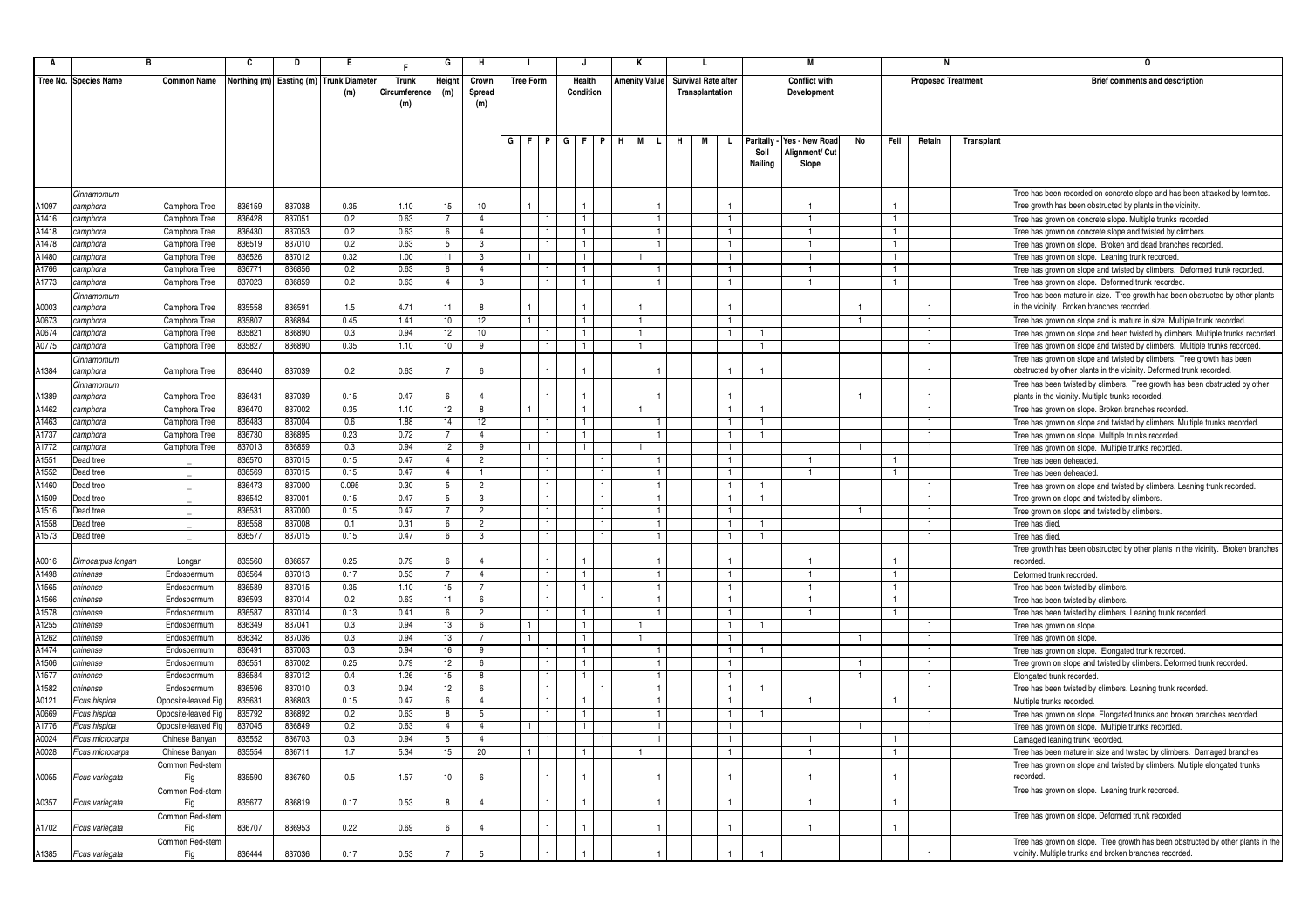|       | в                       |                      | C      | D      | Е.                                      |               | G                       | н              |                  |                           | J            | к                    |         | L |                            |                   | М                                |                |                | N                         |            | 0                                                                               |
|-------|-------------------------|----------------------|--------|--------|-----------------------------------------|---------------|-------------------------|----------------|------------------|---------------------------|--------------|----------------------|---------|---|----------------------------|-------------------|----------------------------------|----------------|----------------|---------------------------|------------|---------------------------------------------------------------------------------|
|       | Tree No. Species Name   | <b>Common Name</b>   |        |        | Northing (m) Easting (m) Trunk Diameter | <b>Trunk</b>  | Height                  | Crown          | <b>Tree Form</b> |                           | Health       | <b>Amenity Value</b> |         |   | <b>Survival Rate after</b> |                   | <b>Conflict with</b>             |                |                | <b>Proposed Treatment</b> |            | <b>Brief comments and description</b>                                           |
|       |                         |                      |        |        | (m)                                     | Circumference | (m)                     | Spread         |                  |                           | Condition    |                      |         |   | Transplantation            |                   | Development                      |                |                |                           |            |                                                                                 |
|       |                         |                      |        |        |                                         | (m)           |                         | (m)            |                  |                           |              |                      |         |   |                            |                   |                                  |                |                |                           |            |                                                                                 |
|       |                         |                      |        |        |                                         |               |                         |                |                  |                           |              |                      |         |   |                            |                   |                                  |                |                |                           |            |                                                                                 |
|       |                         |                      |        |        |                                         |               |                         |                |                  |                           |              |                      |         |   |                            |                   |                                  |                |                |                           |            |                                                                                 |
|       |                         |                      |        |        |                                         |               |                         |                |                  | G   F   P   G   F   P   H |              | M                    | ᆘᄔ<br>H | M | L.                         | Paritally<br>Soil | Yes - New Road<br>Alignment/ Cut | No             | Fell           | Retain                    | Transplant |                                                                                 |
|       |                         |                      |        |        |                                         |               |                         |                |                  |                           |              |                      |         |   |                            | Nailing           | Slope                            |                |                |                           |            |                                                                                 |
|       |                         |                      |        |        |                                         |               |                         |                |                  |                           |              |                      |         |   |                            |                   |                                  |                |                |                           |            |                                                                                 |
| A1126 | Garcinia oblongifolia   | Lingnan Garcinia     | 836198 | 837049 | 0.13                                    | 0.41          | 6                       | -3             |                  |                           | 1            | $\overline{1}$       |         |   |                            |                   |                                  |                |                |                           |            |                                                                                 |
| A1299 | Garcinia oblongifolia   | Lingnan Garcinia     | 836393 | 837060 | 0.17                                    | 0.53          | 10                      | 6              | -1               |                           | $\mathbf{1}$ | $\overline{1}$       |         |   | -1.                        |                   | -1                               |                | -1             |                           |            | Free has grown on slope. Multiple trunks recorded.<br>Tree has grown on slope.  |
| A1545 | Garcinia oblongifolia   | Lingnan Garcinia     | 836585 | 837023 | 0.15                                    | 0.47          | $\overline{7}$          | 5              |                  |                           | $\mathbf{1}$ | $\mathbf{1}$         |         |   |                            |                   | $\mathbf{1}$                     |                |                |                           |            | ree has grown on slope. Multiple trunks recorded                                |
|       |                         |                      |        |        |                                         |               |                         |                |                  |                           |              |                      |         |   |                            |                   |                                  |                |                |                           |            | Free has grown on slope. Tree growth has been obstructed by other plants in     |
| A1148 | Garcinia oblongifolia   | Lingnan Garcinia     | 836264 | 837077 | 0.15                                    | 0.47          | 6                       | $\Delta$       |                  |                           |              |                      |         |   |                            |                   |                                  |                |                | $\overline{1}$            |            | the vicinity. Multiple trunk recorded.                                          |
|       |                         |                      |        |        |                                         |               |                         |                |                  |                           |              |                      |         |   |                            |                   |                                  |                |                |                           |            | Free has grown on slope. Tree growth has been obstructed by other plants in     |
| A1150 | Garcinia oblongifolia   | Lingnan Garcinia     | 836262 | 837077 | 0.15                                    | 0.47          | -5                      | $\Delta$       |                  |                           |              |                      |         |   |                            |                   |                                  | -1             |                |                           |            | the vicinity.                                                                   |
| A1301 | Garcinia oblongifolia   | Lingnan Garcinia     | 836365 | 837045 | 0.2                                     | 0.63          | $\overline{\mathbf{8}}$ | 6              |                  |                           | $\mathbf{1}$ | $\mathbf{1}$         |         |   |                            |                   |                                  |                |                | $\overline{1}$            |            | Tree has grown on slope. Multiple trunks recorded                               |
| A1370 | Garcinia oblongifolia   | Lingnan Garcinia     | 836418 | 837044 | 0.17                                    | 0.53          | 9                       | -6             |                  |                           | $\mathbf{1}$ | 1                    |         |   |                            |                   |                                  |                |                |                           |            | Tree has grown on slope and infected by fungi. Broken branches recorded.        |
| A1371 | Garcinia oblongifolia   | Lingnan Garcinia     | 836419 | 837044 | 0.23                                    | 0.72          | 15                      | 8              |                  |                           | $\mathbf{1}$ | $\mathbf{1}$         |         |   |                            |                   |                                  |                |                |                           |            | Free has grown on slope                                                         |
| A1433 | Garcinia oblongifolia   | Lingnan Garcinia     | 836454 | 837026 | 0.23                                    | 0.72          | 9                       | 3              |                  |                           | $\mathbf{1}$ | 1                    |         |   |                            |                   |                                  |                |                |                           |            | Free has grown on slope and twisted by climbers.                                |
| A1437 | Garcinia oblongifolia   | Lingnan Garcinia     | 836460 | 837019 | 0.1                                     | 0.31          | 5                       | $\overline{c}$ |                  |                           | $\mathbf{1}$ | $\mathbf{1}$         |         |   |                            |                   |                                  |                |                |                           |            | Tree grows on slope, is twisted by climbers and is obstructed to grow by other  |
| A1438 | Garcinia oblongifolia   | Lingnan Garcinia     | 836459 | 837018 | 0.2                                     | 0.63          | 10                      | 3              | $\overline{1}$   |                           | T            | $\mathbf{1}$         |         |   |                            |                   |                                  |                |                |                           |            | Free grows on slope and is obstructed to grow by other plants                   |
| A1439 | Garcinia oblongifolia   | Lingnan Garcinia     | 836460 | 837017 | 0.17                                    | 0.53          | 10                      | 6              |                  |                           | $\mathbf{1}$ | $\overline{1}$       |         |   |                            |                   |                                  |                |                |                           |            | Free has multiple trunk and grows on slope.                                     |
| A1465 | Garcinia oblongifolia   | Lingnan Garcinia     | 836498 | 837007 | 0.17                                    | 0.53          | 6                       | 3              | $\overline{1}$   |                           |              | $\overline{1}$       |         |   |                            |                   |                                  |                |                |                           |            | Free has grown on slope and twisted by climbers                                 |
| A1512 | Garcinia oblongifolia   | Lingnan Garcinia     | 836538 | 837000 | 0.2                                     | 0.63          | 8                       | $\overline{4}$ | -1               |                           | 1            | $\mathbf{1}$         |         |   |                            |                   |                                  | $\mathbf{1}$   |                | -1                        |            | Tree has grown on slope. Broken branches and leaning trunk recorded.            |
| A1530 | Garcinia oblongifolia   | Lingnan Garcinia     | 836512 | 837000 | 0.17                                    | 0.53          | 8                       | $\overline{a}$ |                  |                           | $\mathbf{1}$ | $\mathbf{1}$         |         |   |                            |                   |                                  |                |                |                           |            | Tree has grown on slope and twisted by climbers. Multiple trunks recorded.      |
|       |                         |                      |        |        |                                         |               |                         |                |                  |                           |              |                      |         |   |                            |                   |                                  |                |                |                           |            | Free has grown on slope. Multiple trunks recorded. Tree growth has been         |
| A1531 | Garcinia oblongifolia   | Lingnan Garcinia     | 836516 | 837003 | 0.17                                    | 0.53          | 10                      |                |                  |                           |              |                      |         |   |                            |                   |                                  |                |                |                           |            | obstructed by other plants in the vicinity.                                     |
| A1532 | Garcinia oblongifolia   | Lingnan Garcinia     | 836517 | 837002 | 0.13                                    | 0.41          | 10                      | $\mathbf{3}$   | $\overline{1}$   |                           | $\mathbf{1}$ | $\overline{1}$       |         |   |                            |                   |                                  |                |                |                           |            | Free has grown on slope. Tree growth has been obstructed by other plants in the |
| A1584 | Garcinia oblongifolia   | Lingnan Garcinia     | 836601 | 837007 | 0.2                                     | 0.63          | 14                      | 6              | $\overline{1}$   |                           | $\mathbf{1}$ | $\mathbf{1}$         |         |   |                            | $\overline{1}$    |                                  |                |                | $\overline{1}$            |            | Free has been twisted by climbers.                                              |
| A1621 | Garcinia oblongifolia   | Lingnan Garcinia     | 836644 | 836969 | 0.17                                    | 0.53          | 6                       | $\overline{4}$ |                  |                           | 1            | $\mathbf{1}$         |         |   |                            |                   |                                  |                |                |                           |            | Free has grown on slope. Elongated trunk recorded.                              |
|       |                         |                      |        |        |                                         |               |                         |                |                  |                           |              |                      |         |   |                            |                   |                                  |                |                |                           |            | Tree has grown on slope. Tree growth has been obstructed by other plants in the |
| A1659 | Garcinia oblongifolia   | Lingnan Garcinia     | 836658 | 836965 | 0.15                                    | 0.47          | $\overline{5}$          | $\overline{a}$ |                  |                           |              |                      |         |   |                            |                   |                                  |                |                |                           |            | <i>r</i> icinitv                                                                |
|       |                         | arge-leaved Abacu    |        |        |                                         |               |                         |                |                  |                           |              |                      |         |   |                            |                   |                                  |                |                |                           |            | Deformed trunk recorded.                                                        |
| A1708 | Glochidion macrophylla  | Plant                | 836710 | 836937 | 0.17                                    | 0.53          | $\mathbf{\Lambda}$      | $\overline{2}$ |                  |                           |              |                      |         |   |                            |                   | $\mathbf{1}$                     |                |                |                           |            |                                                                                 |
|       |                         | arge-leaved Abacu    |        |        |                                         |               |                         |                |                  |                           |              |                      |         |   |                            |                   |                                  |                |                |                           |            | Tree has grown on slope. Deformed trunk recorded.                               |
| A1771 | Glochidion macrophylla  | Plant                | 837011 | 836868 | 0.17                                    | 0.53          | $\overline{2}$          | $\overline{2}$ |                  |                           |              |                      |         |   |                            |                   | $\mathbf{1}$                     |                |                |                           |            |                                                                                 |
|       |                         | Hong Kong Abacus     |        |        |                                         |               |                         |                |                  |                           |              |                      |         |   |                            |                   |                                  |                |                |                           |            | Multiple broken trunks recorded                                                 |
| A1614 | Glochidion zeylanicum   | Plant                | 836643 | 836973 | 0.15                                    | 0.47          | $\overline{a}$          | $\overline{2}$ |                  |                           |              |                      |         |   |                            |                   |                                  |                |                | $\overline{1}$            |            |                                                                                 |
|       |                         | Hong Kong Abacus     |        |        |                                         |               |                         |                |                  |                           |              |                      |         |   |                            |                   |                                  |                |                |                           |            | Tree has grown on slope. Tree growth has been obstructed by other plants in the |
| A1688 | Glochidion zeylanicum   | Plant                | 836664 | 836959 | 0.13                                    | 0.41          | $\overline{a}$          | $\mathbf{B}$   |                  |                           |              |                      |         |   |                            |                   |                                  |                |                |                           |            | vicinity                                                                        |
| A1025 | Helicia cochinchinensis | Cochin-china Helicia |        |        |                                         |               |                         |                |                  |                           |              |                      |         |   |                            |                   |                                  | $\overline{1}$ |                |                           |            |                                                                                 |
| A0004 | eucocephala             | White Popinac        | 835568 | 836588 | 0.15                                    | 0.47          | 5                       |                |                  |                           |              | $\overline{1}$       |         |   |                            |                   |                                  |                |                |                           |            | ree has grown on slope.                                                         |
| A0005 | leucocephala            | White Popinac        | 835568 | 836587 | 0.15                                    | 0.47          | 8                       | 6              |                  |                           | $\mathbf{1}$ | $\mathbf{1}$         |         |   |                            |                   |                                  | $\overline{1}$ |                |                           |            | ree has grown on slope.                                                         |
| A2036 | eucocephala             | White Popinac        | 836218 | 837067 | 0.13                                    | 0.41          | 8                       | 5              |                  |                           | $\mathbf{1}$ | $\mathbf{1}$         |         |   |                            |                   |                                  |                |                |                           |            | ree has been twisted by climbers. Tree has been recorded on concrete slope.     |
| A0111 | itsea cubeba            | Fragrant Litsea      | 835593 | 836765 | 0.2                                     | 0.63          | 6                       | $\mathbf{3}$   |                  |                           | 1            | -1.                  |         |   |                            |                   | -1                               |                |                |                           |            | Tree has grown on slope. Elongated trunks recorded.                             |
| A1481 | Litsea cubeba           | Fragrant Litsea      | 836526 | 837012 | 0.18                                    | 0.57          | 6                       | $\overline{4}$ |                  |                           | $\mathbf{1}$ | $\overline{1}$       |         |   |                            |                   | $\overline{1}$                   |                |                |                           |            | Tree has grown on slope. Leaning trunk recorded.                                |
| A0416 | ophostemon conferta.    | <b>Brisbane Box</b>  | 835691 | 836831 | 0.5                                     | 1.57          | 15                      |                |                  |                           | $\mathbf{1}$ | $\mathbf{1}$         |         |   |                            |                   |                                  |                |                |                           |            | Free has grown on slope.                                                        |
| A0780 | Lophostemon conferta    | <b>Brisbane Box</b>  | 835849 | 836902 | 0.3                                     | 0.94          | 13                      | 7              |                  |                           | $\mathbf{1}$ | $\mathbf{1}$         |         |   |                            |                   | $\mathbf{1}$                     |                |                |                           |            | Multiple trunks recorded.                                                       |
| A0978 | ophostemon conferta     | <b>Brisbane Box</b>  | 836025 | 836932 | 0.35                                    | 1.10          | 12                      |                |                  |                           | $\mathbf{1}$ |                      |         |   |                            |                   | -1                               |                |                |                           |            | Free has grown on slope.                                                        |
| A0979 | Lophostemon conferta    | <b>Brisbane Box</b>  | 836026 | 836932 | 0.15                                    | 0.47          | 10                      | $\overline{4}$ |                  |                           | $\mathbf{1}$ | -1.                  |         |   |                            |                   | -1                               |                |                |                           |            | ree has grown on slope. Multiple leaning trunks recorded.                       |
| A1078 | Lophostemon conferta    | <b>Brisbane Box</b>  | 836109 | 837040 | 0.35                                    | 1.10          | 13                      | -6             |                  |                           | $\mathbf{1}$ |                      |         |   |                            |                   | $\mathbf{1}$                     |                | $\overline{1}$ |                           |            | Tree has grown on concrete slope. Broken branches recorded.                     |
| A1086 | Lophostemon conferta    | <b>Brisbane Box</b>  | 836097 | 837037 | 0.5                                     | 1.57          | 12                      | $\overline{7}$ |                  |                           | $\mathbf{1}$ | 1                    |         |   |                            |                   | $\overline{1}$                   |                |                |                           |            | ree has been twisted by climbers. Leaning trunk recorded.                       |
|       |                         |                      |        |        |                                         |               |                         |                |                  |                           |              |                      |         |   |                            |                   |                                  |                |                |                           |            | Tree growth has been obstructed by other plants in the vicinity and twisted by  |
| A0025 | Macaranga tanarius      | Elephant's Ear       | 835555 | 836704 | 0.2                                     | 0.63          | $\overline{4}$          |                |                  |                           |              |                      |         |   |                            |                   | -1                               |                |                |                           |            | climbers. Broken branches and leaning trunks recorded.                          |
|       |                         |                      |        |        |                                         |               |                         |                |                  |                           |              |                      |         |   |                            |                   |                                  |                |                |                           |            | Free has grown on slope. Tree growth has been obstructed by other plants in     |
| A0068 | Macaranga tanarius      | Elephant's Ear       | 835611 | 836781 | 0.2                                     | 0.63          | $\overline{5}$          | -5             |                  |                           |              |                      |         |   |                            |                   |                                  | $\overline{1}$ |                |                           |            | the vicinity. Leaning trunk recorded.                                           |
|       |                         | Short-flowered       |        |        |                                         |               |                         |                |                  |                           |              |                      |         |   |                            |                   |                                  |                |                |                           |            | Free has grown on slope and twisted by climbers. Leaning trunk recorded.        |
| A0038 | Machilus breviflora     | Machilus             | 835581 | 836751 | 0.15                                    | 0.47          | 6                       | $\overline{2}$ |                  |                           |              |                      |         |   |                            |                   | $\overline{1}$                   |                |                |                           |            |                                                                                 |
|       |                         | Short-flowered       |        |        |                                         |               |                         |                |                  |                           |              |                      |         |   |                            |                   |                                  |                |                |                           |            | Tree has grown on slope. Tree growth have been obstructed by other plants in    |
| A0057 | Machilus breviflora     | Machilus             | 835586 | 836755 | 0.15                                    | 0.47          |                         |                |                  |                           |              |                      |         |   |                            |                   |                                  |                |                |                           |            | the vicinity.                                                                   |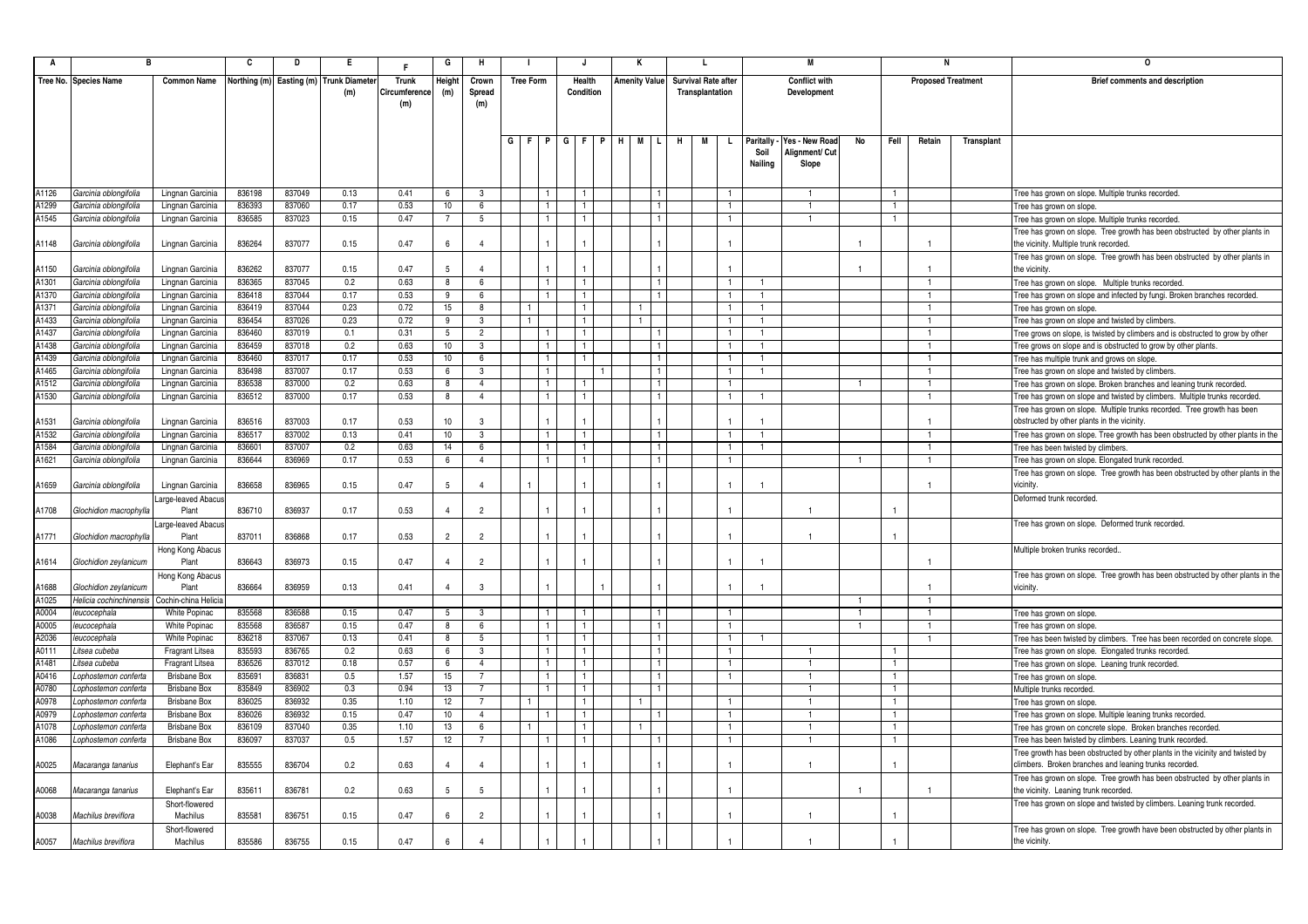|                | в                                          |                            | C                | D                | Е.                                      | Е             | G                   | н              | J.                    |                  | J            | к                    |                | L                          |    |                   | М                                |                |                | N                         |            | 0                                                                                                                                                         |
|----------------|--------------------------------------------|----------------------------|------------------|------------------|-----------------------------------------|---------------|---------------------|----------------|-----------------------|------------------|--------------|----------------------|----------------|----------------------------|----|-------------------|----------------------------------|----------------|----------------|---------------------------|------------|-----------------------------------------------------------------------------------------------------------------------------------------------------------|
|                | Tree No. Species Name                      | <b>Common Name</b>         |                  |                  | Northing (m) Easting (m) Trunk Diameter | <b>Trunk</b>  | Height              | Crown          |                       | <b>Tree Form</b> | Health       | <b>Amenity Value</b> |                | <b>Survival Rate after</b> |    |                   | <b>Conflict with</b>             |                |                | <b>Proposed Treatment</b> |            | <b>Brief comments and description</b>                                                                                                                     |
|                |                                            |                            |                  |                  | (m)                                     | Circumference | (m)                 | Spread         |                       |                  | Condition    |                      |                | Transplantation            |    |                   | Development                      |                |                |                           |            |                                                                                                                                                           |
|                |                                            |                            |                  |                  |                                         | (m)           |                     | (m)            |                       |                  |              |                      |                |                            |    |                   |                                  |                |                |                           |            |                                                                                                                                                           |
|                |                                            |                            |                  |                  |                                         |               |                     |                |                       |                  |              |                      |                |                            |    |                   |                                  |                |                |                           |            |                                                                                                                                                           |
|                |                                            |                            |                  |                  |                                         |               |                     |                |                       |                  |              |                      |                |                            |    |                   |                                  |                |                |                           |            |                                                                                                                                                           |
|                |                                            |                            |                  |                  |                                         |               |                     |                | G   F   P   G   F   P |                  |              | HIM                  | IL.<br>H.      | M                          | L. | Paritally<br>Soil | Yes - New Road<br>Alignment/ Cut | No             | Fell           | Retain                    | Transplant |                                                                                                                                                           |
|                |                                            |                            |                  |                  |                                         |               |                     |                |                       |                  |              |                      |                |                            |    | Nailing           | Slope                            |                |                |                           |            |                                                                                                                                                           |
|                |                                            |                            |                  |                  |                                         |               |                     |                |                       |                  |              |                      |                |                            |    |                   |                                  |                |                |                           |            |                                                                                                                                                           |
|                |                                            |                            |                  |                  |                                         |               |                     |                |                       |                  |              |                      |                |                            |    |                   |                                  |                |                |                           |            |                                                                                                                                                           |
| A0102          | Machilus breviflora                        | Short-flowered<br>Machilus | 835603           | 836781           | 0.15                                    | 0.47          | 6                   | $\mathbf{4}$   |                       |                  |              |                      |                |                            |    |                   | $\overline{1}$                   |                |                |                           |            | Tree has grown on slope. Tree growth has been obstructed by other plants in<br>the vicinity. Leaning trunk recorded.                                      |
|                |                                            | Short-flowered             |                  |                  |                                         |               |                     |                |                       |                  |              |                      |                |                            |    |                   |                                  |                |                |                           |            | Tree has grown on slope and twisted by climbers. Tree growth has been                                                                                     |
| A1379          | Machilus breviflora                        | Machilus                   | 836433           | 837040           | 0.15                                    | 0.47          | $\overline{7}$      | $\overline{2}$ |                       |                  |              |                      |                |                            |    | $\overline{1}$    |                                  |                |                | $\mathbf{1}$              |            | obstructed by other plants in the vicinity. Multiple trunks recorded.                                                                                     |
|                |                                            | Short-flowered             |                  |                  |                                         |               |                     |                |                       |                  |              |                      |                |                            |    |                   |                                  |                |                |                           |            | Elongated trunk and broken branches recorded                                                                                                              |
| A1611          | Machilus breviflora                        | Machilus                   | 836631           | 836984           | 0.2                                     | 0.63          | 8                   | -6             |                       |                  |              |                      |                |                            |    | -1                |                                  |                |                | -1                        |            |                                                                                                                                                           |
|                |                                            | Short-flowered             |                  |                  |                                         |               |                     |                |                       |                  |              |                      |                |                            |    |                   |                                  |                |                |                           |            | Tree has grown on slope. Elongated trunk recorded.                                                                                                        |
| A1617          | Machilus breviflora                        | Machilus                   | 836650           | 836970           | 0.2                                     | 0.63          | 10                  | -6             |                       |                  |              |                      |                |                            |    |                   |                                  |                |                |                           |            |                                                                                                                                                           |
|                |                                            | Short-flowered             |                  |                  |                                         |               |                     |                |                       |                  |              |                      |                |                            |    |                   |                                  |                |                |                           |            | Tree has grown on slope. Elongated trunk recorded.                                                                                                        |
| A1646          | Machilus breviflora                        | Machilus                   | 836651           | 836970           | 0.22                                    | 0.69          | 10                  | -6             |                       |                  |              |                      |                |                            |    |                   |                                  |                |                |                           |            |                                                                                                                                                           |
|                |                                            | Short-flowered             |                  |                  |                                         |               |                     |                |                       |                  |              |                      |                |                            |    |                   |                                  |                |                |                           |            | Tree has grown on slope. Leaning trunk recorded.                                                                                                          |
| A1678          | Machilus breviflora                        | Machilus                   | 836673           | 836952           | 0.13                                    | 0.41          | 5                   | $\overline{2}$ |                       |                  |              |                      |                |                            |    |                   |                                  |                |                | $\mathbf{1}$              |            |                                                                                                                                                           |
| A0122          | Mallotus paniculatus                       | Turn-in-the-wind           | 835630           | 836803           | 0.2                                     | 0.63          | 6                   | -5             |                       | -1               | 1            |                      | $\mathbf{1}$   |                            |    |                   |                                  |                |                |                           |            | Elongated trunk and broken branches recorded.                                                                                                             |
|                |                                            |                            |                  |                  |                                         |               |                     |                |                       |                  |              |                      |                |                            |    |                   |                                  |                |                |                           |            | Tree has been twisted by climbers and grown on slope. Leaning trunk and                                                                                   |
| A0287          | Mallotus paniculatus                       | Tum-in-the-wind            | 835636           | 836805           | 0.15                                    | 0.47          | 6                   | $\overline{a}$ |                       |                  |              |                      |                |                            |    |                   | $\overline{1}$                   |                |                |                           |            | broken branches recorded                                                                                                                                  |
| A0802          | Melia azedarach                            | China-berry                | 835846           | 836897           | 0.12                                    | 0.38          |                     | 1.5            |                       | $\overline{1}$   | $\mathbf{1}$ |                      | 1.             |                            |    |                   |                                  |                |                |                           |            | Free has grown on slope. Elongated trunk and broken branches recorded.                                                                                    |
| A0916          | Melia azedarach                            | China-berry                | 835996           | 836940           | 0.2                                     | 0.63          | 7                   | $\overline{2}$ |                       |                  | 1            |                      | $\mathbf{1}$   |                            |    |                   | -1                               |                |                |                           |            | Tree has grown on slope. Elongated trunk recorded.                                                                                                        |
| A0036          | Microcos paniculata                        | Microcos                   | 835578           | 836749           | 0.15                                    | 0.47          | $\overline{7}$      | $\overline{4}$ |                       | $\overline{1}$   | $\mathbf{1}$ |                      | $\mathbf{1}$   |                            |    |                   | $\overline{1}$                   |                |                |                           |            | Free has grown on slope. Multiple leaning trunks recorded                                                                                                 |
|                |                                            |                            |                  |                  |                                         |               |                     |                |                       |                  |              |                      |                |                            |    |                   |                                  |                |                |                           |            | Tree has grown on slope. Tree growth has been obstructed by other plants in the                                                                           |
| A0865          | Mussaenda pubescens                        | Splash-of-white            | 835971           | 836927           | 0.15                                    | 0.47          | $\overline{7}$      | $\overline{2}$ |                       |                  |              |                      |                |                            |    |                   | -1                               |                |                |                           |            | vicinity. Leaning trunk and broken branches recorded.                                                                                                     |
| A1686          | Phyllanthus emblica                        | Myrobalan                  | 836665           | 836955           | 0.12                                    | 0.38          | $5\overline{)}$     | $\overline{2}$ |                       | -1.              |              |                      | $\mathbf{1}$   |                            |    | -1                |                                  |                |                | -1                        |            | Tree has grown on slope.                                                                                                                                  |
| A1687          | Phyllanthus emblica                        | Myrobalan                  | 836664           | 836957           | 0.15                                    | 0.47          | $5\overline{5}$     | 3              |                       |                  |              |                      |                |                            |    |                   |                                  |                |                |                           |            | Free has grown on slope.                                                                                                                                  |
| A1719          |                                            |                            | 836711           | 836915           | 0.2                                     | 0.63          |                     | $\overline{a}$ |                       |                  |              |                      |                |                            |    |                   |                                  |                |                |                           |            | Tree has grown on slope. Tree growth has been obstructed by other plants in the<br>vicinit                                                                |
| A1768          | Phyllanthus emblica<br>Phyllanthus emblica | Myrobalan<br>Myrobalan     | 836975           | 836848           | 0.2                                     | 0.63          | 3<br>$\overline{c}$ | $\overline{2}$ |                       |                  |              |                      |                |                            |    |                   |                                  |                |                |                           |            |                                                                                                                                                           |
| A1774          | Phyllanthus emblica                        | Myrobalan                  | 837029           | 836852           | 0.1                                     | 0.31          | $\overline{4}$      | $\overline{2}$ |                       |                  | $\mathbf{1}$ |                      |                |                            |    |                   |                                  | $\overline{1}$ |                |                           |            | Tree has grown on slope and twisted by climbers. Deformed leaning trunk<br>Tree growth has been obstructed by other plants in the vicinity. Leaning trunk |
| A1222          | Pinus elliottii                            | Slash Pine (Burnt)         | 836329           | 837051           | 0.3                                     | 0.94          | 12                  | -5             |                       |                  | $\mathbf{1}$ |                      |                |                            |    |                   |                                  |                |                |                           |            | Tree has been in healthy condition.                                                                                                                       |
| A1223          | Pinus elliottii                            | Slash Pine(Burnt)          | 836329           | 837053           | 0.2                                     | 0.63          | 12                  | 3              |                       |                  | $\mathbf{1}$ |                      |                |                            |    |                   | $\overline{1}$                   |                |                |                           |            | Broken branches recorded                                                                                                                                  |
| A1225          | Pinus elliottii                            | Slash Pine(Burnt)          | 836331           | 837052           | 0.2                                     | 0.63          | 11                  | $\mathbf{3}$   |                       | $\overline{1}$   |              |                      |                |                            |    |                   | $\overline{1}$                   |                |                |                           |            | Broken branches recorded                                                                                                                                  |
| A1230          | Pinus elliottii                            | Slash Pine(Burnt)          | 836338           | 837050           | 0.23                                    | 0.72          | 11                  | $\overline{4}$ |                       |                  | $\mathbf{1}$ |                      |                |                            |    |                   |                                  |                |                |                           |            | Broken branches recorded.                                                                                                                                 |
| A1231          | Pinus elliottii                            | Slash Pine(Burnt)          | 836338           | 837049           | 0.3                                     | 0.94          | 13                  | -6             |                       |                  | 1            |                      |                |                            |    |                   | -1.                              |                |                |                           |            | Tree has been in healthy condition.                                                                                                                       |
| A1232          | Pinus elliottii                            | Slash Pine(Burnt)          | 836342           | 837050           | 0.2                                     | 0.63          | 10                  | $\mathcal{R}$  |                       |                  | $\mathbf{1}$ |                      |                |                            |    |                   | $\overline{1}$                   |                |                |                           |            | Elongated trunk recorded.                                                                                                                                 |
| A1281          | Pinus elliottii                            | Slash Pine(Burnt)          | 836347           | 837051           | 0.2                                     | 0.63          | 11                  | $\mathcal{R}$  |                       |                  |              |                      |                |                            |    |                   |                                  |                |                |                           |            | Elongated trunk recorded.                                                                                                                                 |
| A1282          | Pinus elliottii                            | Slash Pine(Burnt)          | 836348           | 837050           | 0.2                                     | 0.63          | 11                  | 3              |                       | $\overline{1}$   | 1.           |                      | $\mathbf{1}$   |                            |    |                   | -1.                              |                |                |                           |            | Elongated trunk recorded.                                                                                                                                 |
| A1283          | Pinus elliottii                            | Slash Pine(Burnt)          | 836350           | 837053           | 0.2                                     | 0.63          | 11                  | $\mathcal{R}$  |                       | $\overline{1}$   | $\mathbf{1}$ |                      | $\overline{1}$ |                            |    |                   | $\overline{1}$                   |                |                |                           |            | Elongated trunk recorded.                                                                                                                                 |
| A1284          | Pinus elliottii                            | Slash Pine(Burnt)          | 836348           | 837053           | 0.15                                    | 0.47          | 11                  | $\overline{2}$ |                       |                  | $\mathbf{1}$ |                      | 1              |                            |    |                   |                                  |                |                |                           |            | Elongated trunk recorded.                                                                                                                                 |
| A1287          | Pinus elliottii                            | Slash Pine                 | 836355           | 837053           | 0.13                                    | 0.41          | $5\overline{5}$     | $\overline{4}$ | $\mathbf{1}$          |                  | $\mathbf{1}$ |                      |                |                            |    |                   | $\overline{1}$                   |                |                |                           |            | Tree has been in healthy condition.                                                                                                                       |
| A1292          | Pinus elliottii                            | Slash Pine(Burnt)          | 836373           | 837060           | 0.23                                    | 0.72          | 10                  | -6             |                       |                  | $\mathbf{1}$ |                      |                |                            |    |                   | $\overline{1}$                   |                |                |                           |            | Tree has been in healthy condition.                                                                                                                       |
| A1298          | Pinus elliottii                            | Slash Pine                 | 836391           | 837062           | 0.2                                     | 0.63          | 12                  | -5             |                       |                  | $\mathbf{1}$ |                      | 1              |                            |    |                   |                                  |                |                |                           |            | Tree has grown on slope                                                                                                                                   |
| A1350          | Pinus elliottii                            | Slash Pine(Dead)           | 836394           | 837062           | 0.17                                    | 0.53          | 8                   | $\mathbf{3}$   |                       | $\overline{1}$   | $\mathbf{1}$ |                      | $\mathbf{1}$   |                            |    |                   | $\overline{1}$                   |                | $\overline{1}$ |                           |            | Leaning elongated trunk recorded.                                                                                                                         |
| A1355          | Pinus elliottii                            | Slash Pine                 | 836409           | 837058           | 0.3                                     | 0.94          | 11                  | 6              |                       |                  | $\mathbf{1}$ |                      |                |                            |    |                   | $\overline{1}$                   |                |                |                           |            | Free has grown on slope                                                                                                                                   |
|                |                                            |                            |                  |                  | 0.17                                    |               | 6                   | $\mathcal{R}$  |                       |                  |              |                      |                |                            |    |                   |                                  |                |                | $\mathbf{1}$              |            | Tree has grown on slope and twisted by climbers. Tree growth has been                                                                                     |
| A1764<br>A0035 | Rhus succedanea<br>Schefflera heptaphylla  | Wax Tree                   | 836762<br>835573 | 836853<br>836743 | 0.4                                     | 0.53<br>1.26  | 7                   | $\overline{4}$ |                       | -1               | 1            |                      | 1.             |                            |    |                   | -1                               |                |                |                           |            | obstructed by other plants in the vicinity.                                                                                                               |
| A0405          | Schefflera heptaphylla                     | lvy Tree<br>lvy Tree       | 835679           | 836823           | 0.17                                    | 0.53          | -5                  | $\overline{a}$ |                       |                  |              |                      | $\mathbf{1}$   |                            |    |                   |                                  |                |                |                           |            | Free has grown on slope and twisted by climbers. Leaning trunk recorded.<br>Tree has grown on slope.                                                      |
| A0781          | Schefflera heptaphylla                     | Ivy Tree                   | 835849           | 836899           | 0.16                                    | 0.50          | 6                   | $\overline{5}$ |                       |                  |              |                      |                |                            |    |                   |                                  |                |                |                           |            | Tree has grown on slope and twisted by climbers. Multiple trunks recorded.                                                                                |
| A0783          | Schefflera heptaphylla                     | lvy Tree                   | 835858           | 836905           | 0.17                                    | 0.53          | -6                  | -3             |                       | $\overline{1}$   | $\mathbf{1}$ |                      | $\mathbf{1}$   |                            |    |                   |                                  |                |                |                           |            | Tree has grown on slope and twisted by climbers. Elongated leaning trunk                                                                                  |
| A0787          | Schefflera heptaphylla                     | lvy Tree                   | 835861           | 836908           | 0.23                                    | 0.72          | 7                   | -6             |                       | -1               | 1            |                      | $\mathbf{1}$   |                            |    |                   | -1                               |                |                |                           |            | Tree has grown on slope. Leaning trunk recorded                                                                                                           |
| A0791          | Schefflera heptaphylla                     | <b>Ivy Tree</b>            | 835863           | 836909           | 0.15                                    | 0.47          | 5                   | $\overline{4}$ |                       | $\overline{1}$   | T            |                      | $\overline{1}$ |                            |    |                   | $\overline{1}$                   |                |                |                           |            | Tree has grown on slope. Leaning trunk recorded.                                                                                                          |
| A0793          | Schefflera heptaphylla                     | lvy Tree                   | 835867           | 836912           | 0.15                                    | 0.47          | $\overline{4}$      | 3              |                       |                  | $\mathbf{1}$ |                      |                |                            |    |                   |                                  |                |                |                           |            | Tree has grown on slope. Tree growth has bee obstructed by other plants.                                                                                  |
| A0794          | Schefflera heptaphylla                     | lvy Tree                   | 835868           | 836912           | 0.1                                     | 0.31          | 6                   | $\overline{4}$ |                       | $\overline{1}$   | 1            |                      | $\mathbf{1}$   |                            |    |                   | $\overline{1}$                   |                | $\mathbf{1}$   |                           |            | Free has grown on slope and twisted by climbers                                                                                                           |
| A0795          | Schefflera heptaphylla                     | lvy Tree                   | 835868           | 836912           | 0.2                                     | 0.63          | 6                   | $\overline{4}$ |                       | $\overline{1}$   | $\mathbf{1}$ |                      | $\mathbf{1}$   |                            |    |                   | $\overline{1}$                   |                |                |                           |            | Free has grown on slope and twisted by climbers.                                                                                                          |
| A0931          | Schefflera heptaphylla                     | lvy Tree                   | 836009           | 836922           | 0.15                                    | 0.47          | $\overline{4}$      | $\overline{2}$ |                       |                  |              |                      |                |                            |    |                   |                                  |                |                |                           |            | Tree has grown on slope. Multiple elongated trunks recorded.                                                                                              |
|                |                                            |                            |                  |                  |                                         |               |                     |                |                       |                  |              |                      |                |                            |    |                   |                                  |                |                |                           |            |                                                                                                                                                           |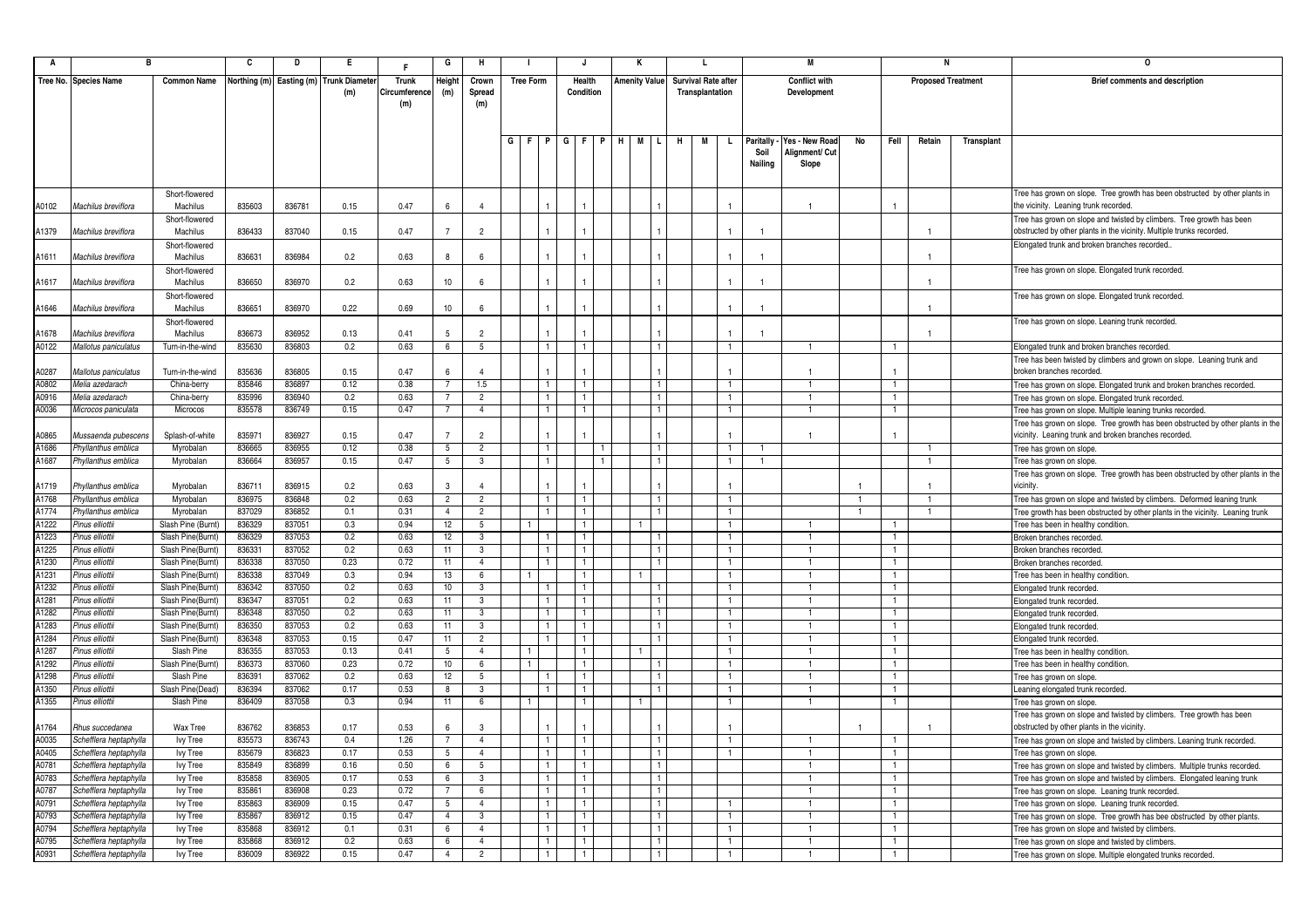|       | в                      |                    | C            | D      | Е.                         |               | G                | н                |                  |                | J            |               | Κ                    |                |    | L.                         |                |                   | М                    |                |              | N                         |                   | 0                                                                                                                                            |
|-------|------------------------|--------------------|--------------|--------|----------------------------|---------------|------------------|------------------|------------------|----------------|--------------|---------------|----------------------|----------------|----|----------------------------|----------------|-------------------|----------------------|----------------|--------------|---------------------------|-------------------|----------------------------------------------------------------------------------------------------------------------------------------------|
|       | Tree No. Species Name  | <b>Common Name</b> | Northing (m) |        | Easting (m) Trunk Diameter | <b>Trunk</b>  | Height           | Crown            | <b>Tree Form</b> |                | Health       |               | <b>Amenity Value</b> |                |    | <b>Survival Rate after</b> |                |                   | <b>Conflict with</b> |                |              | <b>Proposed Treatment</b> |                   | <b>Brief comments and description</b>                                                                                                        |
|       |                        |                    |              |        | (m)                        | Circumference | (m)              | Spread           |                  |                | Condition    |               |                      |                |    | Transplantation            |                |                   | Development          |                |              |                           |                   |                                                                                                                                              |
|       |                        |                    |              |        |                            | (m)           |                  | (m)              |                  |                |              |               |                      |                |    |                            |                |                   |                      |                |              |                           |                   |                                                                                                                                              |
|       |                        |                    |              |        |                            |               |                  |                  |                  |                |              |               |                      |                |    |                            |                |                   |                      |                |              |                           |                   |                                                                                                                                              |
|       |                        |                    |              |        |                            |               |                  |                  | GFP              |                |              |               | MIL                  |                | Н. |                            |                |                   | Yes - New Road       |                | Fell         |                           |                   |                                                                                                                                              |
|       |                        |                    |              |        |                            |               |                  |                  |                  |                |              | G   F   P   H |                      |                |    |                            |                | Paritally<br>Soil | Alignment/ Cut       | No             |              | Retain                    | <b>Transplant</b> |                                                                                                                                              |
|       |                        |                    |              |        |                            |               |                  |                  |                  |                |              |               |                      |                |    |                            |                | Nailing           | Slope                |                |              |                           |                   |                                                                                                                                              |
|       |                        |                    |              |        |                            |               |                  |                  |                  |                |              |               |                      |                |    |                            |                |                   |                      |                |              |                           |                   |                                                                                                                                              |
|       |                        |                    |              |        |                            |               |                  |                  |                  |                |              |               |                      |                |    |                            |                |                   |                      |                |              |                           |                   | Tree has grown on slope. Tree growth has been obstructed by other plants in                                                                  |
| A0968 | Schefflera heptaphylla | lvy Tree           | 836022       | 836922 | 0.3                        | 0.94          | 10 <sub>1</sub>  | - 6              |                  |                |              |               |                      |                |    |                            |                |                   | $\mathbf{1}$         |                |              |                           |                   | the vicinity. Multiple elongated trunks recorded.                                                                                            |
|       |                        |                    |              |        |                            |               |                  |                  |                  |                |              |               |                      |                |    |                            |                |                   |                      |                |              |                           |                   | Tree has grown on slope. Tree growth has been obstructed by other plants in                                                                  |
| A0970 | Schefflera heptaphylla | lvy Tree           | 836018       | 836922 | 0.25                       | 0.79          |                  |                  |                  |                |              |               |                      |                |    |                            |                |                   | $\overline{1}$       |                |              |                           |                   | the vicinity. Elongated trunk recorded.                                                                                                      |
| A0990 | Schefflera heptaphylla | lvy Tree           | 836053       | 836962 | 0.17                       | 0.53          | $\overline{7}$   | 4                |                  |                | $\mathbf{1}$ |               |                      | $\mathbf{1}$   |    |                            | -1             |                   | $\mathbf{1}$         |                | $\mathbf{1}$ |                           |                   | Tree has grown on slope. Leaning trunk recorded.                                                                                             |
| A1300 | Schefflera heptaphylla | lvy Tree           | 836357       | 837045 | 0.25                       | 0.79          | 8                | -6               |                  |                | $\mathbf{1}$ |               |                      |                |    |                            |                |                   | -1                   |                |              |                           |                   | Free has grown on slope and twisted by climbers.                                                                                             |
| A1421 | Schefflera heptaphylla | lvy Tree           | 836434       | 837049 | 0.2                        | 0.63          | 6                | $\overline{4}$   |                  |                | $\mathbf{1}$ |               | $\mathbf{1}$         |                |    |                            |                |                   | $\overline{1}$       |                |              |                           |                   | Free has grown on concrete slope.                                                                                                            |
| A1571 | Schefflera heptaphylla | lvy Tree           | 836609       | 837007 | 0.25                       | 0.79          | 13               | $\overline{7}$   |                  |                | $\mathbf{1}$ |               | $\mathbf{1}$         |                |    |                            |                |                   | $\overline{1}$       |                |              |                           |                   | ree growth has been obstructed by other plants in the vicinity.                                                                              |
| A1701 | Schefflera heptaphylla | lvy Tree           | 836707       | 836953 | 0.22                       | 0.69          | 6                | -6               |                  |                | $\mathbf{1}$ |               |                      | 1              |    |                            |                |                   | -1                   |                |              |                           |                   | Tree growth has been obstructed by other plants in the vicinity                                                                              |
|       |                        |                    |              |        |                            |               |                  |                  |                  |                |              |               |                      |                |    |                            |                |                   |                      |                |              |                           |                   | Tree has grown on slope. Tree growth has been obstructed by other plants in the                                                              |
| A1704 | Schefflera heptaphylla | lvy Tree           | 836709       | 836951 | 0.12                       | 0.38          | $5\overline{5}$  | $\overline{2}$   |                  |                |              |               |                      |                |    |                            |                |                   |                      |                |              |                           |                   | vicinity. Deformed trunk recorded.                                                                                                           |
|       |                        |                    |              |        |                            |               |                  |                  |                  |                |              |               |                      |                |    |                            |                |                   |                      |                |              |                           |                   | Tree has grown on slope. Tree growth has been obstructed by other plants in the                                                              |
| A1724 | Schefflera heptaphylla | lvy Tree           | 836725       | 836918 | 0.12                       | 0.38          | $\overline{5}$   | -3               |                  |                |              |               |                      |                |    |                            |                |                   | $\overline{1}$       |                |              |                           |                   | vicinitv                                                                                                                                     |
|       |                        |                    |              |        |                            |               |                  |                  |                  |                |              |               |                      |                |    |                            |                |                   |                      |                |              |                           |                   | Free has grown on slope. Tree growth has been obstructed by other plants in the                                                              |
| A1726 | Schefflera heptaphylla | lvy Tree           | 836729       | 836914 | 0.17                       | 0.53          | $5\overline{5}$  | $\overline{2}$   |                  |                |              |               |                      |                |    |                            |                |                   | $\mathbf{1}$         |                |              |                           |                   | vicinitv                                                                                                                                     |
|       |                        |                    |              |        |                            |               |                  |                  |                  |                |              |               |                      |                |    |                            |                |                   |                      |                |              |                           |                   | Tree has grown on slope. Tree growth has been obstructed by other plants in the                                                              |
| A1738 | Schefflera heptaphylla | lvy Tree           | 836732       | 836908 | 0.2                        | 0.63          | $\overline{a}$   | $\mathbf{B}$     |                  |                |              |               |                      |                |    |                            |                |                   | -1                   |                |              |                           |                   | vicinity.                                                                                                                                    |
| A0671 | Schefflera heptaphylla | lvy Tree           | 835806       | 836896 | 0.45                       | 1.41          | 10               | - 6              |                  |                | $\mathbf{1}$ |               |                      |                |    |                            |                |                   |                      |                |              |                           |                   | Free has grown on slope and is mature in size.                                                                                               |
| A0924 | Schefflera heptaphylla | lvy Tree           | 836002       | 836924 | 0.3                        | 0.94          | $\overline{7}$   | 5                |                  |                | $\mathbf{1}$ |               |                      | $\mathbf{1}$   |    |                            |                |                   |                      | $\mathbf{1}$   |              | $\overline{1}$            |                   | Free has grown on slope and twisted by climbers. Elongated trunk recorded.                                                                   |
|       |                        |                    |              |        |                            |               |                  |                  |                  |                |              |               |                      |                |    |                            |                |                   |                      |                |              |                           |                   | Tree has grows on slope. Tree growth has been obstructed by other plants in                                                                  |
| A0953 | Schefflera heptaphylla | lvy Tree           | 836044       | 836926 | 0.15                       | 0.47          | $\overline{a}$   |                  |                  |                |              |               |                      |                |    |                            |                |                   |                      |                |              |                           |                   | the vicinity. Multiple leaning trunks recorded.                                                                                              |
|       |                        |                    |              |        |                            |               |                  |                  |                  |                |              |               |                      |                |    |                            |                |                   |                      |                |              |                           |                   | Free has grown on slope. Tree growth has been obstructed by other plants in the                                                              |
| A0960 | Schefflera heptaphylla | lvy Tree           | 836038       | 836924 | 0.15                       | 0.47          | 6                | $\Delta$         |                  |                |              |               |                      |                |    |                            |                |                   |                      |                |              |                           |                   | vicinity. Elongated trunk recorded.                                                                                                          |
|       |                        |                    |              |        |                            |               |                  |                  |                  |                |              |               |                      |                |    |                            |                |                   |                      |                |              |                           |                   | Free has grown on slope. Tree growth has been obstructed by other plants in the                                                              |
| A1022 | Schefflera heptaphylla | lvy Tree           | 836054       | 836937 | 0.23                       | 0.72          | 10 <sup>10</sup> | $\overline{7}$   |                  |                |              |               |                      |                |    |                            |                |                   |                      |                |              |                           |                   | vicinity. Leaning trunk recorded.                                                                                                            |
|       |                        |                    |              |        |                            |               |                  |                  |                  |                |              |               |                      |                |    |                            |                |                   |                      |                |              |                           |                   | Free has grown on slope. Tree growth has been obstructed by other plants in                                                                  |
| A1041 | Schefflera heptaphylla | lvy Tree           | 836061       | 836946 | 0.15                       | 0.47          | $\mathbf{R}$     | - 6              |                  |                |              |               |                      |                |    |                            |                |                   |                      |                |              | -1                        |                   | the vicinity. Multiple trunks recorded.                                                                                                      |
| A1047 | Schefflera heptaphylla | lvy Tree           | 836065       | 836964 | 0.3                        | 0.94          | 14               | 8                |                  |                | $\mathbf{1}$ |               |                      | $\overline{1}$ |    |                            | -1.            |                   |                      | -1             |              | 1                         |                   | Tree has grown on slope and twisted by climbers. Elongated trunk recorded.                                                                   |
|       |                        |                    |              |        |                            |               | 6                | $\Delta$         |                  |                |              |               |                      |                |    |                            |                |                   |                      |                |              |                           |                   | Tree has grown on slope and twisted by climbers. Tree growth has been                                                                        |
| A1133 | Schefflera heptaphylla | lvy Tree           | 836242       | 837074 | 0.17                       | 0.53          |                  |                  |                  |                |              |               |                      |                |    |                            |                |                   |                      |                |              |                           |                   | obstructed by other plants in the vicinity. Damaged trunk recorded.                                                                          |
| A1134 | Schefflera heptaphylla | lvy Tree           | 836245       | 837078 | 0.13                       | 0.41          | 6                | $\overline{2}$   |                  |                |              |               |                      |                |    |                            |                |                   |                      |                |              | $\mathbf{1}$              |                   | Tree has grown on slope and twisted by climbers. Tree growth has been<br>obstructed by other plants in the vicinity. Damaged trunk recorded. |
|       |                        |                    |              |        |                            |               |                  |                  |                  |                |              |               |                      |                |    |                            |                |                   |                      |                |              |                           |                   | Tree has been twisted by climbers and recorded on concrete slope. Tree growth                                                                |
| A1135 | Schefflera heptaphylla | lvy Tree           | 836245       | 837077 | 0.2                        | 0.63          | 6                |                  |                  |                |              |               |                      |                |    |                            |                |                   |                      |                |              |                           |                   | has been obstructed by plants in the vicinity. Deformed trunk has been recorded.                                                             |
| A1153 | Schefflera heptaphylla | lvy Tree           | 836255       | 837078 | 0.2                        | 0.63          | $\overline{4}$   | $\mathbf{3}$     |                  |                | $\mathbf{1}$ |               |                      | $\mathbf{1}$   |    |                            |                |                   |                      |                |              |                           |                   | Tree has grown on slope and twisted by climbers. Broken branches recorded.                                                                   |
|       |                        |                    |              |        |                            |               |                  |                  |                  |                |              |               |                      |                |    |                            |                |                   |                      |                |              |                           |                   | ree has grown on slope. Tree growth has been obstructed by other plants in                                                                   |
| A1247 | Schefflera heptaphylla | lvy Tree           | 836331       | 837040 | 0.17                       | 0.53          | $\overline{7}$   | -5               |                  |                |              |               |                      |                |    |                            |                | -1                |                      |                |              | -1                        |                   | the vicinity. Multiple trunks recorded.                                                                                                      |
| A1309 | Schefflera heptaphylla | lvy Tree           | 836386       | 837052 | 0.17                       | 0.53          | $\overline{7}$   | $\overline{4}$   |                  | -1             | T            |               |                      | $\mathbf{1}$   |    |                            |                |                   |                      | $\mathbf{1}$   |              | $\overline{1}$            |                   | Tree has grown on slope. Elongated trunk recorded.                                                                                           |
| A1316 | Schefflera heptaphylla | lvy Tree           | 836397       | 837051 | 0.2                        | 0.63          | 10               | $6 \overline{6}$ |                  |                | $\mathbf{1}$ |               |                      | $\overline{1}$ |    |                            |                |                   |                      |                |              |                           |                   | Free has grown on slope. Elongated trunk recorded.                                                                                           |
| A1317 | Schefflera heptaphylla | lvy Tree           | 836400       | 837051 | 0.2                        | 0.63          | 10               | 6                |                  |                | $\mathbf{1}$ |               |                      | $\mathbf{1}$   |    |                            |                |                   |                      |                |              |                           |                   | Free has grown on slope. Elongated trunk recorded.                                                                                           |
| A1360 | Schefflera heptaphylla | lvy Tree           | 836408       | 837045 | 0.2                        | 0.63          | 8                | 6                |                  |                | $\mathbf{1}$ |               |                      |                |    |                            |                |                   |                      |                |              |                           |                   | Free has grown on slope.                                                                                                                     |
| A1364 | Schefflera heptaphylla | lvy Tree           | 836413       | 837043 | 0.17                       | 0.53          | 6                | 5                |                  |                | $\mathbf{1}$ |               |                      | $\overline{1}$ |    |                            |                |                   |                      |                |              |                           |                   | Free has grown on slope. Elongated trunk recorded.                                                                                           |
| A1365 | Schefflera heptaphylla | lvy Tree           | 836414       | 837042 | 0.2                        | 0.63          | 10               | 6                |                  | $\overline{1}$ | $\mathbf{1}$ |               |                      | $\mathbf{1}$   |    |                            | $\mathbf{1}$   | $\mathbf{1}$      |                      |                |              |                           |                   | Tree has grown on slope. Elongated trunk recorded.                                                                                           |
|       |                        |                    |              |        |                            |               |                  |                  |                  |                |              |               |                      |                |    |                            |                |                   |                      |                |              |                           |                   | Tree has grown on slope. Tree growth has been obstructed by other plants in the                                                              |
| A1472 | Schefflera heptaphylla | lvy Tree           | 836481       | 837001 | 0.2                        | 0.63          | $\overline{7}$   | 5                |                  |                |              |               |                      |                |    |                            |                |                   |                      |                |              | -1                        |                   | vicinity. Leaning trunk recorded.                                                                                                            |
| A1524 | Schefflera heptaphylla | lvy Tree           | 836517       | 837001 | 0.1                        | 0.31          | $\mathsf{R}$     | $\overline{4}$   |                  | $\overline{1}$ | $\mathbf{1}$ |               |                      | $\overline{1}$ |    |                            |                |                   |                      |                |              |                           |                   | Tree has grown on slope and twisted by climbers. Multiple trunks recorded.                                                                   |
| A1681 | Schefflera heptaphylla | lvy Tree           | 836673       | 836953 | 0.15                       | 0.47          | 5                | $\overline{4}$   |                  |                | $\mathbf{1}$ |               |                      | -1             |    |                            |                | -1                |                      |                |              | -1                        |                   | ree has grown on slope. Elongated trunk recorded                                                                                             |
| A1734 | Schefflera heptaphylla | lvy Tree           | 836726       | 836902 | 0.12                       | 0.38          | $5\overline{5}$  | 3                |                  |                | $\mathbf{1}$ |               |                      | $\mathbf{1}$   |    |                            | -1.            |                   |                      | -1             |              | -1                        |                   | Tree growth has been obstructed by other plants in the vicinity. Multiple trunks                                                             |
|       |                        |                    |              |        |                            |               |                  |                  |                  |                |              |               |                      |                |    |                            |                |                   |                      |                |              |                           |                   | Tree has grown on slope. Tree growth has been obstructed by other plants in the                                                              |
| A1758 | Schefflera heptaphylla | lvy Tree           | 836742       | 836890 | 0.1                        | 0.31          | 5                | $\mathbf{B}$     |                  |                |              |               |                      |                |    |                            |                |                   |                      |                |              |                           |                   | vicinity. Leaning trunk recorded                                                                                                             |
| A1775 | Schefflera heptaphylla | lvy Tree           | 837028       | 836850 | 0.13                       | 0.41          | $5\overline{)}$  | 3                |                  |                | $\mathbf{1}$ |               |                      | $\mathbf{1}$   |    |                            | $\overline{1}$ |                   |                      | $\overline{1}$ |              | $\overline{1}$            |                   | Free growth has been obstructed by other plants in the vicinity. Multiple trunks                                                             |
| A0059 | Schima superba         | Schima             | 835583       | 836752 | 0.2                        | 0.63          | 8                | 5                |                  |                | $\mathbf{1}$ |               |                      | $\mathbf{1}$   |    |                            |                |                   | $\mathbf{1}$         |                |              |                           |                   | Free has grown on slope and twisted by climbers.                                                                                             |
| A0103 | Schima superba         | Schima             | 835603       | 836780 | 0.5                        | 1.57          | 18               | 8                |                  |                | $\mathbf{1}$ |               |                      |                |    |                            |                |                   |                      |                |              |                           |                   | Tree has grown on slope.                                                                                                                     |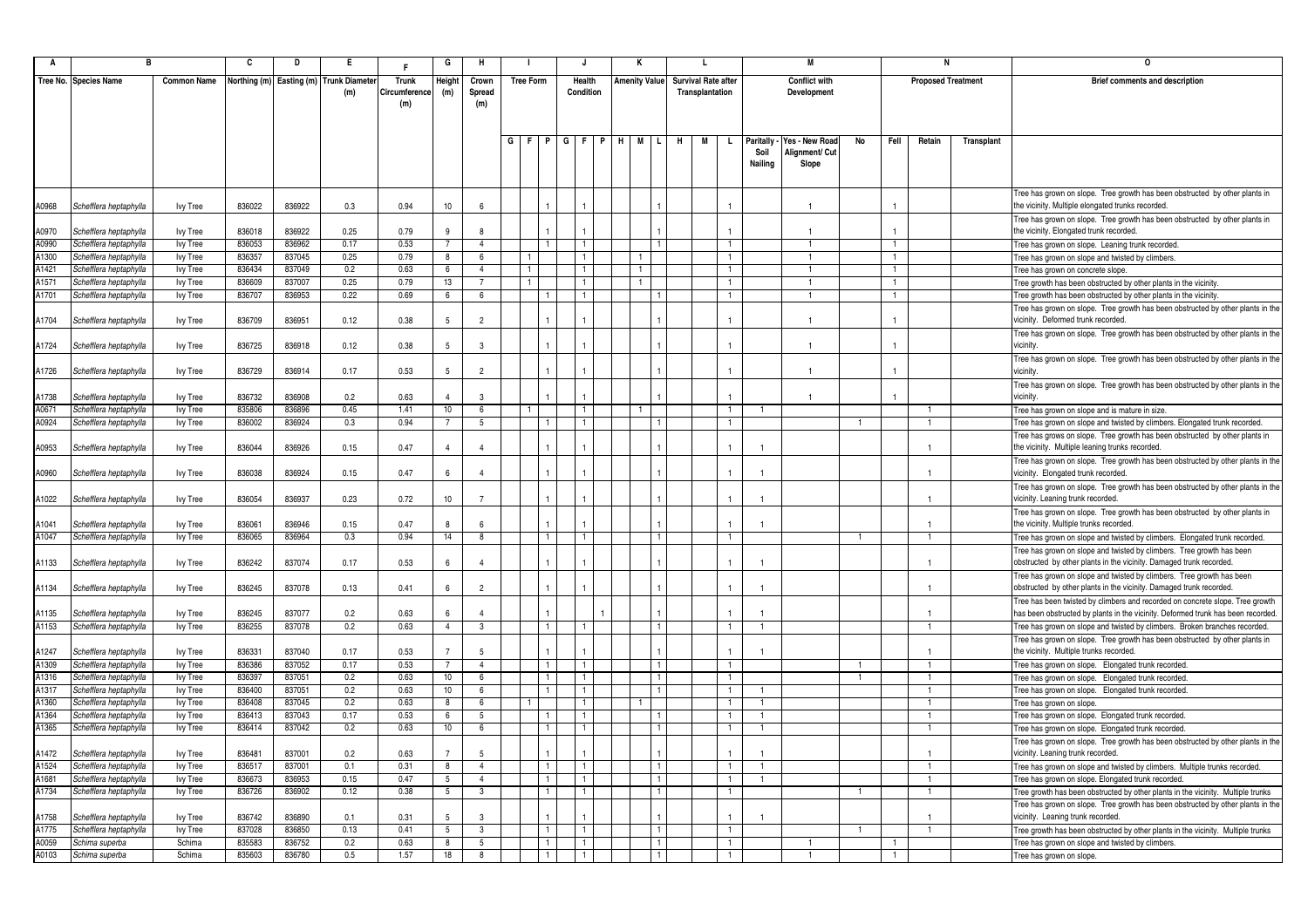|                | в                                |                    | C                | D                | Е.                                      |               | G                | н                                | -1                      |                | J                            | К                    |   | L.                         |                |           | М                    |    |                                  |                           |            | $\Omega$                                                                                                |
|----------------|----------------------------------|--------------------|------------------|------------------|-----------------------------------------|---------------|------------------|----------------------------------|-------------------------|----------------|------------------------------|----------------------|---|----------------------------|----------------|-----------|----------------------|----|----------------------------------|---------------------------|------------|---------------------------------------------------------------------------------------------------------|
|                | Tree No. Species Name            | <b>Common Name</b> |                  |                  | Northing (m) Easting (m) Trunk Diameter | <b>Trunk</b>  | Height           | Crown                            | <b>Tree Form</b>        |                | Health                       | <b>Amenity Value</b> |   | <b>Survival Rate after</b> |                |           | <b>Conflict with</b> |    |                                  | <b>Proposed Treatment</b> |            | <b>Brief comments and description</b>                                                                   |
|                |                                  |                    |                  |                  | (m)                                     | Circumference | (m)              | Spread                           |                         |                | Condition                    |                      |   | Transplantation            |                |           | Development          |    |                                  |                           |            |                                                                                                         |
|                |                                  |                    |                  |                  |                                         | (m)           |                  | (m)                              |                         |                |                              |                      |   |                            |                |           |                      |    |                                  |                           |            |                                                                                                         |
|                |                                  |                    |                  |                  |                                         |               |                  |                                  |                         |                |                              |                      |   |                            |                |           |                      |    |                                  |                           |            |                                                                                                         |
|                |                                  |                    |                  |                  |                                         |               |                  |                                  |                         |                |                              |                      |   |                            |                |           |                      |    |                                  |                           |            |                                                                                                         |
|                |                                  |                    |                  |                  |                                         |               |                  |                                  | $G$ $F$ $P$ $G$ $F$ $P$ |                |                              | M I<br>I H I         | н | М                          | п.             | Paritally | Yes - New Road       | No | Fell                             | Retain                    | Transplant |                                                                                                         |
|                |                                  |                    |                  |                  |                                         |               |                  |                                  |                         |                |                              |                      |   |                            |                | Soil      | <b>Nignment/ Cut</b> |    |                                  |                           |            |                                                                                                         |
|                |                                  |                    |                  |                  |                                         |               |                  |                                  |                         |                |                              |                      |   |                            |                | Nailing   | Slope                |    |                                  |                           |            |                                                                                                         |
|                |                                  |                    |                  |                  |                                         |               |                  |                                  |                         |                |                              |                      |   |                            |                |           |                      |    |                                  |                           |            |                                                                                                         |
| A0105          | Schima superba                   | Schima             | 835601           | 836778           | 0.4                                     | 1.26          | 14               | 8                                |                         |                | $\mathbf{1}$                 |                      |   |                            |                |           |                      |    | $\overline{1}$                   |                           |            | Tree has grown on slope. Multiple trunks recorded.                                                      |
| A0113          | Schima superba                   | Schima             | 835608           | 836788           | 0.3                                     | 0.94          | 15               | 5                                |                         |                | $\mathbf{1}$                 |                      |   |                            |                |           |                      |    | $\overline{1}$                   |                           |            | Tree has grown on slope. Elongated trunks recorded.                                                     |
| A0118          | Schima superba                   | Schima             | 835610           | 836794           | 0.4                                     | 1.26          | 13               | 6                                |                         |                | $\mathbf{1}$                 |                      |   |                            |                |           |                      |    | $\overline{1}$                   |                           |            | Tree has grown on slope. Multiple elongated trunks recorded.                                            |
| A0125          | Schima superba                   | Schima             | 835619           | 836802           | 0.3                                     | 0.94          | 10               | 6                                |                         |                | $\mathbf{1}$                 |                      |   |                            | $\mathbf{1}$   |           |                      |    | $\overline{1}$                   |                           |            | Tree has been twisted by climbers and grown on slope.                                                   |
| A0152          | Schima superba                   | Schima             | 835641           | 836806           | 0.15                                    | 0.47          | 6                | $\overline{2}$                   |                         |                | $\mathbf{1}$                 |                      |   |                            | $\mathbf{1}$   |           |                      |    | $\overline{1}$                   |                           |            | Tree has grown on slope. Multiple trunks recorded.                                                      |
| A0153          | Schima superba                   | Schima             | 835642           | 836807           | 0.17                                    | 0.53          |                  | $\overline{c}$                   |                         |                | 1.                           |                      |   |                            |                |           |                      |    | $\overline{1}$                   |                           |            | Tree has grown on slope. Leaning trunk recorded                                                         |
| A0154<br>A0155 | Schima superba                   | Schima             | 835644           | 836808           | 0.15                                    | 0.47          | $\overline{7}$   | $\mathbf{3}$                     |                         |                | $\mathbf{1}$                 |                      |   |                            | $\mathbf{1}$   |           |                      |    | $\overline{1}$                   |                           |            | Tree has grown on slope. Multiple trunks recorded.                                                      |
| A0156          | Schima superba                   | Schima<br>Schima   | 835649<br>835650 | 836808<br>836809 | 0.15<br>0.2                             | 0.47<br>0.63  | 6<br>8           | $\overline{2}$<br>$\overline{4}$ |                         |                | $\mathbf{1}$<br>$\mathbf{1}$ |                      |   |                            |                |           |                      |    | $\mathbf{1}$<br>$\overline{1}$   |                           |            | Tree has grown on slope. Leaning trunk and broken branches recorded.                                    |
| A0453          | Schima superba<br>Schima superba | Schima             | 835696           | 836841           | 0.15                                    | 0.47          |                  | 5                                |                         |                | $\overline{1}$               |                      |   |                            | $\mathbf{1}$   |           |                      |    | $\overline{1}$                   |                           |            | Tree has grown on slope. Multiple trunks recorded.                                                      |
| A0507          | Schima superba                   | Schima             | 835725           | 836852           | 0.35                                    | 1.10          | 8<br>13          | $\overline{7}$                   |                         |                | -1                           |                      |   |                            | -1.            |           |                      |    | $\overline{1}$                   |                           |            | Elongated trunk recorded.                                                                               |
| A0508          | Schima superba                   | Schima             | 835723           | 836852           | 0.3                                     | 0.94          | 15               | $\overline{7}$                   |                         |                | $\mathbf{1}$                 |                      |   |                            |                |           |                      |    | $\overline{1}$                   |                           |            | Tree has grown on slope. Elongated trunk recorded.                                                      |
| A0509          | Schima superba                   | Schima             | 835721           | 836850           | 0.21                                    | 0.66          | 14               | 8                                |                         |                | $\mathbf{1}$                 |                      |   |                            |                |           |                      |    | $\overline{1}$                   |                           |            | Tree has grown on slope. Multiple trunks recorded<br>Tree has grown on slope. Multiple trunks recorded. |
| A0510          | Schima superba                   | Schima             | 835721           | 836849           | 0.25                                    | 0.79          | 13               | -8                               |                         |                | -1                           |                      |   |                            |                |           |                      |    | -1                               |                           |            | Tree has grown on slope. Multiple trunks recorded                                                       |
| A0625          | Schima superba                   | Schima             | 835726           | 836853           | 0.2                                     | 0.63          | 12               | $\overline{4}$                   |                         |                | $\mathbf{1}$                 |                      |   |                            |                |           |                      |    | $\overline{1}$                   |                           |            | Tree has grown on slope. Multiple trunks and broken branches recorded.                                  |
| A0630          | Schima superba                   | Schima             | 835732           | 836855           | 0.5                                     | 1.57          | 14               | 12                               |                         |                | $\mathbf{1}$                 |                      |   |                            |                |           |                      |    | $\overline{1}$                   |                           |            | Tree has grown on slope. Multiple trunks and broken branches recorded.                                  |
| A0634          | Schima superba                   | Schima             | 835735           | 836858           | 0.25                                    | 0.79          | 12               | 8                                | -1                      |                | 1                            |                      |   |                            | $\mathbf{1}$   |           |                      |    | $\overline{1}$                   |                           |            | Tree has grown on slope. Multiple trunks and broken branches recorded.                                  |
| A0635          | Schima superba                   | Schima             | 835739           | 836860           | 0.22                                    | 0.69          | 14               | $\overline{7}$                   |                         |                | $\mathbf{1}$                 |                      |   |                            | $\mathbf{1}$   |           |                      |    | $\overline{1}$                   |                           |            | Tree has grown on slope. Multiple trunks recorded                                                       |
| A0636          | Schima superba                   | Schima             | 835742           | 836862           | 0.35                                    | 1.10          | 14               | 8                                |                         |                | $\mathbf{1}$                 |                      |   |                            |                |           |                      |    | $\overline{1}$                   |                           |            | Tree has grown on slope. Multiple trunks recorded.                                                      |
| A0645          | Schima superba                   | Schima             | 835745           | 836867           | 0.3                                     | 0.94          | 12               | 6                                |                         | $\blacksquare$ | $\mathbf{1}$                 |                      |   |                            | $\mathbf{1}$   |           |                      |    | $\overline{1}$                   |                           |            | Tree has been twisted by climbers and grown on slope. Multiple trunks recorded.                         |
| A0656          | Schima superba                   | Schima             | 835750           | 836872           | 0.15                                    | 0.47          | 6                | $\mathbf{3}$                     |                         |                | $\mathbf{1}$                 |                      |   |                            | $\mathbf{1}$   |           |                      |    | $\overline{1}$                   |                           |            | Tree has grown on slope. Multiple trunks recorded                                                       |
| A0658          | Schima superba                   | Schima             | 835749           | 836870           | 0.17                                    | 0.53          | 8                | $\mathbf{3}$                     |                         |                | -1                           |                      |   |                            | -1.            |           |                      |    | $\mathbf{1}$                     |                           |            | Tree has grown on slope. Multiple trunks recorded.                                                      |
| A0660          | Schima superba                   | Schima             | 835748           | 836869           | 0.15                                    | 0.47          | 6                | $\overline{2}$                   |                         | $\blacksquare$ | $\mathbf{1}$                 |                      |   |                            | $\mathbf{1}$   |           |                      |    | $\overline{1}$                   |                           |            | Tree has grown on slope. Elongated trunks recorded.                                                     |
| A0661          | Schima superba                   | Schima             | 835753           | 836872           | 0.2                                     | 0.63          | 14               | $\overline{4}$                   |                         |                | $\overline{1}$               |                      |   |                            | -1.            |           |                      |    | $\overline{1}$                   |                           |            | Tree has grown on slope. Elongated trunks recorded.                                                     |
| A0684          | Schima superba                   | Schima             | 835766           | 836877           | 0.25                                    | 0.79          | 13               | 6                                |                         |                | -1                           |                      |   |                            |                |           |                      |    | $\overline{1}$                   |                           |            | Tree has grown on slope. Elongated trunk recorded.                                                      |
| A0691          | Schima superba                   | Schima             | 835768           | 836878           | 0.15                                    | 0.47          | 13               | $\overline{7}$                   |                         |                | $\mathbf{1}$                 |                      |   |                            | $\overline{1}$ |           |                      |    | $\overline{1}$                   |                           |            | Tree has grown on slope. Multiple trunks recorded.                                                      |
| A0692          | Schima superba                   | Schima             | 835770           | 836880           | 0.25                                    | 0.79          | 13               |                                  |                         |                | $\mathbf{1}$                 |                      |   |                            |                |           |                      |    | $\overline{1}$                   |                           |            | Tree have grown on slope.                                                                               |
| A0701          | Schima superba                   | Schima             | 835774           | 836883           | 0.2                                     | 0.63          | 9                | 6                                |                         |                | $\mathbf{1}$                 |                      |   |                            | $\mathbf{1}$   |           |                      |    | $\overline{1}$                   |                           |            | Tree has been twisted by climbers and grown on slope. Multiple trunks recorded.                         |
| A0702          | Schima superba                   | Schima             | 835775           | 836885           | 0.3                                     | 0.94          | 13               | $\overline{7}$                   |                         |                | $\mathbf{1}$                 |                      |   |                            | $\mathbf{1}$   |           |                      |    | $\overline{1}$                   |                           |            | Tree has been twisted by climbers and grown on slope. Multiple trunks recorded.                         |
| A0705          | Schima superba                   | Schima             | 835777           | 836887           | 0.25                                    | 0.79          | 11               | 9                                |                         |                | $\mathbf{1}$                 |                      |   |                            |                |           |                      |    | $\overline{1}$                   |                           |            | Tree has grown on slope. Multiple trunks recorded.                                                      |
| A0713          | Schima superba                   | Schima             | 835786           | 836901           | 0.3                                     | 0.94          | 14               | 8                                |                         |                | $\mathbf{1}$                 |                      |   |                            |                |           |                      |    | $\overline{1}$                   |                           |            | Tree has grown on slope and is mature in size. Multiple trunks recorded.                                |
| A0714          | Schima superba                   | Schima             | 835786           | 836900           | 0.25                                    | 0.79          | 12               | $\overline{7}$                   |                         |                | $\mathbf{1}$                 |                      |   |                            |                |           |                      |    | $\overline{1}$                   |                           |            | Tree has grown on slope. Multiple trunks recorded                                                       |
| A0715          | Schima superba                   | Schima             | 835791           | 836901           | 0.25                                    | 0.79          | 14               | 8                                |                         |                | $\mathbf{1}$                 |                      |   |                            | $\mathbf{1}$   |           |                      |    | $\overline{1}$                   |                           |            | Tree has been twisted by climbers and grown on slope. Multiple trunks recorded.                         |
| A0733          | Schima superba                   | Schima             | 835765           | 836877           | 0.15                                    | 0.47          | $7\overline{ }$  | $\overline{4}$                   |                         | $\overline{1}$ | $\mathbf{1}$                 |                      |   |                            | $\mathbf{1}$   |           |                      |    | $\overline{1}$                   |                           |            | Tree has grown on slope. Elongated trunk recorded.                                                      |
| A0734          | Schima superba                   | Schima             | 835764           | 836876           | 0.15                                    | 0.47          | 7                | $\mathbf{3}$                     |                         |                | $\mathbf{1}$                 |                      |   |                            | -1             |           |                      |    | $\overline{1}$                   |                           |            | Tree has grown on slope. Multiple elongated trunks recorded.                                            |
| A0735          | Schima superba                   | Schima             | 835763           | 836875           | 0.15                                    | 0.47          | 12               | $\overline{4}$                   |                         | $\mathbf{1}$   | $\mathbf{1}$                 |                      |   |                            | $\mathbf{1}$   |           |                      |    | $\mathbf{1}$                     |                           |            | Tree has grown on slope. Multiple elongated trunks recorded.                                            |
| A0736          | Schima superba                   | Schima             | 835762           | 836876           | 0.15                                    | 0.47          | 14               | $\overline{4}$                   |                         |                | $\mathbf{1}$                 |                      |   |                            |                |           |                      |    | $\overline{1}$                   |                           |            | Tree has grown on slope. Multiple leaning trunks recorded.                                              |
| A0737          | Schima superba                   | Schima             | 835762           | 836874           | 0.21                                    | 0.66          | 13               | 5                                |                         |                | $\mathbf{1}$                 |                      |   |                            | $\mathbf{1}$   |           |                      |    | $\overline{1}$                   |                           |            | Tree has grown on slope. Multiple leaning trunks recorded.                                              |
| A0738          | Schima superba                   | Schima             | 835760           | 836874           | 0.2                                     | 0.63          | 13               | 3                                |                         |                | -1                           |                      |   |                            | $\mathbf{1}$   |           |                      |    | $\overline{1}$<br>$\overline{1}$ |                           |            | Tree has grown on slope. Leaning trunk recorded.                                                        |
| A0739<br>A0740 | Schima superba<br>Schima superba | Schima<br>Schima   | 835759<br>835759 | 836874<br>836875 | 0.15<br>0.15                            | 0.47<br>0.47  | 12<br>8          | $\mathbf{3}$<br>$\mathbf{1}$     |                         |                | $\mathbf{1}$<br>$\mathbf{1}$ |                      |   |                            |                |           |                      |    | $\overline{1}$                   |                           |            | Tree has grown on slope. Elongated trunk recorded.                                                      |
| A0741          |                                  |                    |                  |                  |                                         |               |                  |                                  |                         |                | $\mathbf{1}$                 |                      |   |                            |                |           |                      |    | $\overline{1}$                   |                           |            | Tree has grown on slope. Elongated trunk recorded.                                                      |
| A0742          | Schima superba<br>Schima superba | Schima<br>Schima   | 835758<br>835758 | 836873<br>836872 | 0.2<br>0.2                              | 0.63<br>0.63  | 10<br>9          | $\overline{2}$<br>5              |                         |                | $\mathbf{1}$                 |                      |   |                            | -1             |           |                      |    | $\overline{1}$                   |                           |            | Tree has grown on slope. Elongated trunk recorded                                                       |
| A0743          | Schima superba                   | Schima             | 835756           | 836872           | 0.3                                     | 0.94          | 12               | 6                                |                         |                | $\mathbf{1}$                 |                      |   |                            |                |           |                      |    |                                  |                           |            | Tree has grown on slope. Multiple leaning trunk recorded.                                               |
| A0744          | Schima superba                   | Schima             | 835755           | 836874           | 0.15                                    | 0.47          | 10 <sup>10</sup> | $\mathbf{3}$                     |                         |                | 1.                           |                      |   |                            |                |           |                      |    | $\overline{1}$                   |                           |            | Tree has grown on slope. Elongated trunk recorded<br>Tree has grown on slope. Elongated trunk recorded. |
| A0752          | Schima superba                   | Schima             | 835891           | 836921           | 0.2                                     | 0.63          | 10               | 5                                |                         |                | $\mathbf{1}$                 |                      |   |                            |                |           |                      |    | $\overline{1}$                   |                           |            | Tree has grown on slope and twisted by climbers. Multiple trunks recorded.                              |
| A0753          | Schima superba                   | Schima             | 835892           | 836920           | 0.2                                     | 0.63          | 10 <sup>1</sup>  | -5                               |                         |                | $\mathbf{1}$                 |                      |   |                            |                |           |                      |    | $\mathbf{1}$                     |                           |            | Tree has grown on slope and twisted by climbers.                                                        |
| A0786          | Schima superba                   | Schima             | 835860           | 836908           | 0.25                                    | 0.79          | 12               | 6                                |                         |                | $\mathbf{1}$                 |                      |   |                            |                |           |                      |    | $\overline{1}$                   |                           |            | Tree has grown on slope. Broken branches and leaning trunk recorded.                                    |
| A0798          | Schima superba                   | Schima             | 835873           | 836918           | 0.25                                    | 0.79          |                  | $5\phantom{.0}$                  |                         |                | $\mathbf{1}$                 |                      |   |                            |                |           |                      |    | $\overline{1}$                   |                           |            | Tree has grown on slope. Multiple trunks recorded.                                                      |
| A0824          | Schima superba                   | Schima             | 835916           | 836931           | 0.2                                     | 0.63          | 6                | $\mathbf{3}$                     |                         |                | -1                           |                      |   |                            |                |           |                      |    | $\overline{1}$                   |                           |            | Tree has grown on slope. Broken branches recorded                                                       |
| A0827          | Schima superba                   | Schima             | 835909           | 836931           | 0.5                                     | 1.57          | 10               | $\overline{7}$                   |                         |                | $\mathbf{1}$                 |                      |   |                            |                |           |                      |    | $\overline{1}$                   |                           |            | Tree has grown on slope. Multiple trunk and broken branches recorded.                                   |
| A0830          | Schima superba                   | Schima             | 835903           | 836929           | 0.23                                    | 0.72          | 10               | 5                                |                         |                | -1                           |                      |   |                            |                |           |                      |    | $\overline{1}$                   |                           |            | Tree has grown on slope. Multiple trunk recorded.                                                       |
| A0832          | Schima superba                   | Schima             | 835901           | 836929           | 0.2                                     | 0.63          | 10               | - 6                              |                         |                |                              |                      |   |                            |                |           |                      |    | $\overline{1}$                   |                           |            | Tree has grown on slope. Multiple trunk and broken branches recorded.                                   |
|                |                                  |                    |                  |                  |                                         |               |                  |                                  |                         |                |                              |                      |   |                            |                |           |                      |    |                                  |                           |            |                                                                                                         |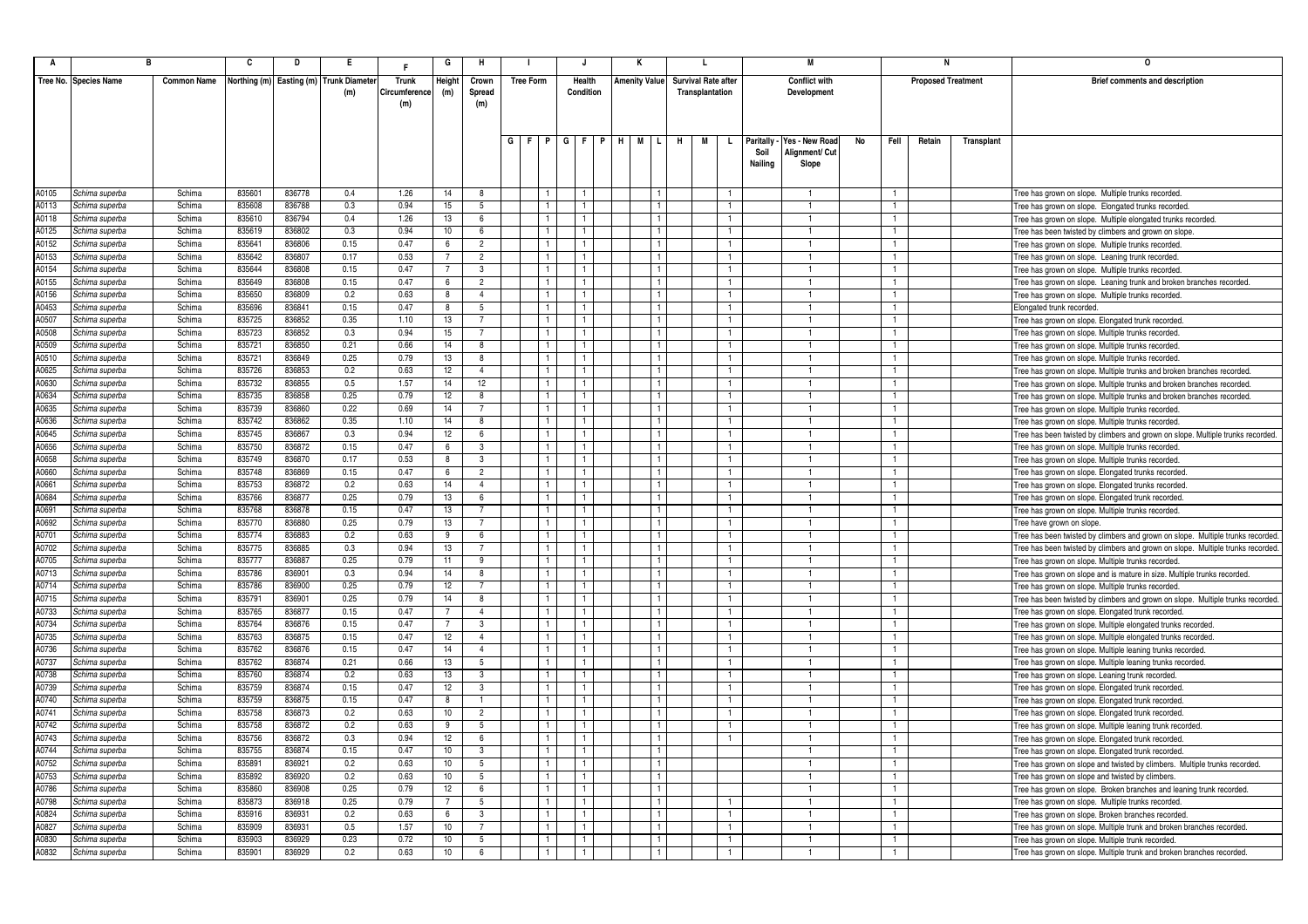|                | в                                |                    | C                | D                | Е.                                      |               | G                      | н                                |                             |                                   | J                            | К                    |                              | L. |                            |           | M                                |    |                                  | N                         |            | 0                                                                                                                                                        |
|----------------|----------------------------------|--------------------|------------------|------------------|-----------------------------------------|---------------|------------------------|----------------------------------|-----------------------------|-----------------------------------|------------------------------|----------------------|------------------------------|----|----------------------------|-----------|----------------------------------|----|----------------------------------|---------------------------|------------|----------------------------------------------------------------------------------------------------------------------------------------------------------|
|                | <b>Tree No. Species Name</b>     | <b>Common Name</b> |                  |                  | Northing (m) Easting (m) Trunk Diameter | <b>Trunk</b>  | Height                 | Crown                            | Tree Form                   |                                   | Health                       | <b>Amenity Value</b> |                              |    | <b>Survival Rate after</b> |           | <b>Conflict with</b>             |    |                                  | <b>Proposed Treatment</b> |            | <b>Brief comments and description</b>                                                                                                                    |
|                |                                  |                    |                  |                  | (m)                                     | Circumference | (m)                    | Spread                           |                             |                                   | Condition                    |                      |                              |    | Transplantation            |           | Development                      |    |                                  |                           |            |                                                                                                                                                          |
|                |                                  |                    |                  |                  |                                         | (m)           |                        | (m)                              |                             |                                   |                              |                      |                              |    |                            |           |                                  |    |                                  |                           |            |                                                                                                                                                          |
|                |                                  |                    |                  |                  |                                         |               |                        |                                  |                             |                                   |                              |                      |                              |    |                            |           |                                  |    |                                  |                           |            |                                                                                                                                                          |
|                |                                  |                    |                  |                  |                                         |               |                        |                                  |                             | G   F   P   G   F   P   H   M   L |                              |                      | H.                           | M  | L.                         | Paritally | Yes - New Road                   | No | Fell                             | Retain                    | Transplant |                                                                                                                                                          |
|                |                                  |                    |                  |                  |                                         |               |                        |                                  |                             |                                   |                              |                      |                              |    |                            | Soil      | Alignment/ Cut                   |    |                                  |                           |            |                                                                                                                                                          |
|                |                                  |                    |                  |                  |                                         |               |                        |                                  |                             |                                   |                              |                      |                              |    |                            | Nailing   | Slope                            |    |                                  |                           |            |                                                                                                                                                          |
|                |                                  |                    |                  |                  |                                         |               |                        |                                  |                             |                                   |                              |                      |                              |    |                            |           |                                  |    |                                  |                           |            |                                                                                                                                                          |
| A0869          | Schima superba                   | Schima             | 835992           | 836939           | 0.17                                    | 0.53          | 6                      | -3                               |                             |                                   | 1                            |                      |                              |    |                            |           |                                  |    |                                  |                           |            | ree has grown on slope. Broken branches and elongated trunk recorded.                                                                                    |
| A0870          | Schima superba                   | Schima             | 835989           | 836939           | 0.15                                    | 0.47          | 5                      | $\overline{2}$                   | - 1                         |                                   | $\mathbf{1}$                 |                      | $\mathbf{1}$                 |    |                            |           | $\mathbf{1}$                     |    | -1                               |                           |            | Free has grown on slope. Broken branches and elongated trunk recorded.                                                                                   |
| A0871          | Schima superba                   | Schima             | 835987           | 836940           | 0.35                                    | 1.10          | 13                     | 8                                | - 1                         |                                   | $\mathbf{1}$                 |                      | $\mathbf{1}$                 |    |                            |           | $\overline{1}$                   |    | -1                               |                           |            | ree has grown on slope. Multiple dead branches recorded.                                                                                                 |
| A0872          | Schima superba                   | Schima             | 835983           | 836939           | 0.2                                     | 0.63          | 8                      | -5                               |                             |                                   | $\mathbf{1}$                 |                      |                              |    |                            |           |                                  |    |                                  |                           |            | ree has grown on slope. Elongated trunk recorded                                                                                                         |
| A0874          | Schima superba                   | Schima             | 835977           | 836937           | 0.25                                    | 0.79          | 10                     | $\overline{4}$                   | $\overline{1}$              |                                   | $\mathbf{1}$                 |                      |                              |    |                            |           | $\mathbf{1}$                     |    | $\mathbf{1}$                     |                           |            | Free has grown on slope. Elongated leaning trunk recorded.                                                                                               |
| A0875          | Schima superba                   | Schima             | 835976           | 836937           | 0.3                                     | 0.94          | 10                     | -5                               | $\overline{1}$              |                                   | $\mathbf{1}$                 |                      | $\mathbf{1}$                 |    |                            |           |                                  |    |                                  |                           |            | Tree has grown on slope. Multiple elongated trunks recorded.                                                                                             |
| A0876          | Schima superba                   | Schima             | 835970           | 836933           | 0.15                                    | 0.47          | 6                      | 3                                | -1                          |                                   | $\mathbf{1}$                 | $\overline{1}$       |                              |    |                            |           | $\overline{1}$                   |    | -1                               |                           |            | Tree has grown on slope. Elongated trunk, broken branches recorded.                                                                                      |
| A0877          | Schima superba                   | Schima             | 835970           | 836934           | 0.25                                    | 0.79          | 9                      | 5                                |                             |                                   | $\mathbf{1}$                 |                      |                              |    |                            |           | $\overline{1}$                   |    | $\overline{1}$                   |                           |            | Tree has grown on slope. Multiple trunks recorded                                                                                                        |
| A0883<br>A0887 | Schima superba                   | Schima             | 835967           | 836934           | 0.15                                    | 0.47          | 8                      | $\overline{4}$                   |                             |                                   | 1                            |                      |                              |    |                            |           |                                  |    |                                  |                           |            | Free has grown on slope.                                                                                                                                 |
| A0888          | Schima superba                   | Schima<br>Schima   | 835974<br>835974 | 836941<br>836940 | 0.2<br>0.3                              | 0.63<br>0.94  | 10 <sup>10</sup><br>10 | $\overline{4}$<br>-6             | $\vert$ 1<br>$\overline{1}$ |                                   | $\mathbf{1}$<br>$\mathbf{1}$ |                      | $\mathbf{1}$<br>$\mathbf{1}$ |    |                            |           | $\overline{1}$<br>$\overline{1}$ |    | $\overline{1}$<br>$\overline{1}$ |                           |            | ree has grown on slope and twisted by climbers. Multiple elongated trunks                                                                                |
| A0892          | Schima superba<br>Schima superba | Schima             | 835977           | 836940           | 0.15                                    | 0.47          | 10                     | -6                               | -1                          |                                   | 1                            |                      | $\mathbf{1}$                 |    |                            |           | -1                               |    | -1                               |                           |            | Tree has grown on slope. Elongated trunk recorded.                                                                                                       |
| A0893          | Schima superba                   | Schima             | 835977           | 836941           | 0.25                                    | 0.79          | 11                     | 6                                | $\mathbf{1}$                |                                   | $\mathbf{1}$                 |                      |                              |    |                            |           | $\overline{1}$                   |    | $\mathbf{1}$                     |                           |            | Free has grown on slope and twisted by climbers. Multiple elongated trunks<br>Free has grown on slope and twisted by climbers. Multiple elongated trunks |
| A0898          | Schima superba                   | Schima             | 835984           | 836943           | 0.2                                     | 0.63          | 6                      | 1.5                              |                             |                                   | $\mathbf{1}$                 |                      |                              |    |                            |           |                                  |    |                                  |                           |            | Tree has grown on slope. Elongated trunk recorded.                                                                                                       |
| A0899          | Schima superba                   | Schima             | 835985           | 836943           | 0.15                                    | 0.47          | 6                      | 1.5                              | $\overline{1}$              |                                   | $\mathbf{1}$                 |                      | $\mathbf{1}$                 |    |                            |           | $\mathbf{1}$                     |    | -1                               |                           |            | Free has grown on slope. Elongated trunk recorded                                                                                                        |
| A0900          | Schima superba                   | Schima             | 835985           | 836943           | 0.2                                     | 0.63          | 10                     | $\overline{4}$                   | $\overline{1}$              |                                   | $\mathbf{1}$                 |                      | $\overline{1}$               |    |                            |           | $\overline{1}$                   |    | $\mathbf{1}$                     |                           |            | Free has grown on slope. Elongated trunk recorded.                                                                                                       |
| A0920          | Schima superba                   | Schima             | 835988           | 836943           | 0.2                                     | 0.63          | 7                      | $\overline{2}$                   | -1                          |                                   | 1.                           |                      | -1                           |    |                            |           | -1                               |    |                                  |                           |            | Free has grown on slope. Elongated trunk recorded                                                                                                        |
| A0921          | Schima superba                   | Schima             | 835986           | 836942           | 0.15                                    | 0.47          | 9                      | $\overline{2}$                   | $\overline{1}$              |                                   | $\mathbf{1}$                 |                      |                              |    |                            |           | $\overline{1}$                   |    | $\mathbf{1}$                     |                           |            | Free has grown on slope. Elongated trunk recorded.                                                                                                       |
| A0932          | Schima superba                   | Schima             | 836012           | 836921           | 0.2                                     | 0.63          | $\overline{7}$         | $\overline{4}$                   | $\overline{1}$              |                                   | $\mathbf{1}$                 |                      |                              |    |                            |           |                                  |    |                                  |                           |            | Tree has grown on slope. Multiple elongated trunks recorded.                                                                                             |
| A0933          | Schima superba                   | Schima             | 836012           | 836921           | 0.15                                    | 0.47          | 6                      | $\overline{4}$                   | -1                          |                                   | $\mathbf{1}$                 |                      | $\mathbf{1}$                 |    |                            |           | -1                               |    | $\mathbf{1}$                     |                           |            | Free has grown on slope and twisted by climbers. Multiple elongated trunks                                                                               |
| A0934          | Schima superba                   | Schima             | 836013           | 836921           | 0.25                                    | 0.79          | 8                      | 6                                | -1                          |                                   | $\mathbf{1}$                 |                      |                              |    |                            |           | $\overline{1}$                   |    | -1                               |                           |            | Free has grown on slope. Multiple trunks recorded                                                                                                        |
| A0959          | Schima superba                   | Schima             | 836038           | 836924           | 0.2                                     | 0.63          | 6                      | $\overline{4}$                   |                             |                                   | $\mathbf{1}$                 |                      | -1                           |    |                            |           | -1                               |    |                                  |                           |            | Free has grown on slope. Elongated trunk recorded                                                                                                        |
| A0963          | Schima superba                   | Schima             | 836035           | 836924           | 0.3                                     | 0.94          | 10                     |                                  |                             |                                   | $\mathbf{1}$                 |                      |                              |    |                            |           | $\overline{1}$                   |    | $\overline{1}$                   |                           |            | Free has grown on slope and twisted by climbers. Multiple leaning trunks                                                                                 |
| A0989          | Schima superba                   | Schima             | 836053           | 836962           | 0.15                                    | 0.47          | $\overline{7}$         | $\overline{4}$                   |                             |                                   | $\mathbf{1}$                 |                      | $\mathbf{1}$                 |    |                            |           | $\overline{1}$                   |    |                                  |                           |            | Tree has grown on slope. Multiple trunks recorded                                                                                                        |
| A0991<br>A0992 | Schima superba<br>Schima superba | Schima<br>Schima   | 836052<br>836054 | 836964<br>836968 | 0.17<br>0.15                            | 0.53<br>0.47  | 12<br>$\overline{7}$   | $\overline{4}$<br>$\overline{4}$ | -1<br>-1                    |                                   | $\mathbf{1}$<br>$\mathbf{1}$ |                      | $\mathbf{1}$                 |    |                            |           | -1<br>$\mathbf{1}$               |    | -1<br>-1                         |                           |            | Free has grown on slope. Leaning trunk recorded.                                                                                                         |
| A0994          | Schima superba                   | Schima             | 836054           | 836971           | 0.17                                    | 0.53          | 8                      | ĥ                                | $\overline{1}$              |                                   | $\mathbf{1}$                 |                      | $\mathbf{1}$                 |    |                            |           | $\mathbf{1}$                     |    | -1                               |                           |            | Free has grown on slope. Multiple trunks recorded<br>Tree has grown on slope. Multiple trunks recorded.                                                  |
| A0997          | Schima superba                   | Schima             | 836054           | 836973           | 0.15                                    | 0.47          | 9                      | -6                               | $\overline{1}$              |                                   | $\mathbf{1}$                 |                      | $\mathbf{1}$                 |    |                            |           | $\mathbf{1}$                     |    | $\overline{1}$                   |                           |            | Free has grown on slope. Elongated trunk recorded.                                                                                                       |
| A0999          | Schima superba                   | Schima             | 836056           | 836973           | 0.15                                    | 0.47          | 8                      | $\overline{4}$                   | -1                          |                                   | $\mathbf{1}$                 |                      | 1                            |    |                            |           | -1                               |    |                                  |                           |            | Tree has grown on slope. Elongated trunk recorded.                                                                                                       |
| A1000          | Schima superba                   | Schima             | 836056           | 836973           | 0.25                                    | 0.79          | 9                      | $\overline{7}$                   | $\overline{1}$              |                                   | $\mathbf{1}$                 |                      | $\mathbf{1}$                 |    |                            |           | $\overline{1}$                   |    | $\overline{1}$                   |                           |            | Free has grown on slope. Multiple trunks recorded.                                                                                                       |
| A1003          | Schima superba                   | Schima             | 836061           | 836970           | 0.35                                    | 1.10          | 10                     | -6                               | $\overline{1}$              |                                   |                              |                      |                              |    |                            |           | $\overline{1}$                   |    | -1                               |                           |            | Free has grown on slope and twisted by climbers.                                                                                                         |
| A1007          | Schima superba                   | Schima             | 836061           | 836967           | 0.17                                    | 0.53          | $\overline{7}$         | $\overline{4}$                   | $\overline{1}$              |                                   |                              |                      | $\mathbf{1}$                 |    |                            |           | $\overline{1}$                   |    |                                  |                           |            | Tree has grown on slope and twisted by climbers. Elongated trunk recorded.                                                                               |
| A1015          | Schima superba                   | Schima             | 836059           | 836954           | 0.15                                    | 0.47          | $\overline{7}$         | -6                               | $\overline{1}$              |                                   | $\mathbf{1}$                 |                      | $\mathbf{1}$                 |    |                            |           | $\mathbf{1}$                     |    | $\overline{1}$                   |                           |            | Free has grown on slope and twisted by climbers. Multiple trunks recorded.                                                                               |
| A1016          | Schima superba                   | Schima             | 836059           | 836955           | 0.25                                    | 0.79          | 8                      | 6                                | $\overline{1}$              |                                   | $\mathbf{1}$                 |                      |                              |    |                            |           | $\overline{1}$                   |    | -1                               |                           |            | ree has grown on slope and twisted by climbers.                                                                                                          |
| A1018          | Schima superba                   | Schima             | 836056           | 836946           | 0.14                                    | 0.44          | $\overline{7}$         | 5                                |                             |                                   |                              |                      | 1.                           |    |                            |           | -1.                              |    | -1                               |                           |            | Free has grown on slope and twisted by climbers. Elongated trunk recorded.                                                                               |
| A1023          | Schima superba                   | Schima             | 836053           | 836937           | 0.17                                    | 0.53          | 9                      |                                  |                             |                                   |                              |                      |                              |    |                            |           | $\overline{1}$                   |    |                                  |                           |            | Free has grown on slope. Broken branches and multiple elongated trunks                                                                                   |
|                |                                  |                    |                  |                  |                                         |               |                        |                                  |                             |                                   |                              |                      |                              |    |                            |           |                                  |    |                                  |                           |            | ree has been recorded on concrete slope. Two main trunks have been recorded.                                                                             |
|                |                                  |                    |                  |                  |                                         |               |                        |                                  |                             |                                   |                              |                      |                              |    |                            |           |                                  |    |                                  |                           |            | Deformed trunks has been recorded. Tree growth has been obstructed by plants<br>in the vicinity.                                                         |
| A1088          | Schima superba                   | Schima             | 836134           | 837032           | 0.17                                    | 0.53          | 6                      | -5                               |                             |                                   |                              |                      |                              |    |                            |           | $\overline{1}$                   |    |                                  |                           |            |                                                                                                                                                          |
| A1089          | Schima superba                   | Schima             | 836141           | 837031           | 0.22                                    | 0.69          | 8                      | -5                               |                             |                                   |                              |                      |                              |    |                            |           | $\mathbf{1}$                     |    |                                  |                           |            | Tree has been recorded on concrete slope. Two leaning trunks have been<br>recorded. Tree growth has been obstructed by plants in the vicinity.           |
|                |                                  |                    |                  |                  |                                         |               |                        |                                  |                             |                                   |                              |                      |                              |    |                            |           |                                  |    |                                  |                           |            |                                                                                                                                                          |
| A1090          | Schima superba                   | Schima             | 836147           | 837032           | 0.22                                    | 0.69          | 10                     | -5                               |                             |                                   |                              |                      |                              |    |                            |           |                                  |    |                                  |                           |            | Tree has been recorded on concrete slope. Two leaning trunks have been<br>recorded. Tree growth has been obstructed by plants in the vicinity.           |
| A1091          | Schima superba                   | Schima             | 836149           | 837034           | 0.23                                    | 0.72          | 11                     | $\overline{7}$                   | -1                          |                                   | $\mathbf{1}$                 |                      | $\mathbf{1}$                 |    |                            |           | $\mathbf{1}$                     |    | -1                               |                           |            | Free has grown on slope.                                                                                                                                 |
| A1092          | Schima superba                   | Schima             | 836154           | 837036           | 0.17                                    | 0.53          | 10                     | -6                               |                             |                                   | 1.                           |                      |                              |    |                            |           | -1                               |    |                                  |                           |            | Free has been twisted by climbers. Multiple trunks recorded.                                                                                             |
| A1093          | Schima superba                   | Schima             | 836157           | 837038           | 0.2                                     | 0.63          | 12                     | $\overline{7}$                   |                             |                                   | $\mathbf{1}$                 |                      |                              |    |                            |           | $\overline{1}$                   |    |                                  |                           |            | Tree has grown on slope. Elongated trunk recorded.                                                                                                       |
|                |                                  |                    |                  |                  |                                         |               |                        |                                  |                             |                                   |                              |                      |                              |    |                            |           |                                  |    |                                  |                           |            | Tree has been recorded on concrete slope. Leaning trunk recorded. Tree growth                                                                            |
| A1099          | Schima superba                   | Schima             | 836161           | 837039           | 0.25                                    | 0.79          | 14                     | $\overline{7}$                   |                             |                                   |                              |                      |                              |    |                            |           |                                  |    |                                  |                           |            | has been obstructed by plants in the vicinity.                                                                                                           |
|                |                                  |                    |                  |                  |                                         |               |                        |                                  |                             |                                   |                              |                      |                              |    |                            |           |                                  |    |                                  |                           |            | Multiple elongated trunks have been recorded. Tree has been recorded on                                                                                  |
| A1100          | Schima superba                   | Schima             | 836164           | 837039           | 0.3                                     | 0.94          | 15                     |                                  |                             |                                   |                              |                      |                              |    |                            |           | -1                               |    |                                  |                           |            | concrete slope. Tree growth has been obstructed by plants in the vicinity.                                                                               |
|                |                                  |                    |                  |                  |                                         |               |                        |                                  |                             |                                   |                              |                      |                              |    |                            |           |                                  |    |                                  |                           |            | Tree has been recorded on concrete slope. Elongated trunk has been recorded.                                                                             |
| A1101          | Schima superba                   | Schima             | 836166           | 837040           | 0.2                                     | 0.63          |                        |                                  |                             |                                   |                              |                      |                              |    |                            |           |                                  |    |                                  |                           |            | Free growth has been obstructed by plants in the vicinity.                                                                                               |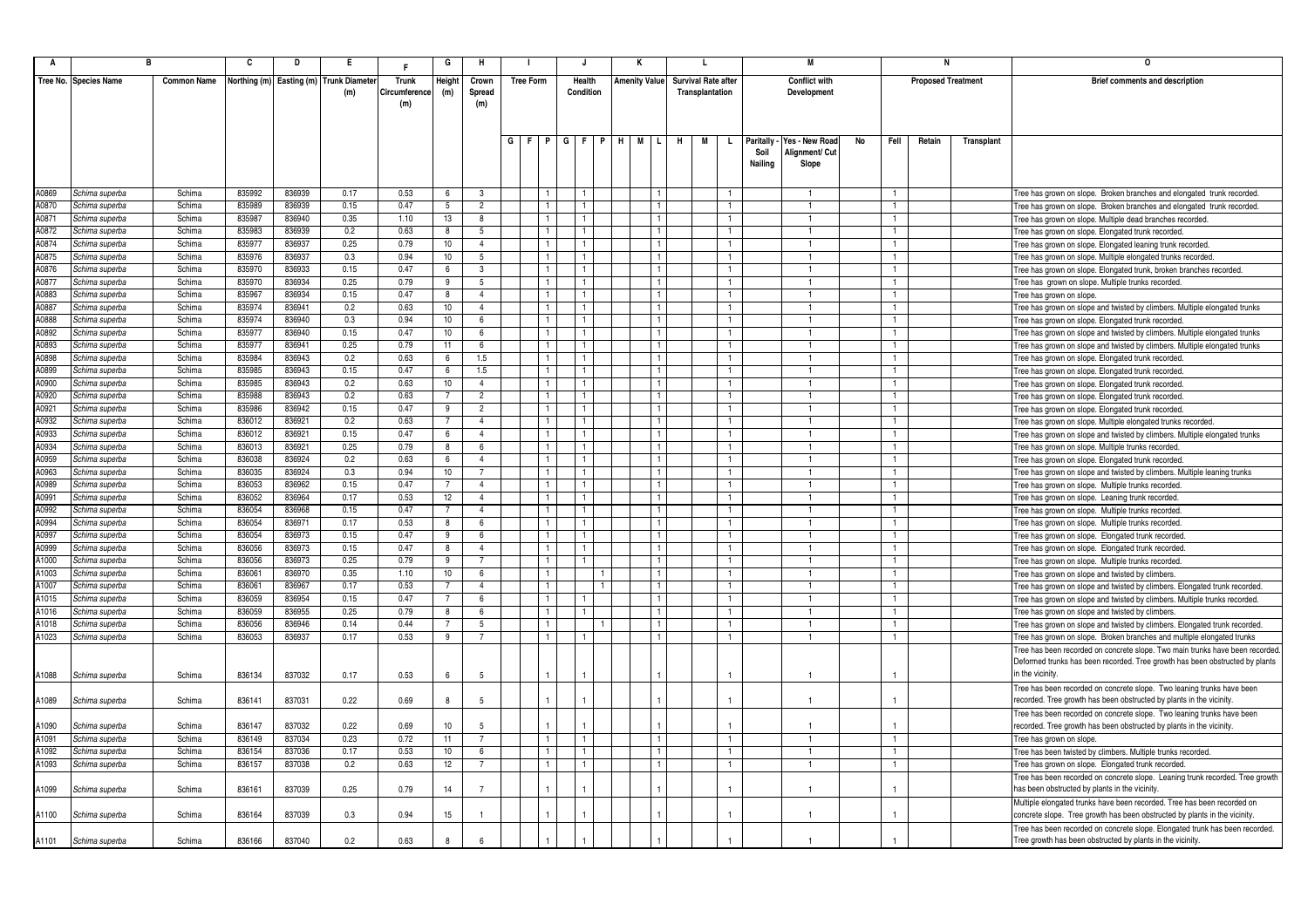|                | в                                |                    | C                | D                | Е.                         |               | G               | н                   |                  |                | J                            |   | К                    |   | L.                         |                      |           | М                    |    |                                  | N                         |            | 0                                                                                                                          |
|----------------|----------------------------------|--------------------|------------------|------------------|----------------------------|---------------|-----------------|---------------------|------------------|----------------|------------------------------|---|----------------------|---|----------------------------|----------------------|-----------|----------------------|----|----------------------------------|---------------------------|------------|----------------------------------------------------------------------------------------------------------------------------|
|                | Tree No. Species Name            | <b>Common Name</b> | Northing (m)     |                  | Easting (m) Trunk Diameter | <b>Trunk</b>  | Height          | Crown               | <b>Tree Form</b> |                | <b>Health</b>                |   | <b>Amenity Value</b> |   | <b>Survival Rate after</b> |                      |           | <b>Conflict with</b> |    |                                  | <b>Proposed Treatment</b> |            | <b>Brief comments and description</b>                                                                                      |
|                |                                  |                    |                  |                  | (m)                        | Circumference | (m)             | Spread              |                  |                | Condition                    |   |                      |   | Transplantation            |                      |           | Development          |    |                                  |                           |            |                                                                                                                            |
|                |                                  |                    |                  |                  |                            | (m)           |                 | (m)                 |                  |                |                              |   |                      |   |                            |                      |           |                      |    |                                  |                           |            |                                                                                                                            |
|                |                                  |                    |                  |                  |                            |               |                 |                     |                  |                |                              |   |                      |   |                            |                      |           |                      |    |                                  |                           |            |                                                                                                                            |
|                |                                  |                    |                  |                  |                            |               |                 |                     |                  | G F P G F P    |                              | H | M                    | H | М                          | L.                   | Paritally | Yes - New Road       | No | Fell                             | Retain                    | Transplant |                                                                                                                            |
|                |                                  |                    |                  |                  |                            |               |                 |                     |                  |                |                              |   |                      |   |                            |                      | Soil      | Alignment/ Cut       |    |                                  |                           |            |                                                                                                                            |
|                |                                  |                    |                  |                  |                            |               |                 |                     |                  |                |                              |   |                      |   |                            |                      | Nailing   | Slope                |    |                                  |                           |            |                                                                                                                            |
|                |                                  |                    |                  |                  |                            |               |                 |                     |                  |                |                              |   |                      |   |                            |                      |           |                      |    |                                  |                           |            |                                                                                                                            |
|                |                                  |                    |                  |                  |                            |               |                 |                     |                  |                |                              |   |                      |   |                            |                      |           |                      |    |                                  |                           |            | Multiple elongated trunks have been recorded. Tree has been recorded on                                                    |
| A1118          | Schima superba                   | Schima             | 836174           | 837041           | 0.3                        | 0.94          | 15              | 12                  |                  | $\overline{1}$ |                              |   |                      |   |                            |                      |           | $\overline{1}$       |    |                                  |                           |            | concrete slope. Tree growth has been obstructed by plants in the vicinity.                                                 |
|                |                                  |                    |                  |                  |                            |               |                 |                     |                  |                |                              |   |                      |   |                            |                      |           |                      |    |                                  |                           |            | Multiple elongated trunks have been recorded. Tree growth has been obstructed                                              |
| A1119          | Schima superba                   | Schima             | 836180           | 837041           | 0.25                       | 0.79          | 12              | $\mathbf{R}$        |                  |                |                              |   |                      |   |                            |                      |           | $\overline{1}$       |    |                                  |                           |            | by plants in the vicinity.                                                                                                 |
| A1120          | Schima superba                   | Schima             | 836184           | 837042           | 0.25                       | 0.79          | 15              | 12                  |                  |                | $\mathbf{1}$                 |   |                      |   |                            | $\overline{1}$       |           |                      |    | $\overline{1}$                   |                           |            | Tree has grown on concrete slope. Multiple trunks recorded.                                                                |
|                |                                  |                    |                  |                  |                            |               |                 |                     |                  |                |                              |   |                      |   |                            |                      |           |                      |    |                                  |                           |            | Tree has been twisted by climbers and recorded on concrete slope. Tree growth                                              |
| A1122          | Schima superba                   | Schima             | 836191           | 837043           | 0.17                       | 0.53          | -6              | $\Delta$            |                  |                |                              |   |                      |   |                            |                      |           | $\overline{1}$       |    |                                  |                           |            | has been obstructed by plants in the vicinity. Tree has been recorded of nearly                                            |
| A1125          | Schima superba                   | Schima             | 836195           | 837046           | 0.15                       | 0.47          | 6               | -5                  |                  |                |                              |   |                      |   |                            |                      |           |                      |    | - 1                              |                           |            | Tree has grown on slope and twisted by climbers.                                                                           |
| A1127          | Schima superba                   | Schima             | 836201           | 837053           | 0.3                        | 0.94          | 12              | -8                  |                  |                | $\mathbf{1}$                 |   |                      |   |                            | $\mathbf{1}$         |           | $\overline{1}$       |    | $\overline{1}$                   |                           |            | Tree has grown on slope and twisted by climbers. Multiple trunks recorded.                                                 |
| A1128          | Schima superba                   | Schima             | 836203           | 837055           | 0.3                        | 0.94          | 12              | 8                   |                  |                | $\mathbf{1}$                 |   |                      |   |                            | -1.                  |           |                      |    | -1                               |                           |            | Tree has grown on slope and twisted by climbers. Multiple trunks recorded.                                                 |
| A1129          | Schima superba                   | Schima             | 836203           | 837059           | 0.2                        | 0.63          | 6               | 3                   |                  |                | $\mathbf{1}$                 |   |                      |   |                            | -1                   |           | -1                   |    | $\overline{1}$                   |                           |            | Tree has grown on slope and twisted by climbers. Multiple trunks recorded.                                                 |
|                |                                  |                    |                  |                  |                            |               |                 |                     |                  |                |                              |   |                      |   |                            |                      |           |                      |    |                                  |                           |            | Tree has grown on slope. Tree growth has been obstructed by other plants in                                                |
| A1130          | Schima superba                   | Schima             | 836201           | 837060           | 0.2                        | 0.63          | 6               | $\overline{4}$      |                  |                |                              |   |                      |   |                            |                      |           |                      |    |                                  |                           |            | the vicinity.                                                                                                              |
|                |                                  |                    |                  |                  |                            |               |                 |                     |                  |                |                              |   |                      |   |                            |                      |           |                      |    |                                  |                           |            | Tree has grown on slope. Tree growth has been obstructed by other plants in                                                |
| A1131          | Schima superba                   | Schima             | 836239           | 837076           | 0.2                        | 0.63          | 6               | $\Delta$            |                  | $\overline{1}$ |                              |   |                      |   |                            | $\overline{1}$       |           | $\mathbf{1}$         |    |                                  |                           |            | the vicinity. Damaged trunk recorded.                                                                                      |
| A1342          | Schima superba                   | Schima             | 836403           | 837057           | 0.17                       | 0.53          | $\overline{7}$  | 3                   |                  |                | $\mathbf{1}$                 |   |                      |   |                            | $\mathbf{1}$         |           |                      |    | $\overline{1}$                   |                           |            | Tree has grown on slope. Elongated trunk recorded.                                                                         |
| A1343          | Schima superba                   | Schima             | 836401           | 837058           | 0.17                       | 0.53          | $\overline{7}$  | $\overline{2}$      |                  |                | $\mathbf{1}$                 |   |                      |   |                            | $\overline{1}$       |           | $\overline{1}$       |    | $\overline{1}$                   |                           |            | Tree has grown on slope. Elongated trunk recorded.                                                                         |
| A1344          | Schima superba                   | Schima             | 836399           | 837058           | 0.15                       | 0.47          | $\overline{7}$  | 4                   | $\mathbf{1}$     |                | $\mathbf{1}$                 |   | $\mathbf{1}$         |   |                            | $\overline{1}$       |           |                      |    | - 1                              |                           |            | Tree has grown on slope. Multiple trunks recorded.                                                                         |
| A1354<br>A1356 | Schima superba                   | Schima             | 836405           | 837059           | 0.17                       | 0.53          | 8<br>8          | $\overline{a}$<br>3 |                  |                | $\mathbf{1}$                 |   |                      |   |                            | -1<br>$\mathbf{1}$   |           | $\overline{1}$       |    | - 1<br>$\overline{1}$            |                           |            | Tree has grown on slope.                                                                                                   |
| A1357          | Schima superba                   | Schima<br>Schima   | 836402<br>836403 | 837051<br>837051 | 0.17<br>0.3                | 0.53<br>0.94  | 12              |                     |                  |                |                              |   |                      |   |                            | $\mathbf{1}$         |           |                      |    | -1                               |                           |            | Tree has grown on slope and twisted by climbers. Leaning trunk recorded.                                                   |
| A1414          | Schima superba<br>Schima superba | Schima             | 836423           | 837053           | 0.35                       | 1.10          | 8               | 8<br>7              |                  |                | $\mathbf{1}$<br>-1           |   |                      |   |                            | -1                   |           |                      |    | -1                               |                           |            | Tree has grown on slope and twisted by climbers. Multiple trunks recorded.                                                 |
| A1415          | Schima superba                   | Schima             | 836426           | 837051           | 0.15                       | 0.47          | 6               | $\overline{4}$      |                  |                | $\mathbf{1}$                 |   |                      |   |                            | $\overline{1}$       |           | $\overline{1}$       |    | $\overline{1}$                   |                           |            | Tree has grown on concrete slope. Multiple trunks recorded.<br>Tree has grown on concrete slope. Multiple trunks recorded. |
| A1422          | Schima superba                   | Schima             | 836436           | 837050           | 0.12                       | 0.38          | 6               | $\mathbf{3}$        |                  |                | $\mathbf{1}$                 |   |                      |   |                            | $\mathbf{1}$         |           |                      |    | $\overline{1}$                   |                           |            | Tree has grown on concrete slope. Multiple trunks recorded.                                                                |
| A1423          | Schima superba                   | Schima             | 836435           | 837052           | 0.2                        | 0.63          | 9               | - 6                 |                  |                | $\mathbf{1}$                 |   |                      |   |                            | $\mathbf{1}$         |           |                      |    | $\overline{1}$                   |                           |            | Tree has grown on concrete slope. Multiple trunks recorded.                                                                |
| A1424          | Schima superba                   | Schima             | 836440           | 837049           | 0.15                       | 0.47          | $5\overline{)}$ | $\overline{4}$      |                  |                | $\overline{1}$               |   |                      |   |                            | $\mathbf{1}$         |           |                      |    | $\overline{1}$                   |                           |            | Tree has grown on concrete slope. Multiple trunks recorded.                                                                |
| A1428          | Schima superba                   | Schima             | 836446           | 837047           | 0.22                       | 0.69          | 8               | $5\overline{5}$     |                  |                | $\mathbf{1}$                 |   |                      |   |                            | $\mathbf{1}$         |           |                      |    |                                  |                           |            | Tree has grown on concrete slope. Multiple trunks recorded.                                                                |
| A1486          | Schima superba                   | Schima             | 836521           | 837005           | 0.4                        | 1.26          | 15              | 12                  |                  |                | $\mathbf{1}$                 |   | $\mathbf{1}$         |   |                            | $\overline{1}$       |           | $\mathbf{1}$         |    | $\overline{1}$                   |                           |            | Tree has grown on slope. Multiple trunks recorded.                                                                         |
| A1501          | Schima superba                   | Schima             | 836549           | 837016           | 0.22                       | 0.69          | 8               | $\overline{a}$      |                  |                | $\mathbf{1}$                 |   |                      |   |                            | -1.                  |           |                      |    | -1                               |                           |            | Tree has grown on slope.                                                                                                   |
| A1502          | Schima superba                   | Schima             | 836556           | 837017           | 0.2                        | 0.63          | 6               | 3                   |                  |                | $\mathbf{1}$                 |   |                      |   |                            | $\mathbf{1}$         |           |                      |    | -1                               |                           |            | Tree has grown on slope.                                                                                                   |
| A1504          | Schima superba                   | Schima             | 836564           | 837018           | 0.15                       | 0.47          | 5               | $\mathbf{3}$        |                  |                | $\mathbf{1}$                 |   |                      |   |                            | $\mathbf{1}$         |           | $\overline{1}$       |    | $\overline{1}$                   |                           |            | Tree has grown on slope. Leaning trunk recorded.                                                                           |
| A1505          | Schima superba                   | Schima             | 836566           | 837018           | 0.2                        | 0.63          | $\overline{7}$  | $\overline{4}$      |                  |                | $\mathbf{1}$                 |   |                      |   |                            | 1                    |           |                      |    | $\overline{1}$                   |                           |            | Tree has grown on slope.                                                                                                   |
| A1533          | Schima superba                   | Schima             | 836562           | 837019           | 0.17                       | 0.53          | 6               | $\overline{2}$      |                  |                | -1                           |   |                      |   |                            | -1.                  |           |                      |    | -1                               |                           |            | Tree has grown on slope.                                                                                                   |
| A1534          | Schima superba                   | Schima             | 836563           | 837021           | 0.15                       | 0.47          | -5              | $\mathbf{3}$        | $\mathbf{1}$     |                | $\mathbf{1}$                 |   | $\mathbf{1}$         |   |                            | $\overline{1}$       |           | $\overline{1}$       |    | $\overline{1}$                   |                           |            | Tree has grown on slope                                                                                                    |
| A1535          | Schima superba                   | Schima             | 836562           | 837021           | 0.2                        | 0.63          | 6               | 3                   |                  |                | $\mathbf{1}$                 |   |                      |   |                            | $\overline{1}$       |           |                      |    | $\overline{1}$                   |                           |            | Tree has grown on slope.                                                                                                   |
| A1536          | Schima superba                   | Schima             | 836567           | 837020           | 0.15                       | 0.47          | 9               | $\overline{4}$      |                  |                | $\mathbf{1}$                 |   |                      |   |                            | $\mathbf{1}$         |           |                      |    | $\overline{1}$                   |                           |            | Tree has grown on slope. Multiple trunks recorded                                                                          |
| A1537          | Schima superba                   | Schima             | 836567           | 837022           | 0.17                       | 0.53          | 8               | $\overline{a}$      |                  |                | $\mathbf{1}$                 |   |                      |   |                            | $\mathbf{1}$         |           | $\overline{1}$       |    | $\overline{1}$                   |                           |            | Tree has grown on slope. Multiple trunks recorded.                                                                         |
| A1538          | Schima superba                   | Schima             | 836574           | 837023           | 0.15                       | 0.47          | 6               | $\mathbf{3}$        |                  |                | $\mathbf{1}$                 |   |                      |   |                            | 1                    |           |                      |    |                                  |                           |            | Elongated trunk recorded.                                                                                                  |
| A1539          | Schima superba                   | Schima             | 836575           | 837024           | 0.15                       | 0.47          | 6               | $\overline{4}$      |                  |                | $\mathbf{1}$                 |   |                      |   |                            | $\mathbf{1}$         |           | -1                   |    | $\overline{1}$                   |                           |            | Tree has grown on slope.                                                                                                   |
| A1547<br>A1549 | Schima superba                   | Schima             | 836589           | 837022<br>837017 | 0.2<br>0.12                | 0.63          | $\overline{7}$  | $\overline{4}$      |                  |                | $\mathbf{1}$<br>$\mathbf{1}$ |   |                      |   |                            | $\overline{1}$<br>1. |           | -1                   |    | $\overline{1}$<br>$\overline{1}$ |                           |            | Multiple trunks recorded                                                                                                   |
| A1550          | Schima superba<br>Schima superba | Schima<br>Schima   | 836573<br>836572 | 837016           | 0.2                        | 0.38<br>0.63  | 5<br>6          | 1.5                 |                  |                | $\mathbf{1}$                 |   |                      |   |                            | -1                   |           | -1                   |    | $\overline{1}$                   |                           |            | Tree has been twisted by climbers.                                                                                         |
| A1560          | Schima superba                   | Schima             | 836580           | 837017           | 0.17                       | 0.53          | 9               | 3                   |                  |                | $\overline{1}$               |   |                      |   |                            | -1.                  |           |                      |    | -1                               |                           |            | Tree has been twisted by climbers.<br>Elongated leaning trunk recorded.                                                    |
| A1561          | Schima superba                   | Schima             | 836582           | 837017           | 0.3                        | 0.94          | 13              | 8                   |                  |                | $\mathbf{1}$                 |   |                      |   |                            | $\mathbf{1}$         |           |                      |    | -1                               |                           |            | Elongated leaning trunk recorded.                                                                                          |
| A1568          | Schima superba                   | Schima             | 836597           | 837011           | 0.3                        | 0.94          | 12              | 10                  | $\mathbf{1}$     |                |                              |   |                      |   |                            | $\overline{1}$       |           | $\overline{1}$       |    | $\overline{1}$                   |                           |            | Tree has been twisted by climbers.                                                                                         |
| A1572          | Schima superba                   | Schima             | 836593           | 837021           | 0.17                       | 0.53          | 6               | 5                   |                  |                | $\mathbf{1}$                 |   |                      |   |                            | $\mathbf{1}$         |           |                      |    | -1                               |                           |            | Multiple trunks recorded                                                                                                   |
| A1597          | Schima superba                   | Schima             | 836610           | 837006           | 0.2                        | 0.63          | 12              | -5                  |                  |                | -1                           |   |                      |   |                            | $\mathbf{1}$         |           | - 11                 |    | $\overline{1}$                   |                           |            | Multiple elongated trunks recorded                                                                                         |
| A1598          | Schima superba                   | Schima             | 836611           | 837012           | 0.2                        | 0.63          | $\overline{7}$  | $\overline{a}$      |                  |                | $\mathbf{1}$                 |   |                      |   |                            | $\mathbf{1}$         |           | $\overline{1}$       |    | $\overline{1}$                   |                           |            | Tree has grown on slope                                                                                                    |
| A1599          | Schima superba                   | Schima             | 836616           | 837011           | 0.18                       | 0.57          | 6               | 5                   |                  |                | $\mathbf{1}$                 |   |                      |   |                            | $\mathbf{1}$         |           |                      |    |                                  |                           |            | Tree has grown on slope. Multiple trunks recorded.                                                                         |
| A1600          | Schima superba                   | Schima             | 836606           | 837016           | 0.15                       | 0.47          | 5               | $\overline{4}$      |                  |                | -1                           |   |                      |   |                            | -1                   |           |                      |    | -1                               |                           |            | Multiple trunks recorded.                                                                                                  |
| A1601          | Schima superba                   | Schima             | 836605           | 837017           | 0.15                       | 0.47          | 6               | 2                   |                  |                | $\mathbf{1}$                 |   |                      |   |                            | $\overline{1}$       |           |                      |    | $\overline{1}$                   |                           |            | Elongated trunk recorded.                                                                                                  |
| A1602          | Schima superba                   | Schima             | 836604           | 837017           | 0.12                       | 0.38          | 5               | 3                   |                  |                | $\mathbf{1}$                 |   |                      |   |                            | $\mathbf{1}$         |           |                      |    |                                  |                           |            | Multiple trunks recorded.                                                                                                  |
| A1603          | Schima superba                   | Schima             | 836601           | 837019           | 0.15                       | 0.47          | 5               | 3                   | -1               |                | $\mathbf{1}$                 |   |                      |   |                            | $\overline{1}$       |           |                      |    | $\overline{1}$                   |                           |            | Elongated trunk recorded.                                                                                                  |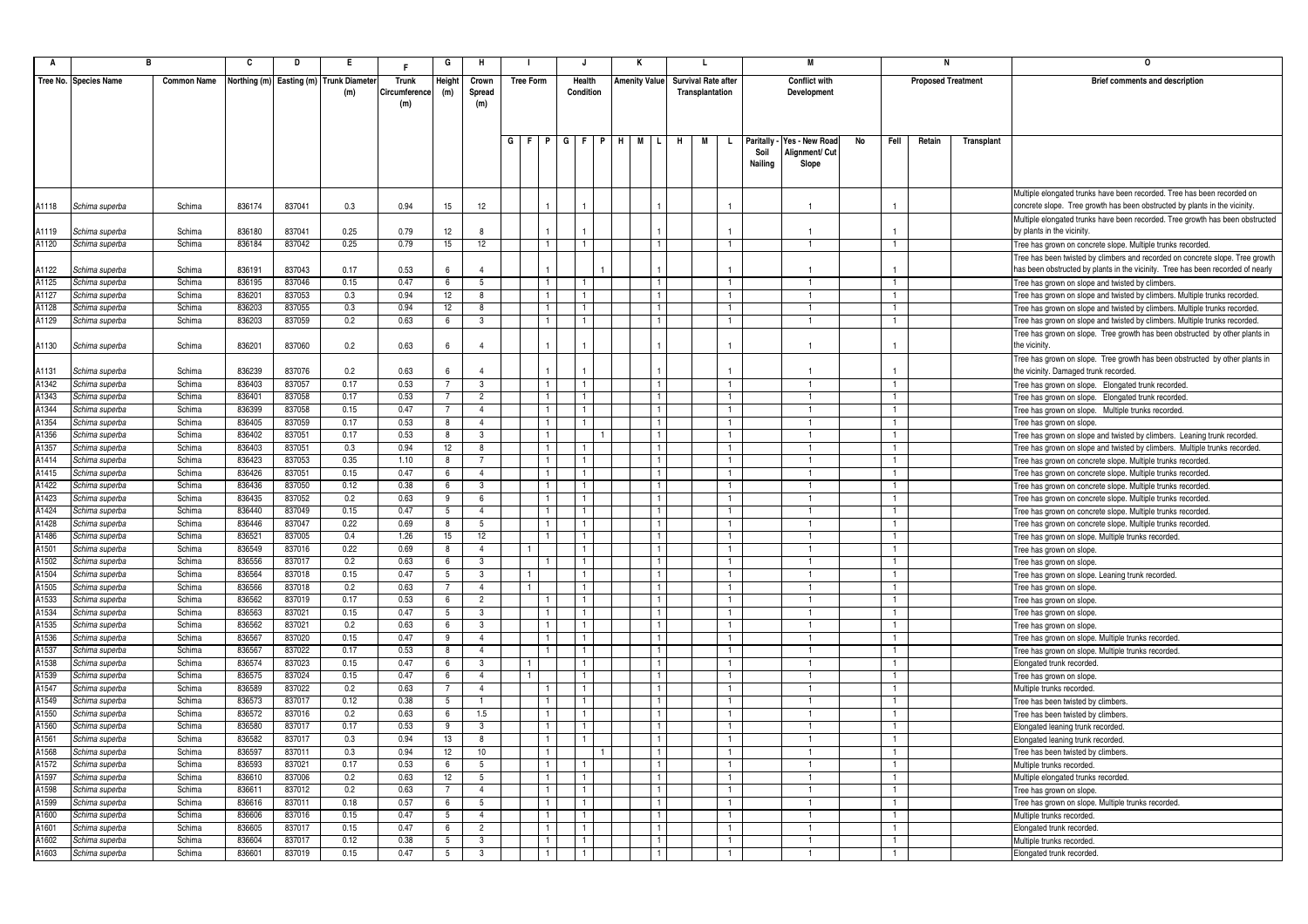|                | в                                |                    | c                |                  | Е                                       | Е             | G                    | н                    |                  |                              | J                            |                      |                |   |                            |                                |                   | М                               |                                |                |                                |            |                                                                                                                                                  |
|----------------|----------------------------------|--------------------|------------------|------------------|-----------------------------------------|---------------|----------------------|----------------------|------------------|------------------------------|------------------------------|----------------------|----------------|---|----------------------------|--------------------------------|-------------------|---------------------------------|--------------------------------|----------------|--------------------------------|------------|--------------------------------------------------------------------------------------------------------------------------------------------------|
|                | Tree No. Species Name            | <b>Common Name</b> |                  |                  | Northing (m) Easting (m) Trunk Diameter | <b>Trunk</b>  | Height               | Crown                | <b>Tree Form</b> |                              | Health                       | <b>Amenity Value</b> |                |   | <b>Survival Rate after</b> |                                |                   | <b>Conflict with</b>            |                                |                | <b>Proposed Treatment</b>      |            | <b>Brief comments and description</b>                                                                                                            |
|                |                                  |                    |                  |                  | (m)                                     | Circumference | (m)                  | Spread               |                  |                              | Condition                    |                      |                |   | Transplantation            |                                |                   | Development                     |                                |                |                                |            |                                                                                                                                                  |
|                |                                  |                    |                  |                  |                                         | (m)           |                      | (m)                  |                  |                              |                              |                      |                |   |                            |                                |                   |                                 |                                |                |                                |            |                                                                                                                                                  |
|                |                                  |                    |                  |                  |                                         |               |                      |                      |                  |                              |                              |                      |                |   |                            |                                |                   |                                 |                                |                |                                |            |                                                                                                                                                  |
|                |                                  |                    |                  |                  |                                         |               |                      |                      |                  |                              |                              |                      |                |   |                            |                                |                   |                                 |                                |                |                                |            |                                                                                                                                                  |
|                |                                  |                    |                  |                  |                                         |               |                      |                      | G                | FPGF                         |                              | м                    |                | H | М                          |                                | Paritally<br>Soil | Yes - New Road<br>Alignment/ Cu | No                             | Fell           | Retain                         | Transplant |                                                                                                                                                  |
|                |                                  |                    |                  |                  |                                         |               |                      |                      |                  |                              |                              |                      |                |   |                            |                                | Nailing           | Slope                           |                                |                |                                |            |                                                                                                                                                  |
|                |                                  |                    |                  |                  |                                         |               |                      |                      |                  |                              |                              |                      |                |   |                            |                                |                   |                                 |                                |                |                                |            |                                                                                                                                                  |
| A1604          | Schima superba                   | Schima             | 836599           | 837019           | 0.15                                    | 0.47          | $\overline{a}$       | 2                    |                  | $\mathbf{1}$                 | -1                           |                      |                |   |                            | -1                             |                   | -1                              |                                | $\mathbf{1}$   |                                |            | Tree has grown on slope. Deformed trunk recorded.                                                                                                |
| A1607          | Schima superba                   | Schima             | 836631           | 836997           | 0.17                                    | 0.53          | 5                    | $\overline{4}$       |                  | $\mathbf{1}$                 | $\mathbf{1}$                 |                      |                |   |                            |                                |                   |                                 |                                | $\overline{1}$ |                                |            | Free has grown on slope. Multiple trunks recorded.                                                                                               |
|                |                                  |                    |                  |                  |                                         |               |                      |                      |                  |                              |                              |                      |                |   |                            |                                |                   |                                 |                                |                |                                |            | Tree growth has been obstructed by other plants in the vicinity. Deformed trunk                                                                  |
| A1703          | Schima superba                   | Schima             | 836708           | 836954           | 0.22                                    | 0.69          | $\overline{7}$       | $\Delta$             |                  |                              |                              |                      |                |   |                            |                                |                   | $\mathbf{1}$                    |                                |                |                                |            | recorded                                                                                                                                         |
| A1707          | Schima superba                   | Schima             | 836708           | 836953           | 0.23                                    | 0.72          | 8                    | 5                    |                  | $\overline{1}$               | $\mathbf{1}$                 |                      |                |   |                            | $\overline{1}$                 |                   | $\mathbf{1}$                    |                                | $\overline{1}$ |                                |            | Free has grown on slope. Deformed trunk recorded.                                                                                                |
|                |                                  |                    |                  |                  |                                         |               |                      |                      |                  |                              |                              |                      |                |   |                            |                                |                   |                                 |                                |                |                                |            | Tree has grown on slope. Tree growth has been obstructed by other plants in the                                                                  |
| A1725          | Schima superba                   | Schima             | 836726           | 836915           | 0.15                                    | 0.47          | 6                    | 5                    |                  |                              |                              |                      |                |   |                            |                                |                   | $\overline{1}$                  |                                |                |                                |            | vicinity.                                                                                                                                        |
|                |                                  |                    |                  |                  |                                         |               |                      |                      |                  |                              |                              |                      |                |   |                            |                                |                   |                                 |                                |                |                                |            | Tree has grown on slope. Tree growth has been obstructed by other plants in the                                                                  |
| A1727          | Schima superba                   | Schima             | 836730           | 836908           | 0.2                                     | 0.63          | 5                    | $\overline{4}$       |                  |                              |                              |                      |                |   |                            |                                |                   | $\mathbf{1}$                    |                                |                |                                |            | vicinitv                                                                                                                                         |
|                |                                  |                    |                  |                  |                                         |               |                      |                      |                  |                              |                              |                      |                |   |                            |                                |                   |                                 |                                |                |                                |            | Tree has grown on slope. Tree growth has been obstructed by other plants in the                                                                  |
| A1728          | Schima superba                   | Schima             | 836731           | 836906           | 0.1                                     | 0.31          | $\overline{4}$       |                      |                  |                              |                              |                      |                |   |                            |                                |                   | -1                              |                                |                |                                |            | vicinity.                                                                                                                                        |
| A1739          | Schima superba                   | Schima             | 836742           | 836900           | 0.15                                    | 0.47          | 5                    | $\overline{4}$       |                  | $\blacksquare$               | $\mathbf{1}$                 |                      |                |   |                            | $\mathbf{1}$                   |                   | $\mathbf{1}$                    |                                | $\overline{1}$ |                                |            | Tree has grown on slope.                                                                                                                         |
|                |                                  |                    |                  |                  | 0.28                                    |               | 8                    | 5                    |                  |                              |                              |                      |                |   |                            | 1                              |                   |                                 |                                |                |                                |            | Tree has grown on slope and twisted by climbers. Tree growth has been                                                                            |
| A1765          | Schima superba                   | Schima             | 836771           | 836858           |                                         | 0.88          |                      |                      |                  |                              |                              |                      |                |   |                            |                                |                   | -1<br>$\overline{1}$            |                                | $\overline{1}$ |                                |            | obstructed by other plants in the vicinity.                                                                                                      |
| A2012          | Schima superba                   | Schima             | 836150           | 837032           | 0.11                                    | 0.35          | 5                    |                      |                  |                              |                              |                      |                |   |                            |                                |                   |                                 |                                |                |                                |            | Two main trunks have been recorded. Tree has been recorded on concrete slope<br>and elongated trunk recorded. Tree has been twisted by climbers. |
| A2013          | Schima superba                   | Schima             | 836149           | 837032           | 0.15                                    | 0.47          | 6                    | $\overline{2}$       |                  | $\blacksquare$               | $\mathbf{1}$                 |                      | $\overline{1}$ |   |                            | $\overline{1}$                 |                   | $\overline{1}$                  |                                | $\overline{1}$ |                                |            | Elongated trunk has been recorded. Tree has been recorded on concrete slope.                                                                     |
| A2014          | Schima superba                   | Schima             | 836152           | 837032           | 0.15                                    | 0.47          | 8                    | $\overline{2}$       |                  | $\mathbf{1}$                 | $\mathbf{1}$                 |                      | $\overline{1}$ |   |                            | $\overline{1}$                 |                   | $\mathbf{1}$                    |                                | $\overline{1}$ |                                |            | Two elongated trunks have been recorded. Tree has been recorded on concrete                                                                      |
| A2015          | Schima superba                   | Schima             | 836153           | 837034           | 0.18                                    | 0.57          | 10 <sup>10</sup>     | $\overline{4}$       |                  | $\mathbf{1}$                 | 1                            |                      |                |   |                            | $\mathbf{1}$                   |                   | $\overline{1}$                  |                                | $\overline{1}$ |                                |            | Two elongated trunks have been recorded. Tree has been recorded on concrete                                                                      |
| A2022          | Schima superba                   | Schima             | 836159           | 837034           | 0.11                                    | 0.35          | 8                    | 3                    |                  | $\mathbf{1}$                 | $\mathbf{1}$                 |                      | $\overline{1}$ |   |                            | $\overline{1}$                 |                   | $\overline{1}$                  |                                | $\mathbf{1}$   |                                |            | Two main trunks have been recorded. Tree has been recorded on concrete                                                                           |
|                |                                  |                    |                  |                  |                                         |               |                      |                      |                  |                              |                              |                      |                |   |                            |                                |                   | $\overline{1}$                  |                                |                |                                |            | Free growth has been obstructed by plants in the vicinity. Elongated trunk has                                                                   |
| A2024          | Schima superba                   | Schima             | 836159           | 837036           | 0.14                                    | 0.44          | 8                    | $\boldsymbol{\beta}$ |                  |                              |                              |                      |                |   |                            |                                |                   |                                 |                                |                |                                |            | been recorded. Tree has been recorded on concrete slope.                                                                                         |
| A2025          | Schima superba                   | Schima             | 836157           | 837036           | 0.14                                    | 0.44          | $\overline{7}$       | $\overline{a}$       |                  | $\mathbf{1}$                 | $\mathbf{1}$                 |                      |                |   |                            | $\mathbf{1}$                   |                   | $\overline{1}$                  |                                | $\mathbf{1}$   |                                |            | Two main trunks have been recorded. Tree has been recorded on concrete                                                                           |
| A2026          | Schima superba                   | Schima             | 836154           | 837035           | 0.13                                    | 0.41          | 8                    | $\overline{4}$       |                  | $\overline{1}$               | $\mathbf{1}$                 |                      | $\overline{1}$ |   |                            | $\mathbf{1}$                   |                   | $\overline{1}$                  |                                | $\overline{1}$ |                                |            | Two elongated trunks have been recorded. Tree has been recorded on concrete                                                                      |
| A2034          | Schima superba                   | Schima             | 836175           | 837040           | 0.11                                    | 0.35          | 8                    | $\overline{a}$       |                  | $\mathbf{1}$                 | $\mathbf{1}$                 |                      |                |   |                            | -1                             |                   | $\overline{1}$                  |                                | $\overline{1}$ |                                |            | Elongated trunk has been recorded. Tree has been recorded on concrete slope.                                                                     |
| A2040          | Schima superba                   | Schima             | 836188           | 837040           | 0.21                                    | 0.66          | 8                    | 5                    |                  | $\mathbf{1}$                 |                              |                      |                |   |                            | $\mathbf{1}$                   |                   | $\overline{1}$                  |                                | $\mathbf{1}$   |                                |            | Elongated trunk has been recorded. Tree has been recorded on concrete slope.                                                                     |
| A2041<br>A2045 | Schima superba                   | Schima             | 836187           | 837040           | 0.13                                    | 0.41          | 10                   | 6<br>$\overline{4}$  |                  | $\overline{1}$               |                              |                      |                |   |                            | $\mathbf{1}$                   |                   | $\mathbf{1}$                    |                                | $\mathbf{1}$   |                                |            | Elongated trunk has been recorded. Tree has been recorded on concrete slope.                                                                     |
| A0526          | Schima superba<br>Schima superba | Schima<br>Schima   | 836198<br>835741 | 837046<br>836852 | 0.1<br>0.4                              | 0.38<br>1.26  | 7<br>12              | 6                    |                  | $\mathbf{1}$<br>$\mathbf{1}$ | 1                            |                      |                |   |                            | $\mathbf{1}$                   |                   | 1                               | -1                             | $\mathbf{1}$   |                                |            | Tree has been twisted by climbers. Elongated trunk has been recorded.                                                                            |
| A0529          | Schima superba                   | Schima             | 835749           | 836859           | 0.23                                    | 0.72          | 11                   | 6                    |                  | $\overline{1}$               | 1                            |                      |                |   |                            | -1                             |                   |                                 | -1                             |                |                                |            | Free has been twisted by climbers and grown on slope. Elongated trunk recorded<br>Free has grown on slope. Multiple trunks recorded.             |
| A0530          | Schima superba                   | Schima             | 835751           | 836861           | 0.22                                    | 0.69          | 12                   | 6                    |                  | $\blacksquare$               | $\mathbf{1}$                 |                      |                |   |                            | $\overline{1}$                 |                   |                                 | $\overline{1}$                 |                | $\overline{1}$                 |            | Free has grown on slope. Multiple leaning trunks recorded                                                                                        |
| A0531          | Schima superba                   | Schima             | 835755           | 836861           | 0.35                                    | 1.10          | 11                   | 6                    |                  | $\overline{1}$               | $\mathbf{1}$                 |                      | -1             |   |                            | $\mathbf{1}$                   |                   |                                 | -1                             |                | $\mathbf{1}$                   |            | Tree has grown on slope. Leaning trunk recorded.                                                                                                 |
|                |                                  |                    |                  |                  |                                         |               |                      |                      |                  |                              |                              |                      |                |   |                            |                                |                   |                                 |                                |                |                                |            | Tree has been twisted by climbers and grown on slope. Multiple elongated trunks                                                                  |
| A0532          | Schima superba                   | Schima             | 835755           | 836863           | 0.4                                     | 1.26          | 12                   |                      |                  |                              |                              |                      |                |   |                            |                                |                   |                                 |                                |                |                                |            | recorded                                                                                                                                         |
| A0655          | Schima superba                   | Schima             | 835749           | 836872           | 0.17                                    | 0.53          | 8                    | 3                    |                  | $\overline{1}$               | $\mathbf{1}$                 |                      | -1.            |   |                            | -1                             |                   |                                 | -1                             |                | $\mathbf{1}$                   |            | Tree has grown on slope. Elongated trunks recorded.                                                                                              |
| A0659          | Schima superba                   | Schima             | 835747           | 836871           | 0.2                                     | 0.63          | 5                    | 2                    |                  | -1                           | $\mathbf{1}$                 |                      |                |   |                            | -1                             |                   |                                 | -1                             |                |                                |            | Tree has grown on slope. Elongated trunks recorded                                                                                               |
| A0670          | Schima superba                   | Schima             | 835795           | 836894           | 0.4                                     | 1.26          | 9                    | $5\overline{5}$      |                  | $\mathbf{1}$                 | $\mathbf{1}$                 |                      |                |   |                            | $\overline{1}$                 |                   |                                 |                                |                | $\overline{1}$                 |            | Tree has grown on slope. Leaning trunk recorded.                                                                                                 |
| A0862          | Schima superba                   | Schima             | 835966           | 836923           | 0.25                                    | 0.79          | 8                    | 6                    |                  | $\mathbf{1}$                 | $\mathbf{1}$                 |                      |                |   |                            | $\mathbf{1}$                   |                   |                                 | $\overline{1}$                 |                |                                |            | Free has grown on slope. Leaning trunk and broken branches recorded.                                                                             |
| A0863          | Schima superba                   | Schima             | 835967           | 836924           | 0.15                                    | 0.47          | $\overline{7}$       | $\overline{4}$       |                  | $\mathbf{1}$                 | 1                            |                      |                |   |                            | $\overline{1}$                 |                   |                                 | -1                             |                | $\mathbf{1}$                   |            | Tree has grown on slope. Elongated trunk recorded.                                                                                               |
|                |                                  |                    |                  |                  |                                         |               |                      |                      |                  |                              |                              |                      |                |   |                            |                                |                   |                                 |                                |                |                                |            | Free has grown on slope. Tree growth has been obstructed by other plants in the                                                                  |
| A0864<br>A0868 | Schima superba                   | Schima             | 835968           | 836925           | 0.15                                    | 0.47          | 6                    | 3                    |                  |                              |                              |                      |                |   |                            |                                |                   |                                 |                                |                |                                |            | vicinity. Leaning trunk recorded.                                                                                                                |
| A0923          | Schima superba<br>Schima superba | Schima<br>Schima   | 835991<br>836000 | 836932<br>836925 | 0.3<br>0.2                              | 0.94<br>0.63  | 14<br>$\overline{7}$ | 10<br>6              |                  | $\mathbf{1}$<br>$\mathbf{1}$ | $\mathbf{1}$<br>$\mathbf{1}$ |                      |                |   |                            | $\overline{1}$<br>$\mathbf{1}$ |                   |                                 | $\overline{1}$<br>$\mathbf{1}$ |                | $\overline{1}$<br>$\mathbf{1}$ |            | Tree has grown on slope and twisted by climbers. Multiple trunks recorded.                                                                       |
| A0929          | Schima superba                   | Schima             | 836007           | 836920           | 0.17                                    | 0.53          |                      | $\overline{4}$       |                  | $\mathbf{1}$                 | 1                            |                      |                |   |                            | -1                             |                   |                                 | -1                             |                |                                |            | Tree has grown on slope. Elongated trunk recorded.<br>Tree has grown on slope. Multiple elongated trunks recorded.                               |
| A0930          | Schima superba                   | Schima             | 836009           | 836920           | 0.17                                    | 0.53          | 6                    | 4                    |                  | $\overline{1}$               | $\mathbf{1}$                 |                      |                |   |                            | $\overline{1}$                 |                   |                                 |                                |                | $\mathbf{1}$                   |            | Tree has grown on slope. Multiple elongated trunks recorded.                                                                                     |
| A0935          | Schima superba                   | Schima             | 836012           | 836919           | 0.15                                    | 0.47          | 6                    | $\overline{a}$       |                  | $\overline{1}$               | $\mathbf{1}$                 |                      | $\overline{1}$ |   |                            | $\mathbf{1}$                   |                   |                                 |                                |                | $\mathbf{1}$                   |            | Free has grown on slope. Multiple trunks recorded                                                                                                |
| A0936          | Schima superba                   | Schima             | 836015           | 836918           | 0.17                                    | 0.53          | 8                    | 6                    |                  | -1                           | 1.                           |                      |                |   |                            | -1.                            |                   |                                 | -1                             |                |                                |            | Tree has grown on slope. Multiple leaning trunks recorded.                                                                                       |
| A0938          | Schima superba                   | Schima             | 836017           | 836918           | 0.17                                    | 0.53          | 8                    | -5                   |                  | $\overline{1}$               | $\mathbf{1}$                 |                      |                |   |                            | $\overline{1}$                 |                   |                                 | $\overline{1}$                 |                |                                |            | Free has grown on slope. Elongated trunk recorded.                                                                                               |
| A0939          | Schima superba                   | Schima             | 836020           | 836918           | 0.2                                     | 0.63          |                      | -5                   |                  | $\overline{1}$               | $\mathbf{1}$                 |                      | $\mathbf{1}$   |   |                            | -1                             |                   |                                 |                                |                |                                |            | Free has grown on slope. Elongated trunk recorded.                                                                                               |
| A0940          | Schima superba                   | Schima             | 836022           | 836918           | 0.4                                     | 1.26          | 8                    | $\mathbf{3}$         |                  | -1                           | 1                            |                      |                |   |                            | $\mathbf{1}$                   |                   |                                 | -1                             |                |                                |            | Tree has grown on slope. Elongated trunk recorded.                                                                                               |
| A0941          | Schima superba                   | Schima             | 836028           | 836919           | 0.4                                     | 1.26          | 11                   | 8                    |                  | $\overline{1}$               | 1                            |                      |                |   |                            | $\mathbf{1}$                   |                   |                                 |                                |                |                                |            | Free had grown on slope and twisted by climbers.                                                                                                 |
| A0946          | Schima superba                   | Schima             | 836034           | 836919           | 0.3                                     | 0.94          | 12                   | -6                   |                  | $\mathbf{1}$                 | $\mathbf{1}$                 |                      |                |   |                            |                                |                   |                                 |                                |                |                                |            | Free has grown on slope. Elongated trunk recorded.                                                                                               |
| A0947          | Schima superba                   | Schima             | 836034           | 836920           | 0.25                                    | 0.79          | 12                   | $\Delta$             |                  |                              |                              |                      |                |   |                            |                                |                   |                                 |                                |                |                                |            | Tree has grown on slope. Elongated trunk recorded.                                                                                               |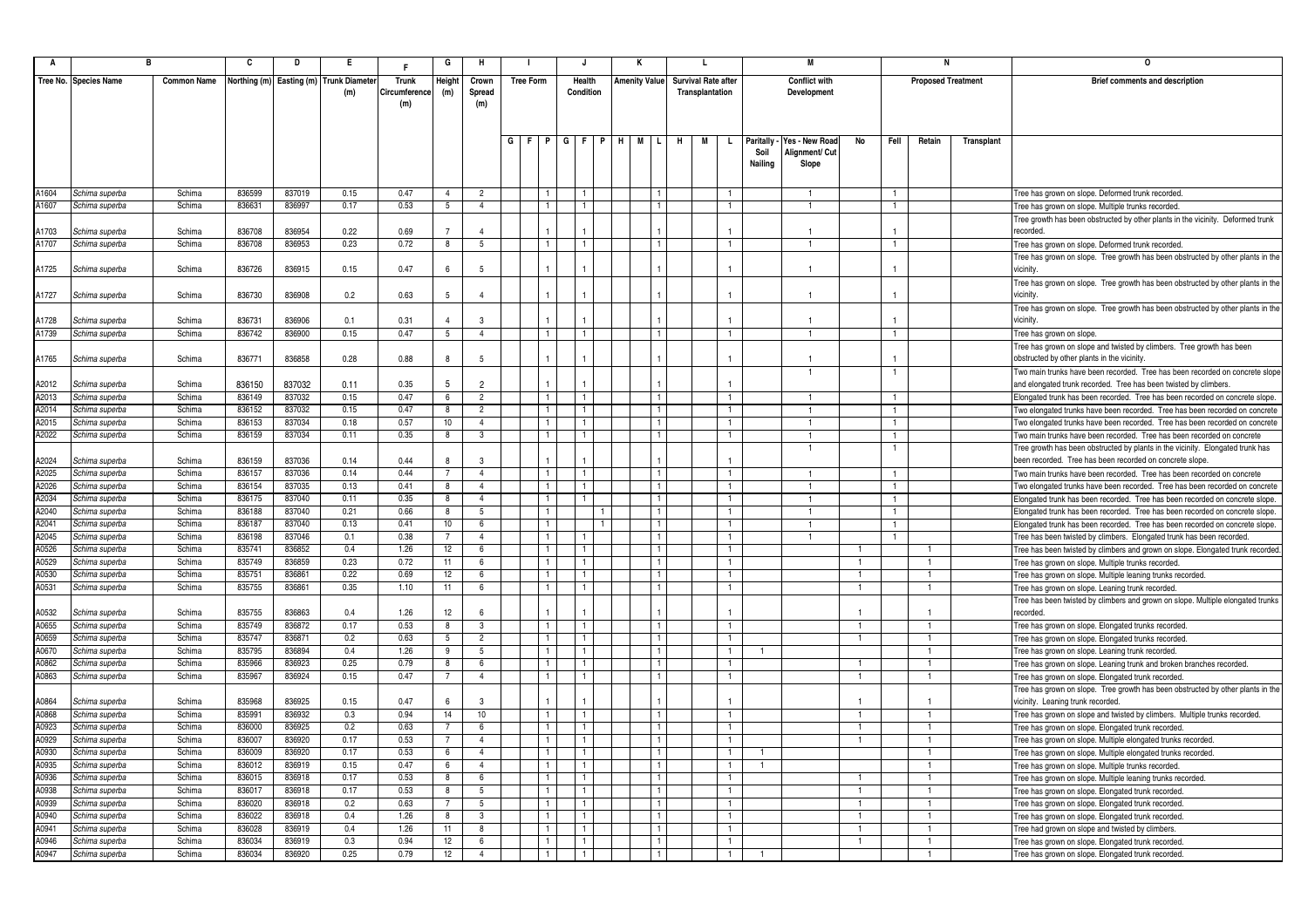|                |                                  |                    | c                |                  | Е                                      |               | G              | н                   |                         | J                            |     |                      |                            |                    |                   | М                    |                |      |                           |            |                                                                                                                                          |
|----------------|----------------------------------|--------------------|------------------|------------------|----------------------------------------|---------------|----------------|---------------------|-------------------------|------------------------------|-----|----------------------|----------------------------|--------------------|-------------------|----------------------|----------------|------|---------------------------|------------|------------------------------------------------------------------------------------------------------------------------------------------|
|                | Tree No. Species Name            | <b>Common Name</b> |                  |                  | Northing (m) Easting (m) Trunk Diamete | Trunk         | Height         | Crown               | <b>Tree Form</b>        | Health                       |     | <b>Amenity Value</b> | <b>Survival Rate after</b> |                    |                   | <b>Conflict with</b> |                |      | <b>Proposed Treatment</b> |            | Brief comments and description                                                                                                           |
|                |                                  |                    |                  |                  | (m)                                    | Circumference | (m)            | Spread              |                         | Condition                    |     |                      | Transplantation            |                    |                   | Development          |                |      |                           |            |                                                                                                                                          |
|                |                                  |                    |                  |                  |                                        | (m)           |                | (m)                 |                         |                              |     |                      |                            |                    |                   |                      |                |      |                           |            |                                                                                                                                          |
|                |                                  |                    |                  |                  |                                        |               |                |                     |                         |                              |     |                      |                            |                    |                   |                      |                |      |                           |            |                                                                                                                                          |
|                |                                  |                    |                  |                  |                                        |               |                |                     |                         |                              | - H | M I                  | н                          |                    |                   | Yes - New Road       |                | Fell |                           |            |                                                                                                                                          |
|                |                                  |                    |                  |                  |                                        |               |                |                     | $G$ $F$ $P$ $G$ $F$ $P$ |                              |     |                      |                            |                    | Paritally<br>Soil | Alignment/ Cut       | No             |      | Retain                    | Transplant |                                                                                                                                          |
|                |                                  |                    |                  |                  |                                        |               |                |                     |                         |                              |     |                      |                            |                    | Nailing           | Slope                |                |      |                           |            |                                                                                                                                          |
|                |                                  |                    |                  |                  |                                        |               |                |                     |                         |                              |     |                      |                            |                    |                   |                      |                |      |                           |            |                                                                                                                                          |
| A0949          | Schima superba                   | Schima             | 836036           | 836921           | 0.17                                   | 0.53          | -6             | $\overline{2}$      |                         | $\mathbf{1}$                 |     |                      |                            |                    |                   |                      |                |      |                           |            | Tree has grown on slope. Multiple elongated trunks recorded.                                                                             |
| A0950          | Schima superba                   | Schima             | 836042           | 836920           | 0.15                                   | 0.47          | -6             | $\overline{4}$      |                         | $\overline{1}$               |     |                      |                            | -1.                |                   |                      |                |      |                           |            | ree has grown on slope. Multiple elongated trunks recorded.                                                                              |
| A0951          | Schima superba                   | Schima             | 836043           | 836922           | 0.15                                   | 0.47          | 6              | $\overline{4}$      |                         | -1                           |     |                      |                            | -1                 |                   |                      | -1             |      |                           |            | Free has grown on slope. Elongated trunk recorded                                                                                        |
| A0952          | Schima superba                   | Schima             | 836044           | 836922           | 0.25                                   | 0.79          | 8              | $\overline{a}$      |                         | $\mathbf{1}$                 |     |                      |                            |                    |                   |                      | $\overline{1}$ |      |                           |            | Free has grown on slope and twisted by climbers. Elongated trunk recorded.                                                               |
| A0954          | Schima superba                   | Schima             | 836044           | 836926           | 0.25                                   | 0.79          | 8              | $\overline{4}$      |                         |                              |     |                      |                            | $\mathbf{1}$       |                   |                      |                |      |                           |            | ree has grown on slope and twisted by climbers. Broken branches recorded.                                                                |
|                |                                  |                    |                  |                  |                                        |               |                |                     |                         |                              |     |                      |                            |                    |                   |                      |                |      |                           |            | Free has grown on slope. Tree growth has been obstructed by other plants in the                                                          |
| A0957          | Schima superba                   | Schima             | 836042           | 836924           | 0.3                                    | 0.94          | 11             | $\overline{7}$      |                         |                              |     |                      |                            |                    |                   |                      |                |      |                           |            | icinitv                                                                                                                                  |
| A0961          | Schima superba                   | Schima             | 836037           | 836923           | 0.3                                    | 0.94          | 12             | 8                   |                         | $\overline{1}$               |     |                      |                            | $\mathbf{1}$       |                   |                      |                |      |                           |            | ree has grown on slope. Leaning trunk recorded.                                                                                          |
|                |                                  |                    |                  |                  |                                        |               |                |                     |                         |                              |     |                      |                            |                    |                   |                      |                |      |                           |            | Tree has grown on slope. Tree growth has been obstructed by other plants in the                                                          |
| A0962          | Schima superba                   | Schima             | 836035           | 836923           | 0.17                                   | 0.53          | $\mathbf{R}$   | $\mathbf{R}$        |                         |                              |     |                      |                            |                    |                   |                      |                |      | -1                        |            | vicinity. Leaning trunk recorded.                                                                                                        |
| A0965<br>A0966 | Schima superba                   | Schima             | 836026           | 836921           | 0.3                                    | 0.94          | 10             | $7\phantom{.0}$     |                         | $\mathbf{1}$                 |     |                      |                            | $\mathbf{1}$<br>-1 |                   |                      |                |      |                           |            | Tree has grown on slope. Broken branches recorded.                                                                                       |
| A0967          | Schima superba<br>Schima superba | Schima<br>Schima   | 836025<br>836025 | 836922<br>836921 | 0.3<br>0.25                            | 0.94<br>0.79  | 10<br>8        | $\overline{4}$<br>6 |                         | $\mathbf{1}$<br>$\mathbf{1}$ |     |                      |                            | -1.                | $\overline{1}$    |                      |                |      | -1                        |            | Free has grown on slope and twisted by climbers. Multiple elongated trunks                                                               |
| A0969          | Schima superba                   | Schima             | 836020           | 836921           | 0.15                                   | 0.47          | $\overline{7}$ | 3                   |                         | $\mathbf{1}$                 |     |                      |                            |                    |                   |                      |                |      |                           |            | Free has grown on slope. Elongated leaning trunk recorded.<br>Free has grown on slope and twisted by climbers. Elongated trunk recorded. |
| A1005          | Schima superba                   | Schima             | 836062           | 836969           | 0.25                                   | 0.79          | 11             | 6                   |                         | $\mathbf{1}$                 |     |                      |                            | $\overline{1}$     | $\overline{1}$    |                      |                |      |                           |            | Tree has grown on slope and twisted by climbers. Elongated trunk recorded.                                                               |
| A1006          | Schima superba                   | Schima             | 836063           | 836968           | 0.14                                   | 0.44          | $\overline{7}$ | $\mathbf{3}$        |                         | $\overline{1}$               |     |                      |                            |                    | -1                |                      |                |      |                           |            | Free has grown on slope and twisted by climbers. Elongated trunk recorded.                                                               |
| A1008          | Schima superba                   | Schima             | 836061           | 836965           | 0.1                                    | 0.31          | 8              | $\mathbf{3}$        |                         |                              |     |                      |                            |                    |                   |                      |                |      |                           |            |                                                                                                                                          |
| A1009          | Schima superba                   | Schima             | 836061           | 836963           | 0.15                                   | 0.47          | 6              | $\mathbf{3}$        |                         | $\overline{1}$               |     |                      |                            | $\mathbf{1}$       | $\overline{1}$    |                      |                |      |                           |            | Tree has grown on slope and twisted by climbers. Elongated trunk recorded.                                                               |
| A1010          | Schima superba                   | Schima             | 836060           | 836962           | 0.15                                   | 0.47          | 6              | $\mathbf{3}$        |                         | $\mathbf{1}$                 |     |                      |                            |                    | $\mathbf{1}$      |                      |                |      |                           |            | ree has grown on slope and twisted by climbers. Elongated trunk recorded.                                                                |
| A1011          | Schima superba                   | Schima             | 836060           | 836961           | 0.17                                   | 0.53          | $\overline{7}$ | $\overline{a}$      |                         | $\mathbf{1}$                 |     |                      |                            |                    |                   |                      |                |      |                           |            | Tree has grown on slope and twisted by climbers. Elongated trunk recorded.                                                               |
| A1014          | Schima superba                   | Schima             | 836061           | 836961           | 0.2                                    | 0.63          | 10             | - 6                 |                         | $\overline{1}$               |     |                      |                            |                    |                   |                      |                |      |                           |            | ree has grown on slope and twisted by climbers. Multiple trunks recorded.                                                                |
| A1019          | Schima superba                   | Schima             | 836056           | 836943           | 0.17                                   | 0.53          | 10             | $5\overline{)}$     |                         | $\mathbf{1}$                 |     |                      |                            | $\mathbf{1}$       | $\overline{1}$    |                      |                |      |                           |            | Free has grown on slope and twisted by climbers. Broken trunk recorded.                                                                  |
| A1020          | Schima superba                   | Schima             | 836056           | 836941           | 0.15                                   | 0.47          | 8              | -3                  |                         | -1                           |     |                      |                            | -1.                |                   |                      |                |      |                           |            | Free has grown on slope and twisted by climbers. Elongated trunk recorded.                                                               |
| A1021          | Schima superba                   | Schima             | 836055           | 836938           | 0.17                                   | 0.53          | 8              | 4                   |                         | $\mathbf{1}$                 |     |                      |                            |                    |                   |                      |                |      |                           |            | Tree has grown on slope and twisted by climbers. Elongated trunk recorded                                                                |
| A1024          |                                  | Schima             | 836053           | 836935           | 0.2                                    | 0.63          |                | $\kappa$            |                         |                              |     |                      |                            |                    |                   |                      |                |      |                           |            | ree has grown on slope and twisted by climbers. Multiple trunks and broken<br>oranches recorded.                                         |
| A1026          | Schima superba<br>Schima superba | Schima             | 836050           | 836932           | 0.3                                    | 0.94          | 12             | 10                  | $\mathbf{1}$            | $\overline{1}$               |     |                      |                            |                    | 1                 |                      |                |      |                           |            | Free has grown on slope and twisted by climbers                                                                                          |
|                |                                  |                    |                  |                  |                                        |               |                |                     |                         |                              |     |                      |                            |                    |                   |                      |                |      |                           |            | ree has grown on slope. Tree growth has been obstructed by other plants in                                                               |
| A1027          | Schima superba                   | Schima             | 836050           | 836929           | 0.3                                    | 0.94          | 13             | 10                  |                         |                              |     |                      |                            |                    |                   |                      |                |      |                           |            | the vicinity. Multiple trunks recorded.                                                                                                  |
|                |                                  |                    |                  |                  |                                        |               |                |                     |                         |                              |     |                      |                            |                    |                   |                      |                |      |                           |            | ree has grown on slope. Tree growth has been obstructed by other plants in                                                               |
| A1030          | Schima superba                   | Schima             | 836055           | 836931           | 0.17                                   | 0.53          | 10             | $\overline{2}$      |                         |                              |     |                      |                            |                    |                   |                      |                |      |                           |            | he vicinity. Elongated trunk recorded.                                                                                                   |
|                |                                  |                    |                  |                  |                                        |               |                |                     |                         |                              |     |                      |                            |                    |                   |                      |                |      |                           |            | Tree has grown on slope. Tree growth has been obstructed by other plants in                                                              |
| A1031          | Schima superba                   | Schima             | 836055           | 836933           | 0.15                                   | 0.47          | 10             | $\overline{2}$      |                         |                              |     |                      |                            |                    |                   |                      |                |      |                           |            | the vicinity. Elongated trunk recorded.                                                                                                  |
|                |                                  |                    |                  |                  |                                        |               |                |                     |                         |                              |     |                      |                            |                    |                   |                      |                |      |                           |            | Tree has grown on slope. Tree growth has been obstructed by other plants in                                                              |
| A1032          | Schima superba                   | Schima             | 836055           | 836934           | 0.17                                   | 0.53          | 10             |                     |                         |                              |     |                      |                            |                    |                   |                      |                |      |                           |            | the vicinity. Multiple elongated trunks recorded.                                                                                        |
|                |                                  |                    |                  |                  |                                        |               |                |                     |                         |                              |     |                      |                            |                    |                   |                      |                |      |                           |            | Free has grown on slope. Tree growth has been obstructed by other plants in                                                              |
| A1033          | Schima superba                   | Schima             | 836055           | 836935           | 0.17                                   | 0.53          | 10             | $\overline{a}$      |                         |                              |     |                      |                            |                    |                   |                      |                |      |                           |            | the vicinity. Multiple elongated trunks recorded.                                                                                        |
|                |                                  |                    |                  |                  |                                        |               |                |                     |                         |                              |     |                      |                            |                    |                   |                      |                |      |                           |            | Tree has grown on slope. Tree growth has been obstructed by other plants in                                                              |
| A1034          | Schima superba                   | Schima             | 836058           | 836936           | 0.15                                   | 0.47          | 9              | -4                  |                         |                              |     |                      |                            |                    |                   |                      |                |      |                           |            | the vicinity. Elongated trunk recorded.                                                                                                  |
| A1035          | Schima superba                   | Schima             | 836058           | 836937           | 0.17                                   | 0.53          | 10             | $\overline{4}$      |                         |                              |     |                      |                            |                    |                   |                      | -1             |      |                           |            | Free has grown on slope. Tree growth has been obstructed by other plants in<br>the vicinity. Elongated trunk recorded.                   |
|                |                                  |                    |                  |                  |                                        |               |                |                     |                         |                              |     |                      |                            |                    |                   |                      |                |      |                           |            | Free has grown on slope. Tree growth has been obstructed by other plants in                                                              |
| A1036          | Schima superba                   | Schima             | 836059           | 836938           | 0.22                                   | 0.69          | 13             | -8                  |                         |                              |     |                      |                            |                    |                   |                      |                |      |                           |            | the vicinity. Elongated trunk recorded.                                                                                                  |
|                |                                  |                    |                  |                  |                                        |               |                |                     |                         |                              |     |                      |                            |                    |                   |                      |                |      |                           |            | Free has grown on slope. Tree growth has been obstructed by other plants in                                                              |
| A1037          | Schima superba                   | Schima             | 836058           | 836939           | 0.22                                   | 0.69          | 11             | $\mathbf{R}$        |                         |                              |     |                      |                            |                    |                   |                      |                |      |                           |            | the vicinity. Elongated trunk recorded.                                                                                                  |
|                |                                  |                    |                  |                  |                                        |               |                |                     |                         |                              |     |                      |                            |                    |                   |                      |                |      |                           |            | Tree has grown on slope. Tree growth has been obstructed by other plants in                                                              |
| A1038          | Schima superba                   | Schima             | 836059           | 836942           | 0.2                                    | 0.63          | 10             | -5                  |                         |                              |     |                      |                            |                    |                   |                      |                |      |                           |            | the vicinity. Elongated trunk recorded.                                                                                                  |
| A1039          | Schima superba                   | Schima             | 836057           | 836943           | 0.2                                    | 0.63          | 10             | $\overline{2}$      |                         |                              |     |                      |                            |                    |                   |                      |                |      |                           |            | Tree has grown on slope. Elongated trunk recorded.                                                                                       |
| A1040          | Schima superba                   | Schima             | 836061           | 836945           | 0.2                                    | 0.63          | 10             | $\overline{2}$      |                         | $\overline{1}$               |     |                      |                            | $\mathbf{1}$       | $\overline{1}$    |                      |                |      |                           |            | Free has grown on slope. Elongated trunk recorded                                                                                        |
|                |                                  |                    |                  |                  |                                        |               |                |                     |                         |                              |     |                      |                            |                    |                   |                      |                |      |                           |            | ree has grown on slope and twisted by climbers. Tree growth has been                                                                     |
| A1042          | Schima superba                   | Schima             | 836061           | 836949           | 0.17                                   | 0.53          | 13             | $\mathbf{R}$        |                         |                              |     |                      |                            |                    |                   |                      |                |      |                           |            | obstructed by other plants in the vicinity. Multiple trunks recorded.                                                                    |
|                |                                  |                    |                  |                  |                                        |               |                |                     |                         |                              |     |                      |                            |                    |                   |                      |                |      |                           |            | Tree has grown on slope. Tree growth has been obstructed by other plants in                                                              |
| A1043          | Schima superba                   | Schima             | 836059           | 836949           | 0.22                                   | 0.69          | 12             | $\overline{a}$      |                         |                              |     |                      |                            |                    |                   |                      |                |      |                           |            | the vicinity. Elongated trunk recorded.                                                                                                  |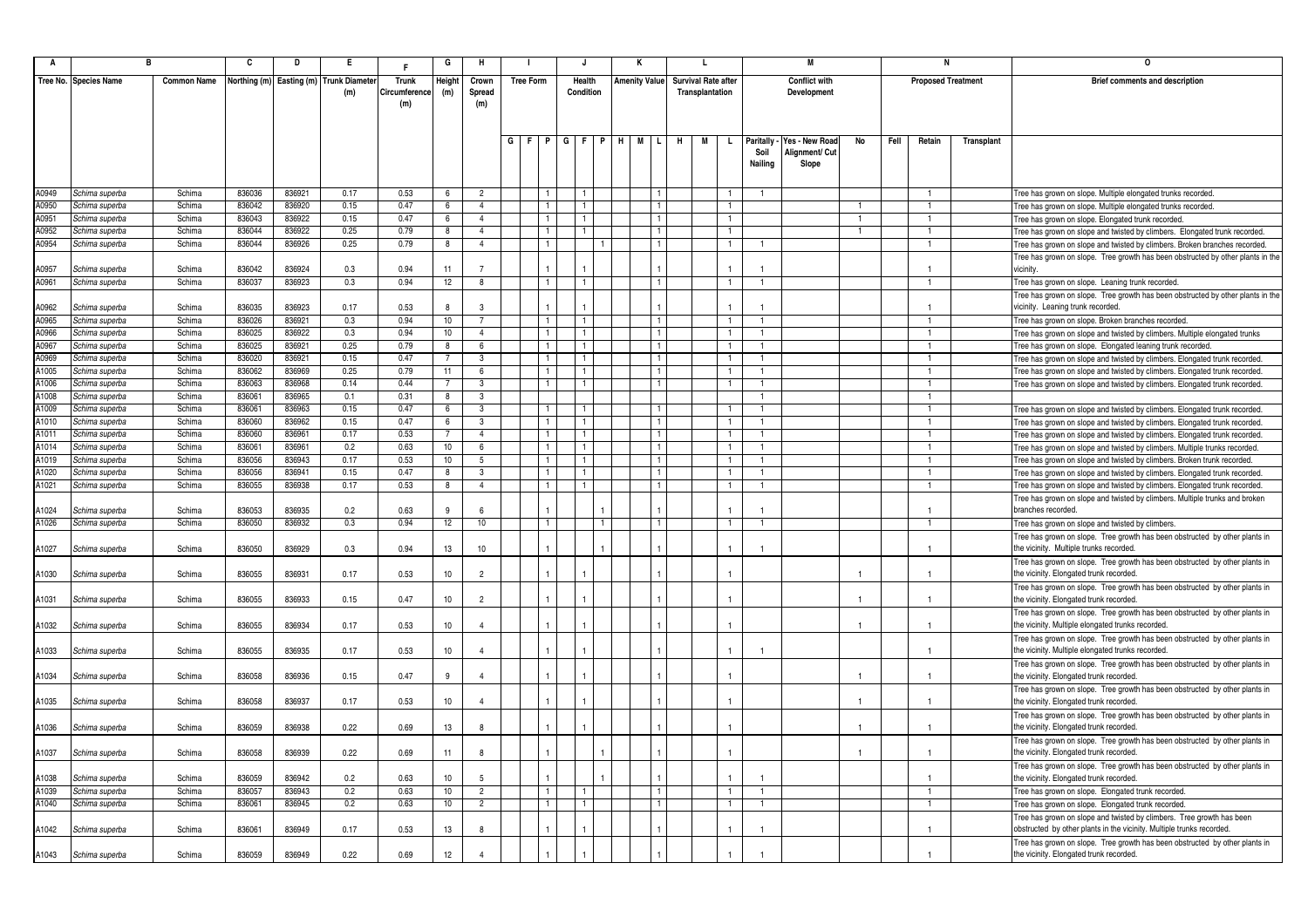|                | в                                |                    | C                | D                | E.                         |               | G                      | н                     | -1                      |              | J                  |                | К                    |                |    | L                          |              |                | М                    |              |      |                | N                         | 0                                                                            |
|----------------|----------------------------------|--------------------|------------------|------------------|----------------------------|---------------|------------------------|-----------------------|-------------------------|--------------|--------------------|----------------|----------------------|----------------|----|----------------------------|--------------|----------------|----------------------|--------------|------|----------------|---------------------------|------------------------------------------------------------------------------|
|                | Tree No. Species Name            | <b>Common Name</b> | Northing (m)     |                  | Easting (m) Trunk Diameter | Trunk         | Height                 | Crown                 | <b>Tree Form</b>        |              | <b>Health</b>      |                | <b>Amenity Value</b> |                |    | <b>Survival Rate after</b> |              |                | <b>Conflict with</b> |              |      |                | <b>Proposed Treatment</b> | Brief comments and description                                               |
|                |                                  |                    |                  |                  | (m)                        | Circumference | (m)                    | Spread                |                         |              | Condition          |                |                      |                |    | Transplantation            |              |                | Development          |              |      |                |                           |                                                                              |
|                |                                  |                    |                  |                  |                            | (m)           |                        | (m)                   |                         |              |                    |                |                      |                |    |                            |              |                |                      |              |      |                |                           |                                                                              |
|                |                                  |                    |                  |                  |                            |               |                        |                       |                         |              |                    |                |                      |                |    |                            |              |                |                      |              |      |                |                           |                                                                              |
|                |                                  |                    |                  |                  |                            |               |                        |                       | $G$ $F$ $P$ $G$ $F$ $P$ |              |                    |                | н.<br>M              |                | н. | м                          | L.           | Paritally      | Yes - New Road       | No           | Fell | Retain         | Transplant                |                                                                              |
|                |                                  |                    |                  |                  |                            |               |                        |                       |                         |              |                    |                |                      |                |    |                            |              | Soil           | Alignment/ Cut       |              |      |                |                           |                                                                              |
|                |                                  |                    |                  |                  |                            |               |                        |                       |                         |              |                    |                |                      |                |    |                            |              | Nailing        | Slope                |              |      |                |                           |                                                                              |
|                |                                  |                    |                  |                  |                            |               |                        |                       |                         |              |                    |                |                      |                |    |                            |              |                |                      |              |      |                |                           |                                                                              |
|                |                                  |                    |                  |                  |                            |               |                        |                       |                         |              |                    |                |                      |                |    |                            |              |                |                      |              |      |                |                           | Tree has grown on slope. Tree growth has been obstructed by other plants in  |
| A1044          | Schima superba                   | Schima             | 836061           | 836950           | 0.23                       | 0.72          | 12                     | - 6                   |                         |              |                    |                |                      |                |    |                            |              |                |                      |              |      | -1             |                           | the vicinity. Deformed trunk recorded                                        |
| A1045          | Schima superba                   | Schima             | 836061           | 836952           | 0.25                       | 0.79          | 12                     | - 6                   |                         |              |                    |                |                      |                |    |                            |              |                |                      |              |      |                |                           | Tree has grown on slope and twisted by climbers. Elongated leaning trunk     |
| A1046          | Schima superba                   | Schima             | 836062           | 836963           | 0.2                        | 0.63          | 13                     | 6                     |                         |              |                    | $\overline{1}$ |                      |                |    |                            |              |                |                      |              |      |                |                           | Tree has grown on slope and twisted by climbers. Elongated trunk recorded.   |
|                |                                  |                    |                  |                  |                            |               |                        |                       |                         |              |                    |                |                      |                |    |                            |              |                |                      |              |      |                |                           | Tree has been recorded on concrete slope. Elongated trunk has been recorded. |
| A1096          | Schima superba                   | Schima             | 836097           | 837015           | 0.17                       | 0.53          | 10                     | $\cdot$ 3             |                         |              |                    |                |                      |                |    |                            |              |                |                      |              |      |                |                           | Tree growth has been obstructed by plants in the vicinity                    |
| A1132          | Schima superba                   | Schima             | 836241           | 837075           | 0.15                       | 0.47          | 6                      | $\overline{2}$        |                         |              | $\mathbf{1}$       |                |                      |                |    |                            |              | $\overline{1}$ |                      |              |      | $\overline{1}$ |                           | Elongated trunk has been recorded.                                           |
|                |                                  |                    |                  |                  |                            |               |                        |                       |                         |              |                    |                |                      |                |    |                            |              |                |                      |              |      |                |                           | Free has grown on slope. Tree growth has been obstructed by other plants in  |
| A1147          | Schima superba                   | Schima             | 836264           | 837073           | 0.17                       | 0.53          | 6                      | $\overline{4}$        |                         |              |                    |                |                      |                |    |                            |              |                |                      |              |      | -1             |                           | the vicinity. Multiple trunk recorded.                                       |
|                |                                  |                    |                  |                  |                            |               |                        |                       |                         |              |                    |                |                      |                |    |                            |              |                |                      |              |      |                |                           | Tree has grown on slope and twisted by climbers. Tree growth has been        |
| A1149          | Schima superba                   | Schima             | 836262           | 837078           | 0.2                        | 0.63          | 10                     | $\overline{4}$        |                         |              |                    |                |                      |                |    |                            |              |                |                      |              |      |                |                           | obstructed by other plants in the vicinity.                                  |
|                |                                  |                    |                  |                  |                            |               |                        |                       |                         |              |                    |                |                      |                |    |                            |              |                |                      |              |      |                |                           | Tree has grown on slope. Tree growth has been obstructed by other plants in  |
| A1155          | Schima superba                   | Schima<br>Schima   | 836265<br>836269 | 837077<br>837077 | 0.17                       | 0.53          | 6                      | $\overline{4}$        |                         |              |                    |                |                      |                |    |                            |              |                |                      |              |      | -1             |                           | the vicinity. Multiple trunk recorded.                                       |
| A1156<br>A1157 | Schima superba                   | Schima             | 836274           | 837078           | 0.3<br>0.17                | 0.94<br>0.53  | 12<br>10 <sup>10</sup> | 6                     |                         |              | -1<br>$\mathbf{1}$ |                |                      |                |    |                            | $\mathbf{1}$ |                |                      |              |      |                |                           | Tree has grown on slope                                                      |
| A1158          | Schima superba<br>Schima superba | Schima             | 836277           | 837079           | 0.17                       | 0.53          | 10                     | 6                     |                         |              | $\mathbf{1}$       |                |                      |                |    |                            |              |                |                      |              |      |                |                           | Tree has grown on slope                                                      |
| A1159          | Schima superba                   | Schima             | 836278           | 837078           | 0.17                       | 0.53          |                        | -4                    |                         |              | -1                 |                |                      |                |    |                            |              |                |                      |              |      |                |                           | Tree has grown on slope.                                                     |
| A1161          | Schima superba                   | Schima             | 836283           | 837079           | 0.3                        | 0.94          | 8<br>13                | 8                     |                         |              | $\mathbf{1}$       |                |                      |                |    |                            |              |                |                      |              |      |                |                           | Tree has grown on slope.<br>Tree has grown on slope.                         |
| A1162          | Schima superba                   | Schima             | 836286           | 837079           | 0.3                        | 0.94          | 12                     | 6                     |                         |              | $\mathbf{1}$       |                |                      |                |    |                            |              |                |                      |              |      |                |                           | Tree has grown on slope.                                                     |
| A1178          | Schima superba                   | Schima             | 836303           | 837078           | 0.25                       | 0.79          | 10                     | -8                    |                         |              | $\overline{1}$     |                |                      |                |    |                            | -1.          |                |                      |              |      |                |                           | Tree has grown on slope. Multiple trunks recorded.                           |
| A1180          | Schima superba                   | Schima             | 836304           | 837077           | 0.25                       | 0.79          | 10                     | 6                     |                         |              | $\overline{1}$     |                |                      |                |    |                            | $\mathbf{1}$ |                |                      |              |      | -1             |                           | Tree has grown on slope. Broken branches recorded.                           |
| A1189          | Schima superba                   | Schima             | 836313           | 837069           | 0.25                       | 0.79          | 10                     | 5                     |                         |              | $\mathbf{1}$       |                |                      |                |    |                            |              |                |                      |              |      |                |                           | Free has grown on slope. Broken branches recorded.                           |
| A1190          | Schima superba                   | Schima             | 836313           | 837067           | 0.15                       | 0.47          | 8                      | 4                     |                         |              | $\mathbf{1}$       |                |                      |                |    |                            | $\mathbf{1}$ |                |                      |              |      | $\overline{1}$ |                           | Tree has grown on slope. Multiple trunks recorded.                           |
| A1191          | Schima superba                   | Schima             | 836314           | 837066           | 0.17                       | 0.53          | 10                     | $\overline{7}$        |                         |              | $\mathbf{1}$       |                |                      |                |    |                            |              | $\overline{1}$ |                      |              |      | $\mathbf{1}$   |                           | Tree has grown on slope. Multiple trunks recorded.                           |
| A1192          | Schima superba                   | Schima             | 836315           | 837063           | 0.17                       | 0.53          | 9                      | 6                     |                         |              | $\mathbf{1}$       |                |                      |                |    |                            |              |                |                      |              |      |                |                           | Tree has grown on slope. Multiple trunks recorded.                           |
| A1193          | Schima superba                   | Schima             | 836316           | 837061           | 0.15                       | 0.47          | $\overline{7}$         | $\mathbf{3}$          |                         |              | $\mathbf{1}$       |                |                      |                |    |                            | $\mathbf{1}$ |                |                      |              |      | $\mathbf{1}$   |                           | Tree has grown on slope. Multiple trunks and broken branches recorded        |
| A1194          | Schima superba                   | Schima             | 836316           | 837059           | 0.17                       | 0.53          | 8                      | 6                     |                         |              | $\mathbf{1}$       |                |                      |                |    |                            |              |                |                      |              |      | $\mathbf{1}$   |                           | Tree has grown on slope. Multiple trunks recorded.                           |
| A1195          | Schima superba                   | Schima             | 836315           | 837060           | 0.2                        | 0.63          | 8                      | 6                     |                         |              | $\mathbf{1}$       |                |                      |                |    |                            |              |                |                      |              |      |                |                           | Tree has grown on slope. Multiple trunks recorded.                           |
| A1200          | Schima superba                   | Schima             | 836313           | 837064           | 0.17                       | 0.53          | 9                      | $\overline{2}$        |                         |              | $\mathbf{1}$       |                |                      |                |    |                            |              |                |                      |              |      |                |                           | Tree has grown on slope. Elongated trunk recorded                            |
| A1201          | Schima superba                   | Schima             | 836312           | 837064           | 0.2                        | 0.63          | 11                     | $\overline{2}$        |                         |              | $\mathbf{1}$       |                |                      |                |    |                            |              |                |                      |              |      | $\mathbf{1}$   |                           | Tree has grown on slope. Elongated trunk recorded.                           |
| A1238          | Schima superba                   | Schima             | 836316           | 837055           | 0.17                       | 0.53          | 7                      | 5                     |                         |              | $\mathbf{1}$       |                |                      |                |    |                            |              |                |                      |              |      |                |                           | Tree has grown on slope. Elongated broken branches recorded.                 |
| A1239          | Schima superba                   | Schima             | 836316           | 837052           | 0.2                        | 0.63          | 8                      | 6                     |                         |              | $\mathbf{1}$       |                |                      |                |    |                            |              |                |                      |              |      |                |                           | Tree has grows on slope. Multiple trunks recorded                            |
| A1240          | Schima superba                   | Schima             | 836316           | 837050           | 0.17                       | 0.53          |                        | 5                     |                         |              | $\mathbf{1}$       |                |                      |                |    |                            |              |                |                      |              |      |                |                           | Tree has grows on slope.                                                     |
| A1244          | Schima superba                   | Schima             | 836326           | 837042           | 0.22                       | 0.69          | 7                      | 5                     |                         |              | -1                 |                |                      |                |    |                            |              |                |                      |              |      |                |                           | Tree has been twisted by climbers. Broken branches recorded.                 |
| A1245          | Schima superba                   | Schima             | 836329           | 837041           | 0.17                       | 0.53          | 8                      | 5                     |                         |              | $\overline{1}$     |                |                      |                |    |                            |              |                |                      |              |      |                |                           | Tree has grown on slope. Elongated trunk recorded                            |
|                |                                  |                    |                  |                  |                            |               |                        |                       |                         |              |                    |                |                      |                |    |                            |              |                |                      |              |      |                |                           | Tree has grown on slope. Tree growth has been obstructed by other plants in  |
| A1246          | Schima superba                   | Schima             | 836331           | 837041           | 0.15                       | 0.47          | -6                     | $\Delta$              |                         |              |                    |                |                      |                |    |                            |              | -1             |                      |              |      | -1             |                           | the vicinity. Multiple trunks recorded.                                      |
| A1248          |                                  |                    |                  | 837040           |                            |               | 10                     | $\boldsymbol{\kappa}$ |                         |              |                    |                |                      |                |    |                            |              |                |                      |              |      |                |                           | Tree has grown on slope. Tree growth has been obstructed by other plants in  |
| A1249          | Schima superba<br>Schima superba | Schima<br>Schima   | 836331<br>836336 | 837038           | 0.3<br>0.15                | 0.94<br>0.47  | 6                      | $\overline{2}$        | $\mathbf{1}$            |              | $\mathbf{1}$       |                |                      |                |    |                            | -1.          | -1             |                      |              |      | $\mathbf{1}$   |                           | the vicinity.<br>Tree has grown on slope. Leaning trunk recorded.            |
| A1253          | Schima superba                   | Schima             | 836345           | 837039           | 0.17                       | 0.53          | $\overline{7}$         | 5                     |                         | $\mathbf{1}$ | $\overline{1}$     |                |                      | $\overline{1}$ |    |                            | -1.          | -1             |                      |              |      | -1             |                           | Tree has grown on slope. Multiple trunks recorded.                           |
| A1254          | Schima superba                   | Schima             | 836347           | 837040           | 0.17                       | 0.53          | 6                      | 3                     |                         |              |                    |                |                      |                |    |                            |              |                |                      |              |      |                |                           | Tree has grown on slope. Damaged trunk recorded.                             |
| A1264          | Schima superba                   | Schima             | 836340           | 837036           | 0.17                       | 0.53          | -6                     | 5                     |                         |              | $\mathbf{1}$       |                |                      |                |    |                            |              |                |                      |              |      |                |                           | Tree has grown on slope. Multiple trunks recorded.                           |
| A1265          | Schima superba                   | Schima             | 836340           | 837036           | 0.17                       | 0.53          | 8                      | 3                     |                         |              | $\overline{1}$     |                |                      |                |    |                            |              |                |                      |              |      |                |                           | Elongated trunk recorded.                                                    |
| A1266          | Schima superba                   | Schima             | 836335           | 837037           | 0.17                       | 0.53          | 8                      | 6                     |                         |              | -1                 |                |                      |                |    |                            |              |                |                      |              |      |                |                           | Tree has grown on slope.                                                     |
|                |                                  |                    |                  |                  |                            |               |                        |                       |                         |              |                    |                |                      |                |    |                            |              |                |                      |              |      |                |                           | Tree has grown on slope. Tree growth has been obstructed by other plants in  |
| A1268          | Schima superba                   | Schima             | 836327           | 837040           | 0.17                       | 0.53          | $\overline{7}$         | -3                    |                         |              |                    |                |                      |                |    |                            |              |                |                      |              |      |                |                           | the vicinity.                                                                |
|                |                                  |                    |                  |                  |                            |               |                        |                       |                         |              |                    |                |                      |                |    |                            |              |                |                      |              |      |                |                           | Tree has grown on slope. Tree growth has been obstructed by other plants in  |
| A1269          | Schima superba                   | Schima             | 836327           | 837038           | 0.15                       | 0.47          | 6                      | $\mathbf{3}$          |                         |              |                    |                |                      |                |    |                            |              |                |                      |              |      | $\overline{1}$ |                           | the vicinity                                                                 |
|                |                                  |                    |                  |                  |                            |               |                        |                       |                         |              |                    |                |                      |                |    |                            |              |                |                      |              |      |                |                           | Tree has grown on slope and twisted by climbers. Tree growth has been        |
| A1278          | Schima superba                   | Schima             | 836314           | 837053           | 0.17                       | 0.53          |                        | $\lambda$             |                         |              |                    |                |                      |                |    |                            |              |                |                      | $\mathbf{1}$ |      |                |                           | obstructed by other plants in the vicinity. Multiple trunks recorded.        |
| A1302          | Schima superba                   | Schima             | 836366           | 837044           | 0.2                        | 0.63          | 10                     | 8                     |                         |              | $\mathbf{1}$       |                |                      |                |    |                            | $\mathbf{1}$ | $\overline{1}$ |                      |              |      | $\overline{1}$ |                           | Tree has grown on slope. Multiple trunks recorded                            |
| A1303          | Schima superba                   | Schima             | 836368           | 837046           | 0.28                       | 0.88          | 12                     | 8                     |                         |              |                    |                |                      |                |    |                            |              |                |                      |              |      |                |                           | Tree has grown on slope. Multiple trunks recorded.                           |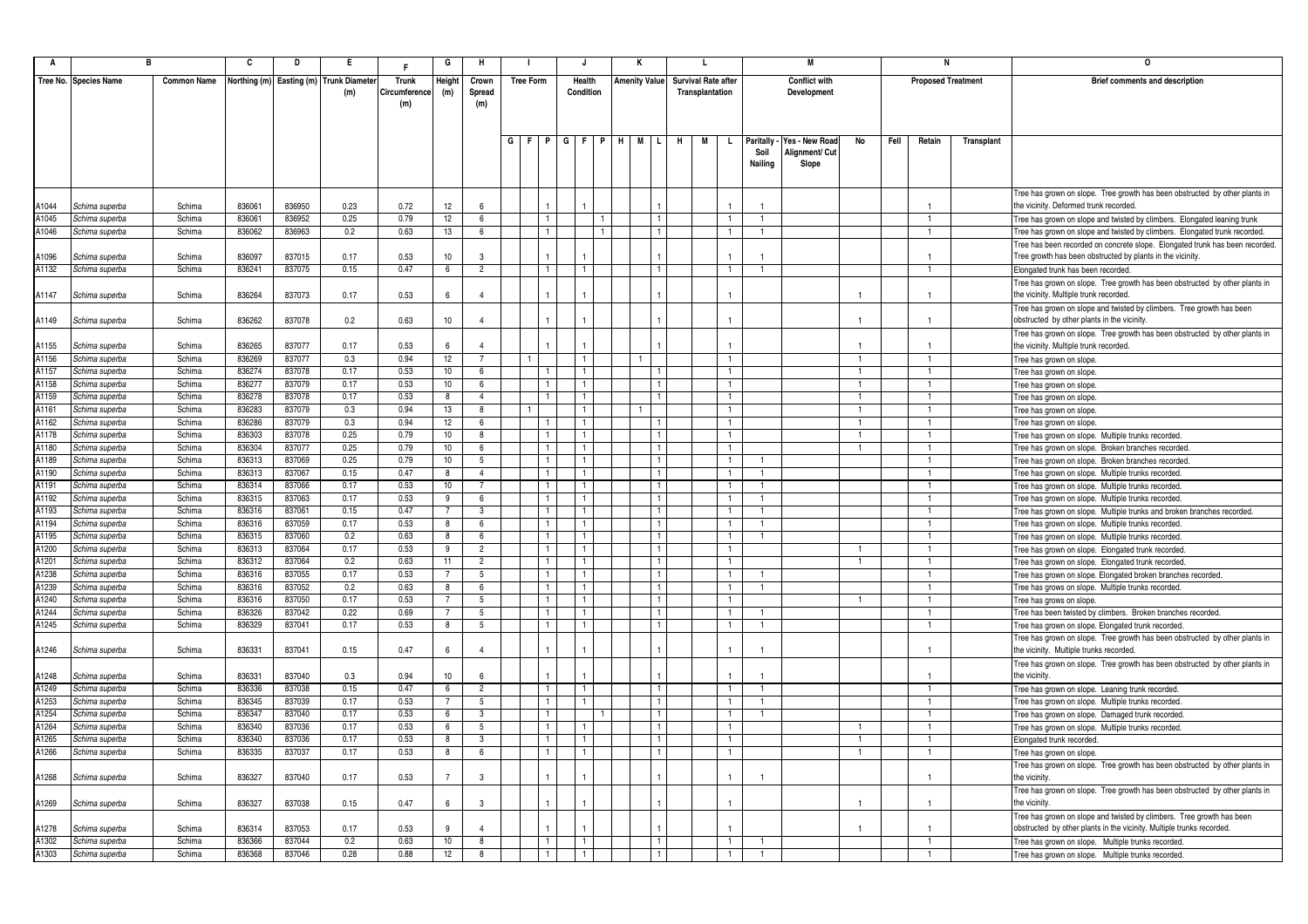|                | в                                |                    | C                | D                | E.                                      |               | G              | н                    |                  |                           | J                            |  | Κ                    |                                | L.                         |              |  |                   | М                                |                |      | N                         |            | 0                                                                                                       |
|----------------|----------------------------------|--------------------|------------------|------------------|-----------------------------------------|---------------|----------------|----------------------|------------------|---------------------------|------------------------------|--|----------------------|--------------------------------|----------------------------|--------------|--|-------------------|----------------------------------|----------------|------|---------------------------|------------|---------------------------------------------------------------------------------------------------------|
|                | Tree No. Species Name            | <b>Common Name</b> |                  |                  | Northing (m) Easting (m) Trunk Diameter | Trunk         | Height         | Crown                | <b>Tree Form</b> |                           | Health                       |  | <b>Amenity Value</b> |                                | <b>Survival Rate after</b> |              |  |                   | <b>Conflict with</b>             |                |      | <b>Proposed Treatment</b> |            | Brief comments and description                                                                          |
|                |                                  |                    |                  |                  | (m)                                     | Circumference | (m)            | Spread               |                  |                           | Condition                    |  |                      |                                | Transplantation            |              |  |                   | Development                      |                |      |                           |            |                                                                                                         |
|                |                                  |                    |                  |                  |                                         | (m)           |                | (m)                  |                  |                           |                              |  |                      |                                |                            |              |  |                   |                                  |                |      |                           |            |                                                                                                         |
|                |                                  |                    |                  |                  |                                         |               |                |                      |                  |                           |                              |  |                      |                                |                            |              |  |                   |                                  |                |      |                           |            |                                                                                                         |
|                |                                  |                    |                  |                  |                                         |               |                |                      |                  |                           |                              |  |                      |                                |                            |              |  |                   |                                  |                |      |                           |            |                                                                                                         |
|                |                                  |                    |                  |                  |                                         |               |                |                      |                  | G   F   P   G   F   P   H |                              |  |                      | MLIH                           | M                          |              |  | Paritally<br>Soil | Yes - New Road<br>Alignment/ Cut | No             | Fell | Retain                    | Transplant |                                                                                                         |
|                |                                  |                    |                  |                  |                                         |               |                |                      |                  |                           |                              |  |                      |                                |                            |              |  | Nailing           | Slope                            |                |      |                           |            |                                                                                                         |
|                |                                  |                    |                  |                  |                                         |               |                |                      |                  |                           |                              |  |                      |                                |                            |              |  |                   |                                  |                |      |                           |            |                                                                                                         |
| A1304          | Schima superba                   | Schima             | 836371           | 837046           | 0.3                                     | 0.94          | 13             |                      |                  |                           | $\mathbf{1}$                 |  |                      | $\overline{1}$                 |                            |              |  |                   |                                  |                |      |                           |            | Tree has grown on slope. Multiple trunks recorded                                                       |
| A1305          | Schima superba                   | Schima             | 836371           | 837044           | 0.17                                    | 0.53          | 12             | 7                    | $\overline{1}$   |                           | $\mathbf{1}$                 |  |                      | $\overline{1}$                 |                            |              |  |                   |                                  | $\overline{1}$ |      |                           |            | ree has grown on slope. Multiple trunks recorded.                                                       |
| A1310          | Schima superba                   | Schima             | 836387           | 837051           | 0.17                                    | 0.53          | $\overline{7}$ | $\overline{4}$       |                  |                           | $\mathbf{1}$                 |  |                      | $\mathbf{1}$                   |                            |              |  |                   |                                  | -1             |      |                           |            | Free has grown on slope. Elongated trunk recorded                                                       |
| A1312          | Schima superba                   | Schima             | 836389           | 837051           | 0.15                                    | 0.47          | 8              | $\overline{4}$       |                  |                           | $\mathbf{1}$                 |  |                      | $\mathbf{1}$                   |                            |              |  |                   |                                  |                |      |                           |            | Free has grown on slope. Elongated trunk recorded.                                                      |
| A1314          | Schima superba                   | Schima             | 836390           | 837053           | 0.3                                     | 0.94          | 16             | 8                    |                  |                           | $\mathbf{1}$                 |  |                      | $\overline{1}$                 |                            |              |  |                   |                                  |                |      |                           |            | ree has grown on slope. Multiple trunks recorded.                                                       |
| A1332          | Schima superba                   | Schima(Burnt       | 836364           | 837042           | 0.2                                     | 0.63          | 12             | $\overline{4}$       |                  |                           | $\mathbf{1}$                 |  |                      | $\mathbf{1}$                   |                            |              |  |                   |                                  | -1             |      |                           |            | Free has grown on slope. Multiple trunks recorded                                                       |
| A1333          | Schima superba                   | Schima             | 836364           | 837043           | 0.22                                    | 0.69          | $\mathbf{q}$   | $\mathbf{R}$         |                  |                           | $\mathbf{1}$                 |  |                      | $\overline{1}$                 |                            |              |  |                   |                                  | $\mathbf{1}$   |      |                           |            | ree has grown on slope. Dead branches recorded                                                          |
| A1334          | Schima superba                   | Schima             | 836364           | 837042           | 0.2                                     | 0.63          | 12             | $\mathbf{R}$         |                  |                           | $\mathbf{1}$                 |  |                      | $\mathbf{1}$                   |                            |              |  |                   |                                  |                |      |                           |            | ree has grown on slope and twisted by climbers. Multiple trunks recorded                                |
| A1363          | Schima superba                   | Schima             | 836410           | 837041           | 0.3                                     | 0.94          | 14             | 8                    | $\overline{1}$   |                           | $\mathbf{1}$                 |  |                      | $\mathbf{1}$                   |                            | -1           |  |                   |                                  | $\mathbf{1}$   |      |                           |            | Tree has grown on slope and twisted by climbers                                                         |
|                |                                  |                    |                  |                  |                                         |               |                |                      |                  |                           |                              |  |                      |                                |                            |              |  |                   |                                  |                |      |                           |            | Tree has grown on slope. Tree growth has been obstructed by other plants in                             |
| A1366          | Schima superba                   | Schima             | 836414           | 837042           | 0.25                                    | 0.79          | 15             |                      |                  |                           |                              |  |                      |                                |                            |              |  |                   |                                  |                |      | -1                        |            | the vicinity. Elongated trunk recorded.                                                                 |
| A1367          | Schima superba                   | Schima             | 836416           | 837043           | 0.3                                     | 0.94          | 13             | 8                    |                  |                           | $\mathbf{1}$                 |  |                      | $\mathbf{1}$                   |                            |              |  |                   |                                  |                |      |                           |            | Free has grown on slope. Broken branches recorded.                                                      |
| A1373          | Schima superba                   | Schima             | 836425           | 837044           | 0.22                                    | 0.69          | 10             | 5                    |                  |                           | $\mathbf{1}$                 |  |                      | $\mathbf{1}$                   |                            |              |  |                   |                                  |                |      |                           |            | Free has grown on slope. Elongated trunk recorded                                                       |
| A1374          | Schima superba                   | Schima             | 836426           | 837044           | 0.2                                     | 0.63          | 12             | -6                   |                  |                           | $\mathbf{1}$                 |  |                      | $\mathbf{1}$                   |                            |              |  |                   |                                  |                |      |                           |            | Free has grown on slope. Multiple dead trunks recorded.                                                 |
| A1375          | Schima superba                   | Schima             | 836428           | 837043           | 0.25                                    | 0.79          | 10             | 6                    |                  |                           | $\mathbf{1}$                 |  |                      |                                |                            |              |  |                   |                                  |                |      |                           |            | Free has grown on slope. Dead branches recorded.                                                        |
| A1376          | Schima superba                   | Schima             | 836430           | 837042           | 0.4                                     | 1.26          | 14             | 8                    |                  |                           | $\mathbf{1}$                 |  | 1.                   |                                |                            |              |  |                   |                                  |                |      |                           |            | ree has grown on slope and twisted by climbers. Dead branches recorded.                                 |
| A1377          | Schima superba                   | Schima             | 836428           | 837041           | 0.2                                     | 0.63          | 8              | 3                    |                  |                           | $\mathbf{1}$                 |  |                      | -1                             |                            |              |  |                   |                                  |                |      |                           |            | Free has grown on slope. Leaning Trunk and dead branches recorded.                                      |
| A1380          | Schima superba                   | Schima             | 836433           | 837041           | 0.15                                    | 0.47          | $\mathsf{R}$   | $\overline{2}$       |                  |                           | $\mathbf{1}$                 |  |                      | $\overline{1}$                 |                            |              |  |                   |                                  |                |      |                           |            | ree has grown on slope and twisted by climbers                                                          |
| A1390          | Schima superba                   | Schima             | 836426           | 837042           | 0.17                                    | 0.53          | 8              | $\cdot$ <sub>3</sub> |                  |                           | $\mathbf{1}$                 |  |                      | $\mathbf{1}$                   |                            |              |  |                   |                                  |                |      |                           |            | ree growth has been obstructed by other plants. Elongated trunk recorded.                               |
| A1391          | Schima superba                   | Schima             | 836424           | 837042           | 0.2                                     | 0.63          | 12             | 8                    |                  |                           | $\mathbf{1}$                 |  |                      | $\mathbf{1}$                   |                            |              |  |                   |                                  |                |      |                           |            | Free has grown on slope. Multiple elongated trunks recorded                                             |
| A1392          | Schima superba                   | Schima             | 836422           | 837042           | 0.17                                    | 0.53          | 12             | $\overline{5}$       |                  |                           | $\mathbf{1}$                 |  |                      | $\mathbf{1}$                   |                            |              |  |                   |                                  |                |      |                           |            | ree has grown on slope and twisted by climbers. Elongated trunk recorded                                |
| A1393          | Schima superba                   | Schima             | 836421           | 837041           | 0.2                                     | 0.63          | 13             | R                    |                  |                           | $\mathbf{1}$                 |  |                      | $\mathbf{1}$                   |                            |              |  |                   |                                  |                |      |                           |            | Free has grown on slope and twisted by climbers. Elongated trunk recorded.                              |
| A1394          | Schima superba                   | Schima             | 836419           | 837041           | 0.22                                    | 0.69          | 15             | 8                    | $\mathbf{1}$     |                           | $\mathbf{1}$                 |  |                      | $\overline{1}$                 |                            |              |  |                   |                                  |                |      |                           |            | Free has grown on slope and twisted by climbers. Elongated trunk recorded.                              |
| A1397          | Schima superba                   | Schima             | 836416           | 837040           | 0.2                                     | 0.63          | 12             | $\mathbf{3}$         | -1               |                           | $\overline{1}$               |  |                      | $\overline{1}$                 |                            | -1           |  |                   |                                  | -1             |      | $\overline{1}$            |            | Tree has grown on slope. Elongated trunk and broken branches recorded.                                  |
| A1398          | Schima superba                   | Schima             | 836415           | 837040           | 0.22                                    | 0.69          | 15             | 6<br>$\overline{4}$  | $\overline{1}$   |                           | $\mathbf{1}$                 |  |                      | $\mathbf{1}$                   |                            |              |  |                   |                                  |                |      |                           |            | Free has grown on slope. Elongated trunk recorded                                                       |
| A1399<br>A1402 | Schima superba                   | Schima<br>Schima   | 836415<br>836409 | 837040<br>837041 | 0.15<br>0.17                            | 0.47<br>0.53  | 9              |                      |                  |                           | $\mathbf{1}$<br>$\mathbf{1}$ |  |                      | $\overline{1}$<br>$\mathbf{1}$ |                            |              |  |                   |                                  | $\overline{1}$ |      |                           |            | Tree has grown on slope. Leaning elongated trunk recorded.                                              |
| A1404          | Schima superba<br>Schima superba | Schima             | 836405           | 837043           | 0.4                                     | 1.26          | 8<br>16        | 3<br>13              |                  |                           | $\mathbf{1}$                 |  |                      | -1.                            |                            |              |  |                   |                                  |                |      | л.                        |            | Free has grown on slope. Elongated trunk recorded<br>Free has grown on slope. Multiple trunks recorded. |
| A1412          | Schima superba                   | Schima             | 836399           | 837049           | 0.23                                    | 0.72          | 6              | -5                   | $\overline{1}$   |                           | $\mathbf{1}$                 |  |                      | $\overline{1}$                 |                            | $\mathbf{1}$ |  |                   |                                  | $\overline{1}$ |      |                           |            | Tree has grown on slope and twisted by climbers. Leaning trunk recorded.                                |
| A1432          | Schima superba                   | Schima             | 836452           | 837026           | 0.23                                    | 0.72          | 12             | 5                    | $\mathbf{1}$     |                           | $\mathbf{1}$                 |  |                      | $\mathbf{1}$                   |                            | $\mathbf{1}$ |  | 1                 |                                  |                |      |                           |            | ree has grown on slope and twisted by climbers.                                                         |
|                |                                  |                    |                  |                  |                                         |               |                |                      |                  |                           |                              |  |                      |                                |                            |              |  |                   |                                  |                |      |                           |            | Tree has grown on slope and twisted by climbers. Tree growth has been                                   |
| A1434          | Schima superba                   | Schima             | 836453           | 837024           | 0.23                                    | 0.72          | $\mathbf{q}$   | $\mathbf{B}$         |                  |                           |                              |  |                      |                                |                            |              |  |                   |                                  |                |      | $\mathbf{1}$              |            | obstructed by other plants in the vicinity                                                              |
| A1435          | Schima superba                   | Schima             | 836455           | 837023           | 0.17                                    | 0.53          | 6              | $\overline{c}$       |                  |                           | $\mathbf{1}$                 |  |                      | $\mathbf{1}$                   |                            |              |  |                   |                                  |                |      |                           |            | Free has grown on slope. Broken leaning trunks recorded                                                 |
| A1440          | Schima superba                   | Schima             | 836463           | 837015           | 0.2                                     | 0.63          | 8              | -5                   | -1               |                           | 1.                           |  |                      | $\overline{1}$                 |                            |              |  |                   |                                  |                |      |                           |            | Free has grown on slope and twisted by climbers                                                         |
| A1443          | Schima superba                   | Schima             | 836453           | 837023           | 0.15                                    | 0.47          | 3              | 0.7                  |                  |                           |                              |  |                      | $\mathbf{1}$                   |                            |              |  |                   |                                  | $\mathbf{1}$   |      |                           |            | Free has grown on slope and twisted by climbers. Broken branches recorded.                              |
| A1457          | Schima superba                   | Schima             | 836476           | 837004           | 0.13                                    | 0.41          | 6              | 3                    |                  |                           | $\mathbf{1}$                 |  |                      | $\mathbf{1}$                   |                            |              |  |                   |                                  |                |      |                           |            | Free has grown on slope. Broken branches recorded.                                                      |
| A1458          | Schima superba                   | Schima             | 836477           | 837003           | 0.2                                     | 0.63          | 8              | $\mathbf{3}$         | $\overline{1}$   |                           | $\mathbf{1}$                 |  |                      | $\overline{1}$                 |                            |              |  |                   |                                  |                |      |                           |            | Free has grown on slope. Multiple trunks recorded                                                       |
| A1461          | Schima superba                   | Schima             | 836470           | 837001           | 0.17                                    | 0.53          | 5              | -5                   | -1               |                           | $\mathbf{1}$                 |  |                      | $\mathbf{1}$                   |                            |              |  |                   |                                  | -1             |      |                           |            | Tree has grown on slope. Leaning trunk recorded.                                                        |
| A1464          | Schima superba                   | Schima             | 836491           | 837006           | 0.5                                     | 1.57          | 14             | 10 <sup>10</sup>     |                  |                           | $\mathbf{1}$                 |  |                      | $\overline{1}$                 |                            |              |  |                   |                                  |                |      |                           |            | Free has grown on slope and twisted by climbers. Broken branches recorded.                              |
|                |                                  |                    |                  |                  |                                         |               |                |                      |                  |                           |                              |  |                      |                                |                            |              |  |                   |                                  |                |      |                           |            | Tree has grown on slope and twisted by climbers. Tree growth has been                                   |
| A1466          | Schima superba                   | Schima             | 836500           | 837006           | 0.2                                     | 0.63          |                | $\Delta$             |                  |                           |                              |  |                      |                                |                            |              |  |                   |                                  |                |      |                           |            | obstructed by other plants in the vicinity                                                              |
| A1473          | Schima superba                   | Schima             | 836489           | 837003           | 0.2                                     | 0.63          | 6              | 6                    |                  |                           | $\mathbf{1}$                 |  |                      | $\mathbf{1}$                   |                            |              |  |                   |                                  | $\mathbf{1}$   |      | $\mathbf{1}$              |            | Tree has grown on slope. Elongated trunk recorded.                                                      |
|                |                                  |                    |                  |                  |                                         |               |                |                      |                  |                           |                              |  |                      |                                |                            |              |  |                   |                                  |                |      |                           |            | Tree has grown on slope. Tree growth has been obstructed by other plants in the                         |
| A1477          | Schima superba                   | Schima             | 836498           | 837004           | 0.17                                    | 0.53          | $\overline{7}$ | $\Delta$             |                  |                           |                              |  |                      |                                |                            |              |  |                   |                                  |                |      |                           |            | <i>r</i> icinitv                                                                                        |
| A1487          | Schima superba                   | Schima             | 836539           | 837001           | 0.3                                     | 0.94          | 14             | 8                    |                  |                           | $\mathbf{1}$                 |  |                      | $\overline{1}$                 |                            |              |  |                   |                                  |                |      |                           |            | Free has grown on slope and twisted by climbers. Multiple trunks recorded.                              |
| A1488          | Schima superba                   | Schima             | 836542           | 837002           | 0.3                                     | 0.94          | 12             | $\overline{7}$       |                  |                           | $\mathbf{1}$                 |  |                      | $\mathbf{1}$                   |                            |              |  |                   |                                  |                |      |                           |            | Free has grown on slope and twisted by climbers. Broken branches recorded.                              |
| A1489          | Schima superba                   | Schima             | 836542           | 837004           | 0.25                                    | 0.79          | 13             | $\mathbf{R}$         |                  |                           | $\mathbf{1}$                 |  |                      | $\mathbf{1}$                   |                            |              |  |                   |                                  |                |      |                           |            | ree has grown on slope. Broken branches recorded.                                                       |
| A1490          | Schima superba                   | Schima             | 836545           | 837004           | 0.3                                     | 0.94          | 13             | 8                    | $\overline{1}$   |                           | $\mathbf{1}$                 |  |                      | $\overline{1}$                 |                            |              |  |                   |                                  |                |      |                           |            | Free has grown on slope. Multiple trunks recorded                                                       |
| A1492          | Schima superba                   | Schima             | 836547           | 837005           | 0.25                                    | 0.79          | 10             |                      |                  |                           | $\mathbf{1}$                 |  |                      | $\mathbf{1}$                   |                            |              |  |                   |                                  |                |      |                           |            | Tree has been twisted by climbers.                                                                      |
| A1496          | Schima superba                   | Schima             | 836557           | 837007           | 0.13                                    | 0.41          | 6              | -5                   |                  |                           |                              |  |                      | $\overline{1}$                 |                            |              |  |                   |                                  |                |      |                           |            | Free has been twisted by climbers and nearly dead.                                                      |
| A1497          | Schima superba                   | Schima             | 836561           | 837010           | 0.2                                     | 0.63          | $\overline{7}$ | -6                   | $\overline{1}$   |                           | $\overline{1}$               |  |                      | $\vert$ 1                      |                            |              |  | 1                 |                                  |                |      |                           |            | Tree has been twisted by climbers and nearly dead. Deformed trunk recorded.                             |
| A1499<br>A1500 | Schima superba<br>Schima superba | Schima<br>Schima   | 836561<br>836529 | 837009<br>837003 | 0.15<br>0.2                             | 0.47<br>0.63  | 6              | 3<br>$\overline{4}$  | -1               |                           | $\overline{1}$               |  |                      | $\mathbf{1}$                   |                            |              |  | -1                |                                  |                |      | $\mathbf{1}$              |            | Tree has been twisted by climbers. Deformed trunk recorded.                                             |
|                |                                  |                    |                  |                  |                                         |               | 6              |                      |                  |                           |                              |  |                      |                                |                            |              |  |                   |                                  |                |      |                           |            | Tree has grown on slope and twisted by climbers.                                                        |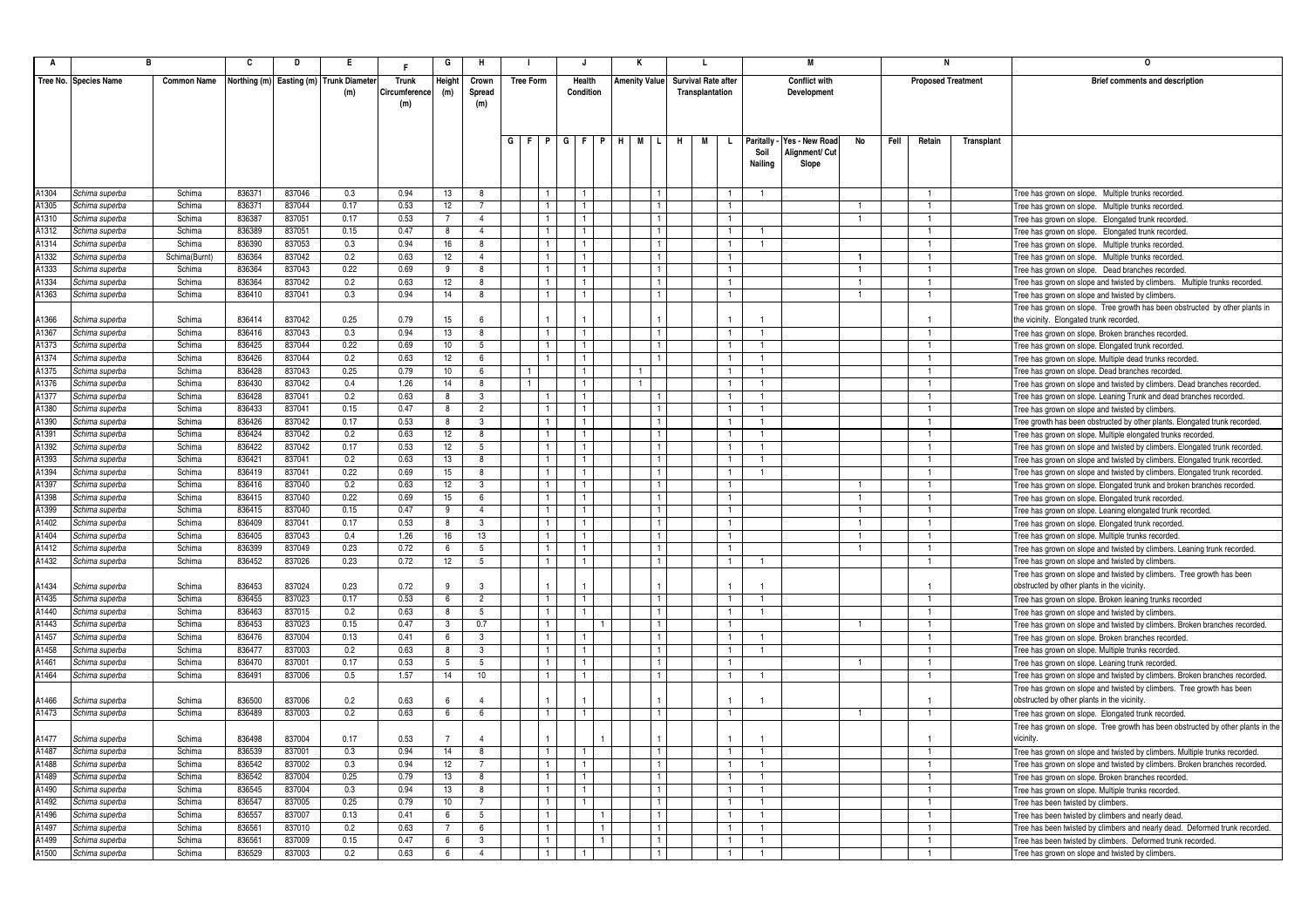|                | в                     |                         | C                | D                | Е.                                      | Е             | G              | н                   | J.                      |                      |  | J                            |  | к                    |                              |    | L                          |    |                   | М                    |                |      | N                         |            | 0                                                                                             |
|----------------|-----------------------|-------------------------|------------------|------------------|-----------------------------------------|---------------|----------------|---------------------|-------------------------|----------------------|--|------------------------------|--|----------------------|------------------------------|----|----------------------------|----|-------------------|----------------------|----------------|------|---------------------------|------------|-----------------------------------------------------------------------------------------------|
|                | Tree No. Species Name | <b>Common Name</b>      |                  |                  | Northing (m) Easting (m) Trunk Diameter | Trunk         | Height         | Crown               |                         | <b>Tree Form</b>     |  | Health                       |  | <b>Amenity Value</b> |                              |    | <b>Survival Rate after</b> |    |                   | <b>Conflict with</b> |                |      | <b>Proposed Treatment</b> |            | <b>Brief comments and description</b>                                                         |
|                |                       |                         |                  |                  | (m)                                     | Circumference | (m)            | Spread              |                         |                      |  | Condition                    |  |                      |                              |    | Transplantation            |    |                   | Development          |                |      |                           |            |                                                                                               |
|                |                       |                         |                  |                  |                                         | (m)           |                | (m)                 |                         |                      |  |                              |  |                      |                              |    |                            |    |                   |                      |                |      |                           |            |                                                                                               |
|                |                       |                         |                  |                  |                                         |               |                |                     |                         |                      |  |                              |  |                      |                              |    |                            |    |                   |                      |                |      |                           |            |                                                                                               |
|                |                       |                         |                  |                  |                                         |               |                |                     | $G$ $F$ $P$ $G$ $F$ $P$ |                      |  |                              |  |                      | IL.                          |    | M                          |    |                   | Yes - New Road       |                |      |                           |            |                                                                                               |
|                |                       |                         |                  |                  |                                         |               |                |                     |                         |                      |  |                              |  | HIM                  |                              | H. |                            | L. | Paritally<br>Soil | Alignment/ Cut       | No             | Fell | Retain                    | Transplant |                                                                                               |
|                |                       |                         |                  |                  |                                         |               |                |                     |                         |                      |  |                              |  |                      |                              |    |                            |    | Nailing           | Slope                |                |      |                           |            |                                                                                               |
|                |                       |                         |                  |                  |                                         |               |                |                     |                         |                      |  |                              |  |                      |                              |    |                            |    |                   |                      |                |      |                           |            |                                                                                               |
| A1503          | Schima superba        | Schima                  | 836559           | 837020           | 0.17                                    | 0.53          | -6             | $\cdot$ 3           |                         | $\overline{1}$       |  | $\mathbf{1}$                 |  |                      | $\mathbf{1}$                 |    |                            |    |                   |                      | $\overline{1}$ |      |                           |            | Free has grown on slope.                                                                      |
|                |                       |                         |                  |                  |                                         |               |                |                     |                         |                      |  |                              |  |                      |                              |    |                            |    |                   |                      |                |      |                           |            | ree grown on slope and twisted by climbers. Tree growth has been obstructed                   |
| A1515          | Schima superba        | Schima                  | 836533           | 836999           | 0.2                                     | 0.63          | $\mathsf{R}$   | $\mathbf{B}$        |                         |                      |  |                              |  |                      |                              |    |                            |    |                   |                      |                |      |                           |            | by other plants in the vicinity.                                                              |
| A1517          | Schima superba        | Schima                  | 836529           | 837003           | 0.16                                    | 0.50          | 6              | $\overline{a}$      |                         |                      |  |                              |  |                      |                              |    |                            |    |                   |                      |                |      |                           |            | Tree has grown on slope. Multiple damaged trunks recorded.                                    |
| A1520          | Schima superba        | Schima                  | 836521           | 837002           | 0.17                                    | 0.53          | 8              | -6                  |                         |                      |  | $\mathbf{1}$                 |  |                      |                              |    |                            |    |                   |                      |                |      |                           |            | Free has grown on slope. Multiple damaged trunks recorded.                                    |
| A1540          | Schima superba        | Schima                  | 836570           | 837024           | 0.17                                    | 0.53          | 7              | -3                  |                         |                      |  | 1.                           |  |                      | $\mathbf{1}$                 |    |                            |    |                   |                      |                |      |                           |            | Tree has grown on slope. Elongated trunk recorded.                                            |
| A1541          | Schima superba        | <b>Schima</b>           | 836569           | 837025           | 0.17                                    | 0.53          | 6              | 3                   |                         |                      |  |                              |  |                      | $\overline{1}$               |    |                            |    |                   |                      |                |      |                           |            | Tree has grown on slope                                                                       |
| A1553          | Schima superba        | Schima                  | 836559           | 837006           | 0.25                                    | 0.79          | 8              | $\overline{4}$      |                         |                      |  |                              |  |                      | $\mathbf{1}$                 |    |                            |    | $\mathbf{1}$      |                      |                |      |                           |            | Tree has been twisted by climbers and found nearly dead.                                      |
| A1574          | Schima superba        | Schima                  | 836579           | 837015           | 0.13                                    | 0.41          | 8              | -3                  |                         | -1                   |  | $\mathbf{1}$                 |  |                      | $\mathbf{1}$                 |    |                            |    | 1                 |                      |                |      |                           |            | Elongated trunk recorded.                                                                     |
| A1576          | Schima superba        | Schima                  | 836583           | 837014           | 0.15                                    | 0.47          | 8              | $\overline{4}$      |                         |                      |  |                              |  |                      | $\mathbf{1}$                 |    |                            |    | -1                |                      |                |      | $\mathbf{1}$              |            | Multiple elongated trunk recorded                                                             |
| A1591          | Schima superba        | Schima                  | 836609           | 837004           | 0.22                                    | 0.69          | 10             | 8                   |                         |                      |  |                              |  |                      |                              |    |                            |    |                   |                      |                |      |                           |            | Multiple elongated trunks recorded.                                                           |
| A1595          | Schima superba        | Schima                  | 836613           | 837002           | 0.22                                    | 0.69          | 9              |                     |                         | $\overline{1}$       |  | 1                            |  |                      | $\mathbf{1}$                 |    |                            |    | -1                |                      |                |      |                           |            | Elongated trunk recorded.                                                                     |
| A1596          | Schima superba        | Schima                  | 836612           | 837002           | 0.25                                    | 0.79          | 13             | 8                   |                         | $\overline{1}$       |  | $\mathbf{1}$                 |  |                      | $\mathbf{1}$                 |    |                            |    |                   |                      | -1             |      | $\mathbf{1}$              |            | Elongated trunk recorded                                                                      |
| A1608          | Schima superba        | Schima                  | 836626           | 836990           | 0.2                                     | 0.63          | $\overline{7}$ | -6                  |                         |                      |  |                              |  |                      | $\mathbf{1}$                 |    |                            |    |                   |                      |                |      |                           |            | Multiple broken trunks recorded.                                                              |
|                |                       |                         |                  |                  |                                         |               |                |                     |                         |                      |  |                              |  |                      |                              |    |                            |    |                   |                      |                |      |                           |            | Tree has been twisted by climbers. Tree growth has been obstructed by other                   |
| A1609          | Schima superba        | Schima                  | 836628           | 836988           | 0.22                                    | 0.69          | 10             | -6                  |                         |                      |  |                              |  |                      |                              |    |                            |    | -1                |                      |                |      | $\mathbf{1}$              |            | plants in the vicinity.                                                                       |
|                |                       |                         |                  |                  |                                         |               |                |                     |                         |                      |  |                              |  |                      |                              |    |                            |    |                   |                      |                |      |                           |            | Tree has grown on slope. Tree growth has been obstructed by other plants in the               |
| A1610          | Schima superba        | Schima                  | 836630           | 836986           | 0.3                                     | 0.94          | 12             | 8<br>$\overline{7}$ |                         |                      |  |                              |  |                      |                              |    |                            |    | $\overline{1}$    |                      |                |      | $\mathbf{1}$              |            | vicinitv                                                                                      |
| A1612          | Schima superba        | Schima                  | 836632           | 836983           | 0.25                                    | 0.79          | 9              |                     |                         | $\overline{1}$       |  | $\mathbf{1}$                 |  |                      | $\mathbf{1}$                 |    |                            |    | $\overline{1}$    |                      |                |      | $\mathbf{1}$              |            | Elongated and broken trunk recorded.                                                          |
| A1613          | Schima superba        | Schima                  | 836636           | 836981           | 0.22                                    | 0.69          | $\overline{7}$ | -6                  |                         |                      |  |                              |  |                      |                              |    |                            |    |                   |                      |                |      | -1                        |            | Tree growth has been obstructed by other plants in the vicinity. Elongated trunk<br>recorded. |
| A1615          | Schima superba        | Schima                  | 836649           | 836970           | 0.2                                     | 0.63          | 12             | 6                   |                         | $\overline{1}$       |  | $\mathbf{1}$                 |  |                      | $\mathbf{1}$                 |    |                            |    | $\mathbf{1}$      |                      |                |      |                           |            | Tree has grown on slope. Elongated trunk recorded.                                            |
| A1616          | Schima superba        | Schima                  | 836648           | 836969           | 0.2                                     | 0.63          | 10             | 5                   |                         | $\overline{1}$       |  | $\mathbf{1}$                 |  |                      | $\mathbf{1}$                 |    |                            |    | 1                 |                      |                |      | 1                         |            | Tree has grown on slope. Elongated trunk recorded.                                            |
| A1619          | Schima superba        | <b>Schima</b>           | 836647           | 836968           | 0.17                                    | 0.53          | 12             | $\overline{7}$      |                         | $\blacksquare$       |  | $\mathbf{1}$                 |  |                      | $\mathbf{1}$                 |    |                            |    |                   |                      | $\overline{1}$ |      | $\overline{1}$            |            | Tree has grown on slope. Elongated trunk recorded.                                            |
| A1626          | Schima superba        | Schima                  | 836638           | 836974           | 0.17                                    | 0.53          |                | 8                   |                         |                      |  | $\mathbf{1}$                 |  |                      | $\mathbf{1}$                 |    |                            |    |                   |                      |                |      |                           |            | Tree has grown on slope. Multiple trunks recorded.                                            |
| A1641          | Schima superba        | Schima                  | 836623           | 836988           | 0.25                                    | 0.79          | 8              | $\overline{4}$      |                         | $\overline{1}$       |  | $\mathbf{1}$                 |  |                      | $\mathbf{1}$                 |    |                            |    |                   |                      | $\overline{1}$ |      |                           |            | Tree has grown on slope. Multiple trunks recorded                                             |
| A1642          | Schima superba        | Schima                  | 836619           | 836991           | 0.3                                     | 0.94          | 8              | 8                   |                         | $\overline{1}$       |  |                              |  |                      | $\overline{1}$               |    |                            |    |                   |                      | $\mathbf{1}$   |      | $\mathbf{1}$              |            | Tree has been twisted by climbers and found nearly dead.                                      |
| A1644          | Schima superba        | Schima                  | 836627           | 836987           | 0.15                                    | 0.47          | 6              | $\mathbf{3}$        |                         | $\mathbf{1}$         |  |                              |  |                      | $\mathbf{1}$                 |    |                            |    |                   |                      |                |      |                           |            | Multiple trunks recorded.                                                                     |
| A1647          | Schima superba        | Schima                  | 836651           | 836969           | 0.1                                     | 0.31          | -8             | $\overline{2}$      |                         | $\blacksquare$       |  | $\mathbf{1}$                 |  |                      | $\mathbf{1}$                 |    |                            |    | $\mathbf{1}$      |                      |                |      | $\mathbf{1}$              |            | Tree has grown on slope. Elongated trunk recorded.                                            |
| A1648          | Schima superba        | Schima                  | 836653           | 836969           | 0.2                                     | 0.63          | 10             | -5                  |                         | $\overline{1}$       |  | $\mathbf{1}$                 |  |                      | $\mathbf{1}$                 |    |                            |    | $\mathbf{1}$      |                      |                |      |                           |            | Free has grown on slope. Elongated trunk recorded.                                            |
| A1649          | Schima superba        | Schima                  | 836652           | 836968           | 0.1                                     | 0.31          | $\overline{7}$ | 1.5                 |                         | -1                   |  | 1.                           |  |                      | $\mathbf{1}$                 |    |                            |    |                   |                      |                |      |                           |            | Tree has grown on slope. Elongated trunk recorded.                                            |
| A1650          | Schima superba        | Schima                  | 836655           | 836968           | 0.15                                    | 0.47          | $\overline{7}$ | -3                  |                         | $\overline{1}$       |  | $\mathbf{1}$                 |  |                      |                              |    |                            |    | $\mathbf{1}$      |                      |                |      |                           |            | Tree has grown on slope. Elongated trunk recorded.                                            |
| A1651          | Schima superba        | Schima                  | 836655           | 836967           | 0.1                                     | 0.31          | 6              | 1.5                 |                         | -1                   |  | $\mathbf{1}$                 |  |                      |                              |    |                            |    |                   |                      |                |      |                           |            | Free has grown on slope. Elongated trunk recorded.                                            |
| A1652          | Schima superba        | Schima                  | 836654           | 836966           | 0.15                                    | 0.47          | 8              | $\overline{2}$      |                         |                      |  | 1.                           |  |                      | 1                            |    |                            |    |                   |                      |                |      |                           |            | Tree has grown on slope. Elongated trunk recorded.                                            |
| A1654          | Schima superba        | <b>Schima</b><br>Schima | 836651           | 836968<br>836969 | 0.2                                     | 0.63<br>0.47  | 8              | 1.5                 |                         | $\overline{1}$       |  | $\mathbf{1}$<br>$\mathbf{1}$ |  |                      | $\overline{1}$               |    |                            |    | 1                 |                      |                |      |                           |            | Free has grown on slope. Elongated trunk recorded.                                            |
| A1655<br>A1656 | Schima superba        | <b>Schima</b>           | 836656<br>836657 | 836969           | 0.15<br>0.22                            | 0.69          | 7<br>-8        | 1.5<br>-5           |                         | $\overline{1}$<br>-1 |  | 1                            |  |                      | $\mathbf{1}$<br>$\mathbf{1}$ |    |                            |    |                   |                      |                |      |                           |            | Free has grown on slope. Elongated trunk recorded.                                            |
|                | Schima superba        |                         |                  |                  |                                         |               |                |                     |                         |                      |  |                              |  |                      |                              |    |                            |    |                   |                      |                |      |                           |            | Tree has grown on slope. Elongated trunk recorded.                                            |
| A1657          | Schima superba        | Schima                  | 836658           | 836968           | 0.3                                     | 0.94          | 9              |                     |                         |                      |  |                              |  |                      |                              |    |                            |    |                   |                      |                |      |                           |            | Tree growth has been obstructed by other plants in the vicinity. Elongated trunk<br>recorded. |
| A1658          | Schima superba        | Schima                  | 836657           | 836965           | 0.2                                     | 0.63          | 10             | 6                   |                         |                      |  | $\mathbf{1}$                 |  |                      | $\mathbf{1}$                 |    |                            |    | -1                |                      |                |      |                           |            | Tree has grown on slope. Elongated trunk recorded.                                            |
| A1666          | Schima superba        | Schima                  | 836661           | 836962           | 0.5                                     | 1.57          | 13             | 10                  |                         |                      |  | $\mathbf{1}$                 |  |                      |                              |    |                            |    | $\mathbf{1}$      |                      |                |      | $\mathbf{1}$              |            | Tree has grown on slope. Tree has been mature in size.                                        |
| A1667          | Schima superba        | Schima                  | 836659           | 836958           | 0.25                                    | 0.79          | 9              | $\overline{4}$      |                         |                      |  | $\mathbf{1}$                 |  |                      |                              |    |                            |    |                   |                      |                |      |                           |            | Tree has grown on slope. Elongated trunk recorded.                                            |
|                |                       |                         |                  |                  |                                         |               |                |                     |                         |                      |  |                              |  |                      |                              |    |                            |    |                   |                      |                |      |                           |            | Tree has grown on slope. Tree growth has been obstructed by other plants in the               |
| A1670          | Schima superba        | Schima                  | 836662           | 836957           | 0.1                                     | 0.31          | $\overline{5}$ | $\mathcal{P}$       |                         |                      |  |                              |  |                      |                              |    |                            |    |                   |                      |                |      | -1                        |            | vicinity. Elongated trunk recorded.                                                           |
| A1676          | Schima superba        | Schima                  | 836673           | 836951           | 0.1                                     | 0.31          | 6              | 1.5                 |                         |                      |  | -1                           |  |                      | $\mathbf{1}$                 |    |                            |    |                   |                      |                |      |                           |            | Tree has grown on slope. Elongated trunk recorded.                                            |
| A1679          | Schima superba        | Schima                  | 836672           | 836952           | 0.15                                    | 0.47          | $\overline{7}$ | $\overline{4}$      |                         | $\overline{1}$       |  | $\mathbf{1}$                 |  |                      | $\mathbf{1}$                 |    |                            |    | $\mathbf{1}$      |                      |                |      | $\mathbf{1}$              |            | Tree has grown on slope. Elongated trunk recorded.                                            |
| A1682          | Schima superba        | Schima                  | 836671           | 836952           | 0.21                                    | 0.66          | 9              | 5                   |                         | $\overline{1}$       |  | $\mathbf{1}$                 |  |                      | $\mathbf{1}$                 |    |                            |    | $\overline{1}$    |                      |                |      | $\overline{1}$            |            | Tree has grown on slope.                                                                      |
|                |                       |                         |                  |                  |                                         |               |                |                     |                         |                      |  |                              |  |                      |                              |    |                            |    |                   |                      |                |      |                           |            | Tree has grown on slope. Tree growth has been obstructed by other plants in the               |
| A1685          | Schima superba        | Schima                  | 836667           | 836953           | 0.1                                     | 0.31          | $\overline{5}$ |                     |                         |                      |  |                              |  |                      |                              |    |                            |    |                   |                      |                |      |                           |            | vicinitv                                                                                      |
| A1690          | Schima superba        | Schima                  | 836661           | 836966           | 0.17                                    | 0.53          | 8              | 3                   |                         | $\overline{1}$       |  | $\mathbf{1}$                 |  |                      | $\mathbf{1}$                 |    |                            |    | $\overline{1}$    |                      |                |      | $\mathbf{1}$              |            | Tree has grown on slope. Elongated trunk recorded.                                            |
| A1691          | Schima superba        | Schima                  | 836684           | 836953           | 0.2                                     | 0.63          | 9              | 5                   |                         |                      |  | $\mathbf{1}$                 |  |                      | $\mathbf{1}$                 |    |                            |    | -1.               |                      |                |      |                           |            | Free has grown on slope. Elongated trunk recorded.                                            |
| A1692          | Schima superba        | Schima                  | 836682           | 836952           | 0.35                                    | 1.10          | 10             | $\overline{5}$      |                         |                      |  |                              |  |                      |                              |    |                            |    |                   |                      |                |      |                           |            | Tree has grown on slope. Elongated trunk recorded.                                            |
| A1693          | Schima superba        | Schima                  | 836680           | 836952           | 0.2                                     | 0.63          | 8              | -3                  |                         |                      |  |                              |  |                      |                              |    |                            |    |                   |                      |                |      |                           |            | Tree has grown on slope. Elongated trunk recorded.                                            |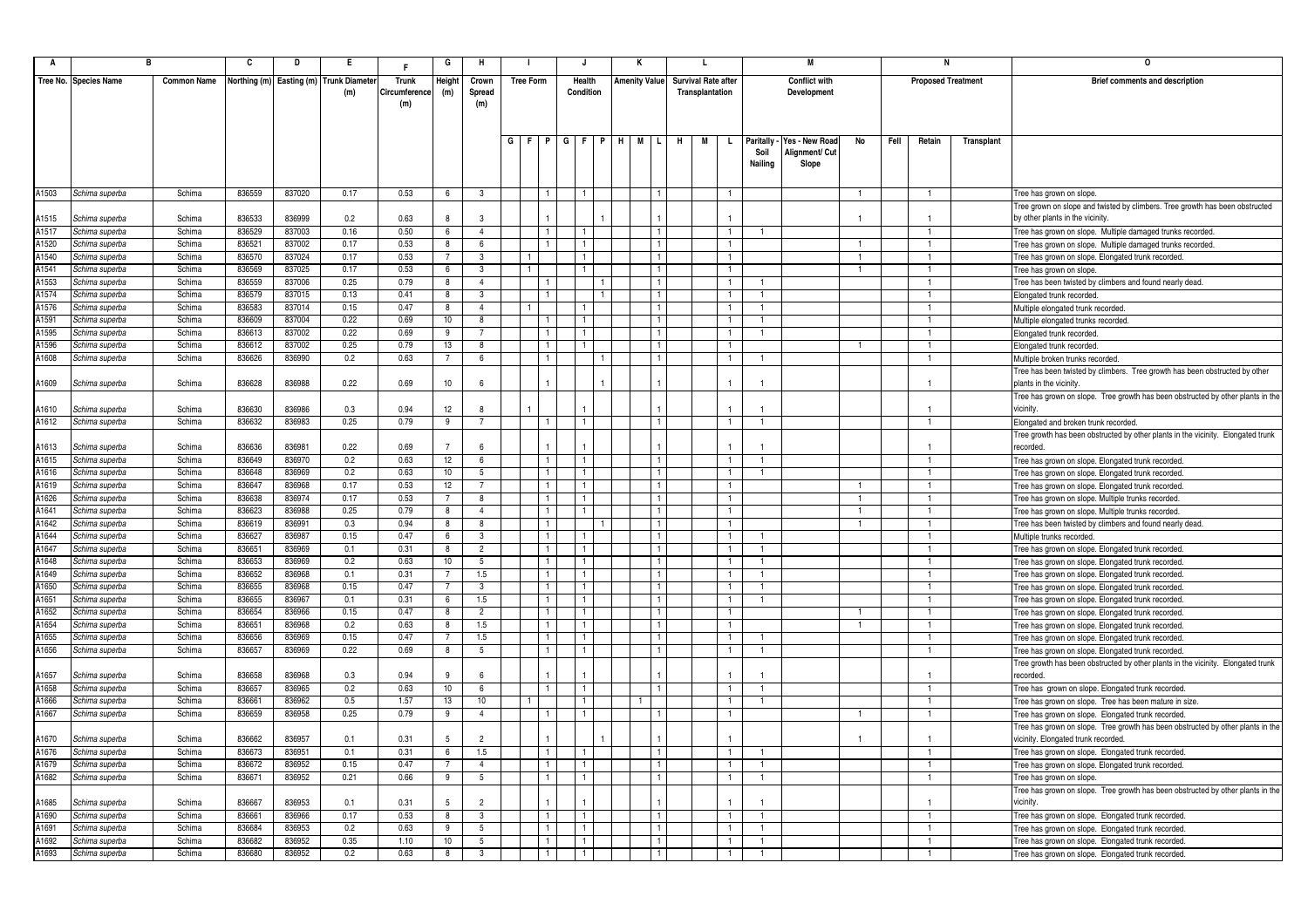|                | в                     |        | C                |                                         | Е            | F             | G              | н                |                           |                                | J                    |   |                            |                 |                      |                      | М                               |                |      |                           |                                       |                                                                                                                                                  |
|----------------|-----------------------|--------|------------------|-----------------------------------------|--------------|---------------|----------------|------------------|---------------------------|--------------------------------|----------------------|---|----------------------------|-----------------|----------------------|----------------------|---------------------------------|----------------|------|---------------------------|---------------------------------------|--------------------------------------------------------------------------------------------------------------------------------------------------|
|                | Tree No. Species Name |        |                  | Northing (m) Easting (m) Trunk Diameter | Trunk        | Height        | Crown          | <b>Tree Form</b> |                           | Health                         | <b>Amenity Value</b> |   | <b>Survival Rate after</b> |                 |                      | <b>Conflict with</b> |                                 |                |      | <b>Proposed Treatment</b> | <b>Brief comments and description</b> |                                                                                                                                                  |
|                |                       |        |                  |                                         | (m)          | Circumference | (m)            | Spread           |                           |                                | Condition            |   |                            | Transplantation |                      |                      | Development                     |                |      |                           |                                       |                                                                                                                                                  |
|                |                       |        |                  |                                         |              | (m)           |                | (m)              |                           |                                |                      |   |                            |                 |                      |                      |                                 |                |      |                           |                                       |                                                                                                                                                  |
|                |                       |        |                  |                                         |              |               |                |                  |                           |                                |                      |   |                            |                 |                      |                      |                                 |                |      |                           |                                       |                                                                                                                                                  |
|                |                       |        |                  |                                         |              |               |                |                  |                           |                                |                      | M | -н                         | М               | L.                   |                      |                                 |                |      |                           |                                       |                                                                                                                                                  |
|                |                       |        |                  |                                         |              |               |                |                  | G   F   P   G   F   P   H |                                |                      |   |                            |                 |                      | Paritally<br>Soil    | Yes - New Road<br>Alignment/ Cu | No             | Fell | Retain                    | Transplant                            |                                                                                                                                                  |
|                |                       |        |                  |                                         |              |               |                |                  |                           |                                |                      |   |                            |                 |                      | Nailing              | Slope                           |                |      |                           |                                       |                                                                                                                                                  |
|                |                       |        |                  |                                         |              |               |                |                  |                           |                                |                      |   |                            |                 |                      |                      |                                 |                |      |                           |                                       |                                                                                                                                                  |
| A1694          | Schima superba        | Schima | 836681           | 836951                                  | 0.2          | 0.63          | 9              | 5                |                           | $\mathbf{1}$                   | 1                    |   |                            |                 | -1                   |                      |                                 | $\overline{1}$ |      | $\overline{1}$            |                                       | Tree has grown on slope. Elongated trunk recorded.                                                                                               |
| A1699          | Schima superba        | Schima | 836684           | 836951                                  | 0.33         | 1.04          | 14             | 8                |                           |                                | $\mathbf{1}$         |   |                            |                 | -1                   |                      |                                 | $\overline{1}$ |      | -1                        |                                       | ree has grown on slope. Elongated trunk recorded.                                                                                                |
| A1705          | Schima superba        | Schima | 836709           | 836955                                  | 0.17         | 0.53          | 6              | $\overline{2}$   |                           | $\mathbf{1}$                   | $\mathbf{1}$         |   |                            |                 | $\overline{1}$       |                      |                                 | $\overline{1}$ |      | -1                        |                                       | Tree has grown on slope. Deformed trunk recorded.                                                                                                |
| A1709          | Schima superba        | Schima | 836708           | 836930                                  | 0.2          | 0.63          | 6              | $\overline{2}$   |                           | $\mathbf{1}$                   |                      |   |                            |                 | $\overline{1}$       | $\mathbf{1}$         |                                 |                |      | $\mathbf{1}$              |                                       | Tree has grown on slope                                                                                                                          |
| A1710          | Schima superba        | Schima | 836706           | 836925                                  | 0.17         | 0.53          | 4              | $\overline{2}$   |                           | $\overline{1}$                 |                      |   |                            |                 |                      |                      |                                 |                |      |                           |                                       | Free has grown on slope. Deformed trunk recorded.                                                                                                |
| A1721          | Schima superba        | Schima | 836715           | 836913                                  | 0.5          | 1.57          | 12             | 7                |                           | -1.                            | 1.                   |   |                            |                 | -1                   |                      |                                 |                |      | 1                         |                                       | Free has grown on slope and twisted by climbers.                                                                                                 |
| A1729          | Schima superba        | Schima | 836726           | 836904                                  | 0.55         | 1.73          | 14             | 10               |                           |                                | 1                    |   |                            |                 | $\overline{1}$       | $\mathbf{1}$         |                                 |                |      | -1                        |                                       | Free has grown on slope. Tree has been mature in size.                                                                                           |
| A1735          | Schima superba        | Schima | 836730           | 836897                                  | 0.35         | 1 1 0         | 8              | 6                |                           |                                | $\mathbf{1}$         |   |                            |                 |                      |                      |                                 |                |      |                           |                                       | Free has grown on slope. Broken branches recorded.                                                                                               |
| A1736          | Schima superba        | Schima | 836732           | 836895                                  | 0.5          | 1.57          | 9              | 8                | -1                        |                                | 1.                   |   |                            |                 | $\mathbf{1}$         | -1                   |                                 |                |      | -1                        |                                       | Free has grown on slope. Tree has been mature in size.                                                                                           |
| A1740          | Schima superba        | Schima | 836746           | 836890                                  | 0.22         | 0.69          | $\overline{7}$ | 5                |                           | $\mathbf{1}$                   | $\mathbf{1}$         |   |                            |                 | $\overline{1}$       | $\overline{1}$       |                                 |                |      | $\overline{1}$            |                                       | Tree has grown on slope. Leaning trunk recorded.                                                                                                 |
|                |                       |        |                  |                                         |              |               |                |                  |                           |                                |                      |   |                            |                 |                      |                      |                                 |                |      |                           |                                       | Free has grown on slope. Tree growth has been obstructed by other plants in the                                                                  |
| A1741          | Schima superba        | Schima | 836748           | 836888                                  | 0.23         | 0.72          | 8              | -5               |                           |                                |                      |   |                            |                 |                      |                      |                                 | $\overline{1}$ |      |                           |                                       | vicinity.                                                                                                                                        |
| A1742          | Schima superba        | Schima | 836750           | 836882                                  | 0.3          | 0.94          | $\mathbf{q}$   | 6                |                           | $\blacksquare$                 | $\mathbf{1}$         |   |                            |                 | $\overline{1}$       |                      |                                 | $\overline{1}$ |      | -1                        |                                       | Free has grown on slope. Leaning trunk recorded.                                                                                                 |
| A1743          | Schima superba        | Schima | 836750           | 836879                                  | 0.2          | 0.63          | 9              | 5                |                           |                                | 1                    |   |                            |                 | $\mathbf{1}$         |                      |                                 |                |      |                           |                                       | Free has grown on slope. Multiple leaning trunks recorded.                                                                                       |
| A1744          | Schima superba        | Schima | 836748           | 836880                                  | 0.2          | 0.63          | -8             | 6                |                           | $\overline{1}$                 | $\mathbf{1}$         |   |                            |                 | $\mathbf{1}$         |                      |                                 | $\overline{1}$ |      | $\overline{1}$            |                                       | Free has grown on slope. Leaning trunk recorded                                                                                                  |
| A1754<br>A1756 | Schima superba        | Schima | 836743<br>836744 | 836887<br>836888                        | 0.17<br>0.17 | 0.53          |                | 5                |                           | $\blacksquare$<br>$\mathbf{1}$ | 1<br>1               |   |                            |                 | -1<br>$\overline{1}$ |                      |                                 | -1             |      | 1                         |                                       | Free has grown on slope. Multiple leaning trunks recorded.                                                                                       |
|                | Schima superba        | Schima |                  |                                         |              | 0.53          | 6              | 3                |                           |                                |                      |   |                            |                 |                      |                      |                                 | -1             |      |                           |                                       | Free has grown on slope.                                                                                                                         |
| A1757          | Schima superba        | Schima | 836740           | 836889                                  | 0.33         | 1.04          | 12             | $\overline{7}$   |                           |                                |                      |   |                            |                 |                      |                      |                                 |                |      |                           |                                       | Free has grown on slope. Tree growth has been obstructed by other plants in the<br>vicinity                                                      |
|                |                       |        |                  |                                         |              |               |                |                  |                           |                                |                      |   |                            |                 |                      |                      |                                 |                |      |                           |                                       | Tree has grown on slope and twisted by climbers. Tree growth has been                                                                            |
| A1759          | Schima superba        | Schima | 836738           | 836889                                  | 01           | 0.31          | -5             | $\mathcal{R}$    |                           |                                |                      |   |                            |                 |                      |                      |                                 | $\overline{1}$ |      |                           |                                       | obstructed by other plants in the vicinity                                                                                                       |
| A1762          | Schima superba        | Schima | 836744           | 836889                                  | 0.15         | 0.47          | 6              | 3                |                           | $\blacksquare$                 | 1                    |   |                            |                 | $\mathbf{1}$         |                      |                                 |                |      |                           |                                       | Free has grown on slope. Multiple trunks recorded.                                                                                               |
|                |                       |        |                  |                                         |              |               |                |                  |                           |                                |                      |   |                            |                 |                      |                      |                                 |                |      |                           |                                       | Free has grown on slope and twisted by climbers. Tree growth has been                                                                            |
| A1763          | Schima superba        | Schima | 836763           | 836856                                  | 0.1          | 0.31          | 3              | -5               |                           |                                |                      |   |                            |                 |                      |                      |                                 |                |      |                           |                                       | obstructed by other plants in the vicinity                                                                                                       |
| A1769          | Schima superba        | Schima | 836978           | 836850                                  | 0.25         | 0.79          | 8              | $\overline{5}$   |                           |                                |                      |   |                            |                 |                      |                      |                                 |                |      |                           |                                       | Free has grown on slope. Broken trunk recorded.                                                                                                  |
| A1770          | Schima superba        | Schima | 836957           | 836836                                  | 0.5          | 1.57          | 13             | 8                |                           |                                | $\mathbf{1}$         |   |                            |                 | $\overline{1}$       |                      |                                 | $\overline{1}$ |      | $\overline{1}$            |                                       | Free has grown on slope. Multiple trunks recorded                                                                                                |
|                |                       |        |                  |                                         |              |               |                |                  |                           |                                |                      |   |                            |                 |                      |                      |                                 |                |      |                           |                                       | Tree has been recorded on concrete slope and tree growth has been obstructed                                                                     |
| A2001          | Schima superba        | Schima | 836146           | 837029                                  | 0.18         | 0.57          | 8              | 2.5              |                           |                                |                      |   |                            |                 |                      |                      |                                 |                |      |                           |                                       | by plants in the vicinity. Tree has been twisted by climbers. Elongated trunk has                                                                |
|                |                       |        |                  |                                         |              |               |                |                  |                           |                                |                      |   |                            |                 |                      |                      |                                 |                |      |                           |                                       | Tree growth has been obstructed by plants in the vicinity. Elongated trunk has                                                                   |
| A2002          | Schima superba        | Schima | 836145           | 837029                                  | 0.14         | 0.44          | $\overline{7}$ | 2.5              |                           |                                |                      |   |                            |                 |                      |                      |                                 |                |      |                           |                                       | been recorded. Tree has been attacked by termites.                                                                                               |
| A2003          | Schima superba        | Schima | 836145           | 837028                                  | 0.16         | 0.50          | $\overline{7}$ | 3                |                           |                                |                      |   |                            |                 |                      |                      |                                 |                |      |                           |                                       | Tree growth has been obstructed by plants in the vicinity. Elongated trunk has<br>been recorded. Tree has been recorded on concrete slope.       |
| A2004          | Schima superba        | Schima | 836144           | 837027                                  | 0.19         | 0.60          | $\overline{7}$ | $\overline{4}$   |                           | $\mathbf{1}$                   | $\mathbf{1}$         |   |                            |                 | $\overline{1}$       |                      |                                 | $\overline{1}$ |      |                           |                                       | Two main trunks have been recorded. Tree has been recorded on concrete                                                                           |
|                |                       |        |                  |                                         |              |               |                |                  |                           |                                |                      |   |                            |                 |                      |                      |                                 | $\overline{1}$ |      | 1                         |                                       | Tree growth has been obstructed by plants in the vicinity. Elongated trunk has                                                                   |
| A2005          | Schima superba        | Schima | 836143           | 837026                                  | 0.15         | 0.47          | $\overline{7}$ | $\mathcal{R}$    |                           |                                |                      |   |                            |                 |                      |                      |                                 |                |      |                           |                                       | been recorded. Tree has been recorded on concrete slope.                                                                                         |
|                |                       |        |                  |                                         |              |               |                |                  |                           |                                |                      |   |                            |                 |                      |                      |                                 |                |      |                           |                                       | Free growth has been obstructed by plants in the vicinity. Elongated trunk has                                                                   |
| A2006          | Schima superba        | Schima | 836141           | 837027                                  | 0.15         | 0.47          | $\overline{5}$ | 3                |                           |                                |                      |   |                            |                 |                      |                      |                                 |                |      |                           |                                       | been recorded. Tree has been recorded on concrete slope.                                                                                         |
| A2007          | Schima superba        | Schima | 836145           | 837026                                  | 0.2          | 0.63          | 6              | $\mathbf{3}$     |                           | $\overline{1}$                 | $\mathbf{1}$         |   |                            |                 | $\mathbf{1}$         |                      |                                 | -1             |      |                           |                                       | Multiple trunks have been recorded. Tree has been recorded on concrete slope.                                                                    |
| A2008          | Schima superba        | Schima | 836148           | 837027                                  | 0.15         | 0.47          |                | 3                |                           |                                |                      |   |                            |                 | $\mathbf{1}$         |                      |                                 | -1             |      |                           |                                       | Two main trunks have been recorded. Tree has been recorded on concrete                                                                           |
| A2009          | Schima superba        | Schima | 836148           | 837029                                  | 0.16         | 0.50          | 8              | 3                |                           | $\overline{1}$                 | $\mathbf{1}$         |   |                            |                 | $\overline{1}$       | $\mathbf{1}$         |                                 |                |      | $\overline{1}$            |                                       | Multiple trunks have been recorded. Tree has been recorded on concrete slope.                                                                    |
|                |                       |        |                  |                                         |              |               |                |                  |                           |                                |                      |   |                            |                 |                      |                      |                                 |                |      |                           |                                       | Two main trunks have been recorded. Tree has been recorded on concrete slope                                                                     |
| A2010          | Schima superba        | Schima | 836149           | 837030                                  | 0.1          | 0.31          | 6              | $\mathcal{P}$    |                           |                                |                      |   |                            |                 |                      |                      |                                 |                |      |                           |                                       | and elongated trunk recorded.                                                                                                                    |
| A2011          | Schima superba        | Schima | 836150           | 837028                                  | 0.18         | 0.57          | 8              | 3                |                           | $\mathbf{1}$                   | $\mathbf{1}$         |   |                            |                 | $\mathbf{1}$         | $\overline{1}$       |                                 |                |      | $\mathbf{1}$              |                                       | Two main trunks have been recorded. Tree has been recorded on concrete                                                                           |
| A2016          | Schima superba        | Schima | 836152           | 837031                                  | 0.17         | 0.53          | 7              | 3                |                           | -1.                            | 1.                   |   |                            |                 | -1                   | -1                   |                                 |                |      | $\mathbf{1}$              |                                       | Elongated trunk has been recorded. Tree has been recorded on concrete slope.                                                                     |
| A2017          | Schima superba        | Schima | 836155           | 837031                                  |              | 0.31          | $\overline{7}$ |                  |                           |                                |                      |   |                            |                 |                      |                      |                                 |                |      |                           |                                       | Two main trunks have been recorded. Tree has been recorded on concrete slope<br>and elongated trunk recorded. Tree has been twisted by climbers. |
| A2018          | Schima superba        | Schima | 836156           | 837033                                  | 0.1<br>0.16  | 0.50          | 10             | $\overline{4}$   |                           | $\blacksquare$                 | $\mathbf{1}$         |   |                            |                 | -1                   |                      |                                 |                |      |                           |                                       | Elongated trunk has been recorded. Tree has been recorded on concrete slope.                                                                     |
| A2019          | Schima superba        | Schima | 836158           | 837032                                  | 0.15         | 0.47          | 10             | 5                |                           | $\overline{1}$                 | $\mathbf{1}$         |   |                            |                 | -1                   |                      |                                 | $\mathbf{1}$   |      | $\overline{1}$            |                                       | Elongated trunk has been recorded. Tree has been recorded on concrete slope.                                                                     |
| A2020          | Schima superba        | Schima | 836159           | 837032                                  | 0.11         | 0.35          | 9              | $\overline{4}$   |                           | $\mathbf{1}$                   | $\mathbf{1}$         |   |                            |                 | $\overline{1}$       |                      |                                 | $\overline{1}$ |      | $\overline{1}$            |                                       | Elongated trunk has been recorded. Tree has been recorded on concrete slope.                                                                     |
| A2028          | Schima superba        | Schima | 836164           | 837034                                  | 0.21         | 0.66          | 10             | 5                |                           |                                |                      |   |                            |                 | $\mathbf{1}$         |                      |                                 | -1             |      |                           |                                       | Elongated trunk has been recorded. Tree has been recorded on concrete slope.                                                                     |
|                |                       |        |                  |                                         |              |               |                |                  |                           |                                |                      |   |                            |                 |                      |                      |                                 |                |      |                           |                                       | Multiple elongated trunks have been recorded. Tree has been recorded on                                                                          |
| A2029          | Schima superba        | Schima | 836164           | 837033                                  | 0.17         | 0.53          | 11             | -5               |                           |                                |                      |   |                            |                 |                      |                      |                                 |                |      |                           |                                       | concrete slope                                                                                                                                   |
| A2030          | Schima superba        | Schima | 836167           | 837034                                  | 0.2          | 0.63          | 10             | $\overline{4}$   |                           |                                |                      |   |                            |                 |                      |                      |                                 |                |      |                           |                                       | Elongated trunk has been recorded. Tree has been recorded on concrete slope.                                                                     |